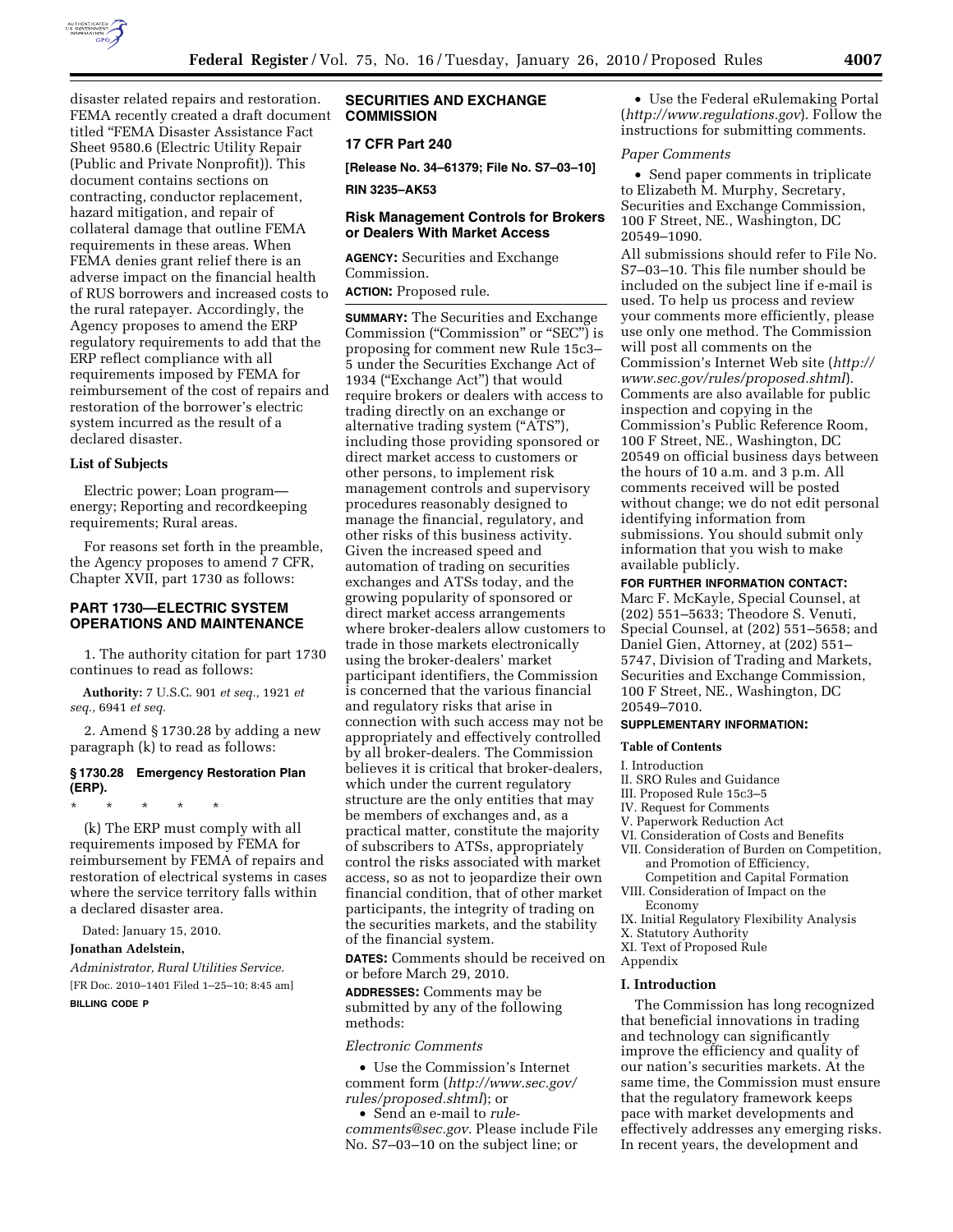growth of automated electronic trading has allowed ever increasing volumes of securities transactions across the multitude of trading systems that constitute the U.S. national market system. In fact, much of the order flow in today's marketplace is typified by high-speed, high-volume, automated algorithmic trading, and orders are routed for execution in milliseconds or even microseconds.

Over the past decade, the proliferation of sophisticated, high-speed trading technology has changed the way brokerdealers trade for their own accounts and as agent for their customers.1 In addition, customers—particularly sophisticated institutions—have themselves begun using technological tools to place orders and trade on markets with little or no substantive intermediation by their broker-dealers. This, in turn, has given rise to the increased use and reliance on ''direct market access'' or ''sponsored access'' arrangements.2 Under these arrangements, the broker-dealer allows its customer—whether an institution such as a hedge fund, mutual fund, bank or insurance company, an individual, or another broker-dealer—to use the broker-dealer's market participant identifier (''MPID'') or other mechanism for the purposes of electronically accessing the exchange or ATS. With "direct market access,"<sup>3</sup> as commonly understood, the customer's orders flow through the broker-dealer's systems before passing into the markets, while with "sponsored access"<sup>4</sup> the customer's

3 Generally, direct market access refers to an arrangement whereby a broker-dealer permits customers to enter orders into a trading center but such orders are filtered through the broker-dealer's trading systems prior to reaching the trading center. *See, e.g.,* Nasdaq Rule 4611(d)(1)(B).

4 Generally, sponsored access refers to an arrangement whereby a broker-dealer permits its customers to enter orders into a trading center that bypass the broker-dealer's trading system and are routed directly to a trading market via a dedicated port, in some cases supported by a service bureau

orders flow directly into the markets without first passing through the brokerdealer's systems. In all cases, however, whether the broker-dealer is trading for its own account, is trading for customers through more traditionally intermediated brokerage arrangements, or is allowing customers direct market access or sponsored access, the brokerdealer with market access<sup>5</sup> is legally responsible for all trading activity that occurs under its MPID.6

Certain market participants may find the wide range of access arrangements beneficial. For instance, facilitating electronic access to markets can provide broker-dealers, as well as exchanges and ATSs, opportunities to compete for greater volumes and a wider variety of order flow. For a broker-dealer's customers, which could include hedge funds, institutional investors, individual investors, and other broker-dealers, such arrangements may reduce latencies and facilitate more rapid trading, help preserve the confidentiality of sophisticated, proprietary trading strategies, and reduce trading costs by lowering operational costs,<sup>7</sup> commissions, and exchange fees.8

Current self-regulatory organization (''SRO'') rules and interpretations governing electronic access to markets have sought to address the risks of this activity, as discussed below. However, the Commission preliminarily believes that more comprehensive and effective standards that apply consistently across the markets are needed to effectively manage the financial, regulatory, and other risks, such as legal and operational risks, associated with

5Under Proposed Rule 15c3–5(a)(1), the term "market access" is defined as access to trading in securities on an exchange or ATS as a result of being a member or subscriber of the exchange or ATS, respectively. *See infra* Section III.C.

6*See, e.g.,* NYSE IM–89–6 (January 25, 1989); and Securities Exchange Act Release No. 40354 (August 24, 1998), 63 FR 46264 (August 31, 1998) (NASD NTM–98–66).

7For example, broker-dealers may receive market access from other broker-dealers to an exchange where they do not have a membership.

8The Commission notes that exchanges offer various discounts on transaction fees that are based on the volume of transactions by a member firm. *See, e.g.,* Nasdaq Rule 7018 and NYSE Arca, Inc. (''NYSE Arca'') Fee Schedule. Exchange members may use access arrangements as a means to aggregate order flow from multiple market participants under one MPID to achieve higher transaction volume and thereby qualify for more favorable pricing tiers.

market access. These risks—whether they involve the potential breach of a credit or capital limit, the submission of erroneous orders as a result of computer malfunction or human error, the failure to comply with SEC or exchange trading rules, the failure to detect illegal conduct, or otherwise—are present whenever a broker-dealer trades as a member of an exchange or subscriber to an ATS, whether for its own proprietary account or as agent for its customers, including traditional agency brokerage and through direct market access or sponsored access arrangements. Accordingly, to effectively address these risks and the vulnerability they present to the U.S. national market system, the Commission has designed the proposed rule to apply broadly to all access to trading on an exchange or ATS provided directly by a broker-dealer.9

The Commission, however, is particularly concerned about the quality of broker-dealer risk controls in sponsored access arrangements, where the customer order flow does not pass through the broker-dealer's systems prior to entry on an exchange or ATS. The Commission understands that, in some cases, the broker-dealer providing sponsored access may not utilize any pre-trade risk management controls (*i.e.,*  "unfiltered" or "naked" access),<sup>10</sup> and thus could be unaware of the trading activity occurring under its market identifier and have no mechanism to control it. The Commission also understands that some broker-dealers providing sponsored access may simply rely on assurances from their customers that appropriate risk controls are in place.

Appropriate controls to manage financial and regulatory risk for all forms of market access are essential to assure the integrity of the broker-dealer, the markets, and the financial system. The Commission preliminarily believes that risk management controls and supervisory procedures that are not applied on a pre-trade basis or that are not under the exclusive control of the broker-dealer are inadequate to effectively address the risks of market access arrangements, and pose a particularly significant vulnerability in the U.S. national market system.

The securities industry itself has begun to recognize the risks associated

<sup>1</sup>The Commission notes that high frequency trading has been estimated to account for more than 60 percent of the U.S. equities market volume. *See, e.g.,* Nina Mehta, *Naked Access Bashed at Roundtable,* Trader's Magazine, August 6, 2009 (citing a report by Aite Group).

<sup>2</sup> It has been reported that sponsored access trading volume accounts for 50 percent of overall average daily trading volume in the U.S. equities market. *See, e.g.,* Carol E. Curtis, *Aite: More Oversight Inevitable for Sponsored Access,*  Securities Industry News, December 14, 2009 (citing a report by Aite Group). In addition, sponsored access has been reported to account for 15 percent of Nasdaq volume. *See, e.g.,* Nina Mehta, *Sponsored Access Comes of Age,* Traders Magazine, February 11, 2009 (quoting Brian Hyndman, Senior Vice President for Transaction Services, Nasdaq OMX Group, Inc. ''[direct sponsored access to customers is] a small percentage of our overall customer base, but it could be in excess of 15 percent of our overall volume.'').

or other third party technology provider. *See, e.g.,*  Nasdaq Rule 4611(d)(1)(A). ''Unfiltered'' or ''naked'' access is generally understood to be a subset of sponsored access where pre-trade filters or controls are not applied to orders before such orders are submitted to an exchange or ATS. The Commission notes that the proposed rule would effectively prohibit any access to trading on an exchange or ATS, whether sponsored or otherwise, where pretrade controls are not applied.

<sup>9</sup>Proposed Rule 15c3–5 would not apply to nonbroker-dealers, including non-broker-dealers that are subscribers of an ATS.

<sup>10</sup> It has been reported that ''unfiltered'' access accounts for an estimated 38 percent of the average daily volume of the U.S. stock market. *See, e.g.,*  Scott Patterson, *Big Slice of Market Is Going*  ''*Naked,*'' Wall Street Journal, December 14, 2009 (citing a report by Aite Group).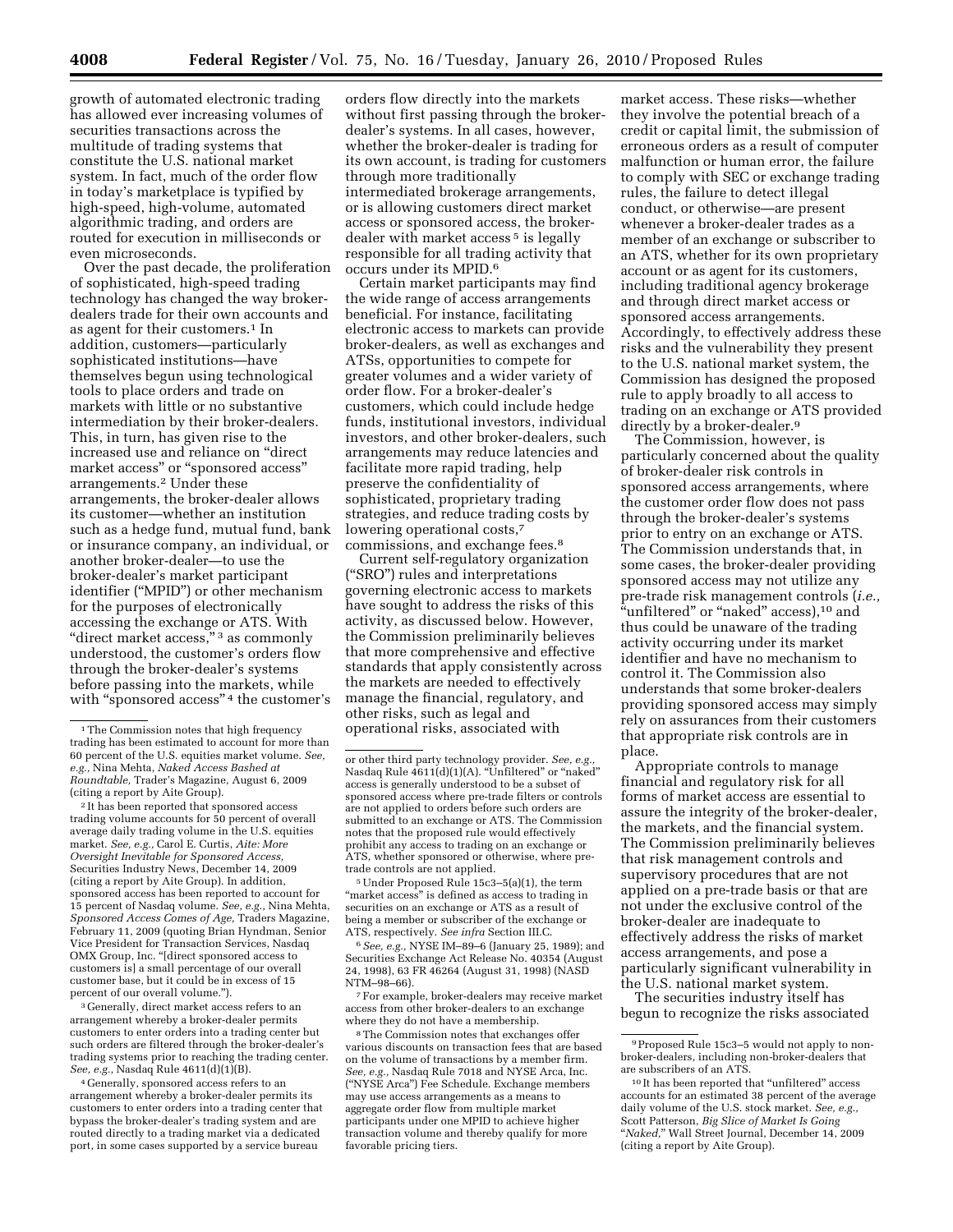with sponsored access, and to call for guidelines on appropriate credit and risk controls in order to avert a potential "disaster scenario."<sup>11</sup> Today, order placement rates can exceed 1,000 orders per second with the use of high-speed, automated algorithms.12 If, for example, an algorithm such as this malfunctioned and placed repetitive orders with an average size of 300 shares and an average price of \$20, a two-minute delay in the detection of the problem could result in the entry of, for example, 120,000 orders valued at \$720 million. In sponsored access arrangements, as well as other access arrangements, appropriate pre-trade credit and risk controls could prevent this outcome from occurring by blocking unintended orders from being routed to an exchange or ATS.

Incidents involving algorithmic or other trading errors in connection with market access occur with some regularity.13 For example, it was reported that, on September 30, 2008, trading in Google became extremely volatile toward the end of the day, dropping 93% in value at one point, due to an influx of erroneous orders onto an exchange from a single market participant. As a result, Nasdaq had to cancel numerous trades, and adjust the closing price for Google and the closing value for the Nasdaq 100 Index.14 In addition, it was reported that, in September 2009, Southwest Securities announced a \$6.3 million quarterly loss resulting from deficient market access controls with respect to one of its correspondent brokers that vastly exceeded its credit limits. Despite

receiving intra-day alerts from the exchange, Southwest Securities' controls proved insufficient to allow it to respond in a timely manner, and trading by the correspondent continued for the rest of the day, resulting in a significant loss.15 Another example, although not in the U.S., which highlights the need for appropriate controls in connection with market access occurred in December 2005, when Mizuho Securities, one of Japan's largest brokerage firms, sustained a significant loss due to a manual order entry error that resulted in a trade that, under the applicable exchange rules, could not be canceled. Specifically, it was reported that a trader at Mizuho Securities intended to enter a customer sell order for one share of a security at price of 610,000 Yen, but the numbers were mistakenly transposed and an order to sell 610,000 shares of the security at price of one Yen was entered instead.16 A system-driven, pre-trade control reasonably designed to reject orders that are not reasonably related to the quoted price of the security, would have prevented this order from reaching the market. Most recently, on January 4, 2010, it was reported that shares of Rambus, Inc. suffered an intra-day price drop of approximately thirty-five percent due to erroneous trades causing stock and options exchanges to break trades.17

While incidents such as these involving trading errors in connection with market access occur with some regularity, the Commission also is concerned about preventing any potentially more severe, widespread incidents that could arise as a result of inadequate risk controls on market access. As trading in the U.S. securities markets has become more automated and high-speed trading more prevalent, the potential impact of a trading error or a rapid series of errors, caused by a computer or human error, or a malicious act, has become more severe. The Commission believes it must be proactive in addressing these concerns, by proposing requirements designed to help assure that broker-dealers that

provide access to markets implement effective controls to minimize the likelihood of severe events that could have systemic implications.

As discussed in Section II below, the SROs have, over time, issued a variety of guidance and rules that, among other things, address proper risk controls by broker-dealers providing electronic access to the securities markets. In addition, the Commission has just approved via delegated authority a new Nasdaq rule that requires broker-dealers offering direct market access or sponsored access to Nasdaq to establish controls regarding the associated financial and regulatory risks, and to obtain a variety of contractual commitments from sponsored access customers.18 Although these rules and guidance, and particularly Nasdaq's new rule, have been a step in the right direction, as discussed throughout this release, the Commission preliminarily believes that more should be done to assure that comprehensive and effective risk management controls on market access are imposed by broker-dealers whether they are trading on Nasdaq or another exchange or ATS.

Proposed Rule 15c3–5 would require a broker or dealer with market access, or that provides a customer or any other person with access to an exchange or ATS through use of its MPID or otherwise,19 to establish, document, and maintain a system of risk management controls and supervisory procedures reasonably designed to manage the financial, regulatory, and other risks, such as legal and operational risks, related to market access. The proposed rule would apply to trading in all securities on an exchange or ATS, including equities, options, exchangetraded funds, and debt securities. Specifically, the proposed rule would require that brokers or dealers with access to trading securities on an exchange or ATS, as a result of being a member or subscriber thereof, establish, document, and maintain a system of risk management controls and supervisory procedures that, among other things, are reasonably designed to (1) systematically limit the financial exposure of the broker or dealer that could arise as a result of market access, and (2) ensure compliance with all regulatory requirements that are applicable in connection with market

<sup>11</sup>*See* letter to Elizabeth M. Murphy, Secretary, Commission, from Ann Vlcek, Managing Director and Associate General Counsel, Securities Industry and Financial Markets Association (''SIFMA''), February 26, 2009. In commenting on a NASDAQ Stock Exchange LLC (''Nasdaq'') proposed rule change to establish a new Nasdaq market access rule, SIFMA urged that ''without clear guidelines for the establishment and maintenance of both counterparty-specific and enterprise-wide credit and risk controls \* \* \* some [broker-dealers] may allow \* \* \* trad[ing] well in excess of [a] client's traditional risk limits as well as the [broker-dealer's] own capital maintenance requirements;'' and concluded that such unencumbered trading activity and market access could lead to a potential ''disaster scenario.''

<sup>12</sup>*See* letter to Elizabeth M. Murphy, Secretary, Commission, from John Jacobs, Director of Operations, Lime Brokerage LLC, February 17, 2009.

<sup>13</sup>For example, information from Nasdaq indicates that in 2008 and 2009 Nasdaq granted approximately 4,000 requests and approximately 1,600 requests to break trades as erroneous trades, respectively.

<sup>14</sup>Ben Rooney, *Google Price Corrected After Trading Snafu,* CNNMoney.com, September 30, 2008, *http://money.cnn.com/2008/09/30/news/ companies/google*\_*nasdaq/* 

*<sup>?</sup>postversion=2008093019* (''Google Trading Incident'').

<sup>15</sup> John Hintze, *Risk Revealed in Post-Trade Monitoring,* Securities Industry News, September 8,

<sup>&</sup>lt;sup>16</sup> Erroneous Trade to Cost Japan's Mizuho *Securities at Least \$225 Million,* Associated Press,

 $^{17} \, See$  Whitney Kisling and Ian King,  $Rambus$ *Trades Cancelled by Exchanges on Error Rule,*  BusinessWeek, January 4, 2010, *http:// www.businessweek.com/news/2010-01-04/rambustrading-under-investigation-as-potential-errorupdate1-.html* (stating ''[a] series of Rambus Inc. trades that were executed about \$5 below today's average price were canceled under rules that govern stock transactions that are determined to be 'clearly erroneous.'" ("Rambus Trading Incident").

<sup>18</sup>*See* Securities Exchange Act Release No. 61345 (January 13, 2010) (SR–NASDAQ–2008–104) (''Nasdaq Market Access Approval Order''), discussed in greater detail in the Appendix.

<sup>19</sup>The Commission notes that brokers-dealers typically access exchanges and ATSs through the use of unique MPIDs or other identifiers, which are assigned by the market.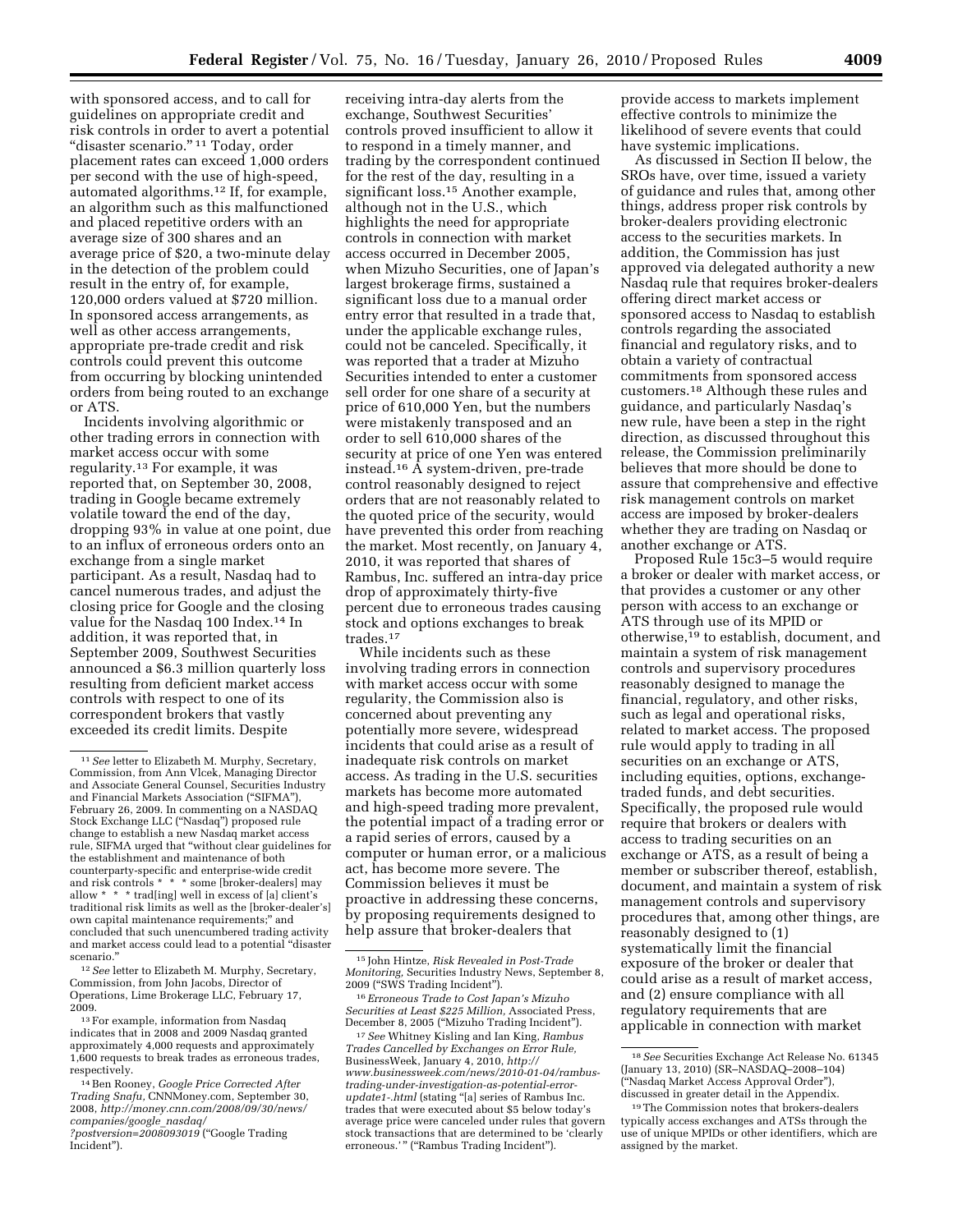access. The required financial risk management controls and supervisory procedures must be reasonably designed to prevent the entry of orders that exceed appropriate pre-set credit or capital thresholds, or that appear to be erroneous. The required regulatory risk management controls and supervisory procedures must be reasonably designed to prevent the entry of orders that fail to comply with any regulatory requirements that must be satisfied on a pre-order entry basis, prevent the entry of orders that the broker-dealer or customer is restricted from trading, restrict market access technology and systems to authorized persons, and assure appropriate surveillance personnel receive immediate post-trade execution reports. For instance, such systems would block orders that do not comply with exchange trading rules relating to special order types and oddlot orders, among others.20 The requirement that a broker-dealer's financial and regulatory risk management controls and procedures be reasonably designed to prevent the entry of orders that fail to comply with the specified conditions would necessarily require the controls be applied on an automated, pre-trade basis before orders route to an exchange or ATS. This requirement would effectively prohibit the practice of ''unfiltered'' or ''naked'' access to an exchange or ATS.

The risk management controls and supervisory procedures required by Proposed Rule 15c3–5 must be under the direct and exclusive control of the broker or dealer with market access. In addition, a broker or dealer with market access would be required to establish, document, and maintain a system for regularly reviewing the effectiveness of the risk management controls and supervisory procedures required by Proposed Rule 15c3–5 and for promptly addressing any issues. Among other things, the broker or dealer would be required to review, no less frequently than annually and in accordance with written procedures, the business activity of the broker or dealer in connection with market access to assure the overall effectiveness of such risk management controls and supervisory procedures. The broker-dealer also would be required to document that review. When establishing the specifics of this regular review, the Commission expects that each broker or dealer with market access would establish written procedures that are effective to provide that the brokerdealer's controls and procedures are adjusted, as necessary, to assure their continued effectiveness in light of any

changes in the broker-dealer's business or weaknesses that have been revealed. Finally, the Chief Executive Officer (or equivalent officer) of the broker or dealer would be required, on an annual basis, to certify that such risk management controls and supervisory procedures comply with Proposed Rule 15c3–5, and that the regular review described above has been conducted.

The Commission believes that Proposed Rule 15c3–5 would reduce the risks faced by broker-dealers, as well as the markets and the financial system as a whole, as a result of various market access arrangements, by requiring effective financial and regulatory risk management controls to be implemented on a market-wide basis. These financial and regulatory risk management controls should reduce risks associated with market access and thereby enhance market integrity and investor protection in the securities markets.21 Proposed Rule 15c3–5 is intended to complement and bolster existing rules and guidance issued by the exchanges and the Financial Industry Regulatory Authority (''FINRA'') with respect to market access. Moreover, by establishing a single set of broker-dealer obligations with respect to market access risk management controls across markets, the proposed rule would provide uniform standards that would be interpreted and enforced in a consistent manner and, as a result, reduce the potential for regulatory arbitrage.22

#### **II. SRO Rules and Guidance**

Over time, the SROs have issued a variety of guidance and rules designed to address the risks associated with broker-dealers providing electronic access to the securities markets to other persons.23 The Commission believes that the SRO efforts have been productive steps in the right direction. As noted above, however, the

22*See, e.g.,* letters to Elizabeth M. Murphy, Secretary, Commission, from Manisha Kimmel, Executive Director, Financial Information Forum, February 19, 2009 (''The [Nasdaq] proposal to establish a well-defined set of rules governing sponsored access is a positive step towards addressing consistency in sponsored access requirements.''); and Ted Myerson, President, FTEN, Inc., February 19, 2009 ("[I]t is imperative that Congress and regulators, together with the private sector, work together to encourage effective real-time, pre-trade, market-wide systemic risk solutions that help prevent [sponsored access] errors from occurring in the first place.'').

23*See, e.g.,* FINRA Rules 3010, 3012, and 3130.

Commission preliminarily believes that a more comprehensive and effective set of rules is needed to more effectively manage the financial, regulatory, and other risks, such as legal and operational risks, associated with market access. To provide context for the Commission's proposed rulemaking, the SRO efforts to address electronic access to markets are briefly summarized below. A more detailed discussion is in the Appendix.

The NYSE and FINRA (formerly known as the National Association of Securities Dealers, Inc. ("NASD")) <sup>24</sup> have each issued several Information Memoranda (''IM'') and Notices to Members (''NTM''), respectively, that are designed to provide guidance to their members that provide market access to customers. The guidance provided by the NYSE and the NASD is primarily advisory, as opposed to compulsory, and is similar in many respects. As discussed in more detail in the Appendix, both SROs emphasize that members are required to implement and maintain internal procedures and controls to manage the financial and regulatory risks associated with market access, and recommend certain best practices be followed.25

In addition, the exchanges each have adopted rules that, in general, permit non-member ''sponsored participants'' to obtain direct access to the exchange's trading facilities, so long as a sponsoring broker-dealer that is a member of the exchange takes responsibility for the sponsored participant's trading, and certain contractual commitments are made.26 In addition, the Commission has just approved by delegated authority a new Nasdaq rule that requires brokerdealers offering direct market access or sponsored access to Nasdaq to establish controls regarding the associated financial and regulatory risks, and to obtain a variety of contractual commitments from sponsored access customers.27 The key elements of that rule are described in the Appendix. The Commission preliminarily believes,

25The Commission notes that the collective NASD and NYSE guidance now constitutes FINRA's current guidance on market access.

26*See, e.g.,* NYSE Rule 123B.30, NYSE Alternext Equities Rule 123B.30, NYSE Amex Rule 86, NYSE Arca Rules 7.29 and 7.30, NYSE Rule 86, CBOE Rule 6.20A, CHX Article 5, Rule 3, NSX Rule 11.9, BATS Rule 11.3(b), ISE Rule 706, NASDAQ Rule 4611(d), NASDAQ OMX BX Rule 4611(d), NASDAQ OMX PHLX Rule 1094(b)(ii).

27*See* Nasdaq Market Access Approval Order, *supra* note 18.

<sup>20</sup>*See infra* Section III.F.

<sup>21</sup>For example, a system-driven, pre-trade control designed to reject orders that are not reasonably related to the quoted price of the security would prevent erroneously entered orders from reaching the securities markets, which should lead to fewer broken trades and thereby enhance the integrity of trading on the securities markets.

<sup>24</sup> In 2007, the NASD and the member-related functions of New York Stock Exchange Regulation, Inc., the NYSE's regulatory subsidiary, were consolidated. As part of this regulatory consolidation, the NASD changed its name to FINRA.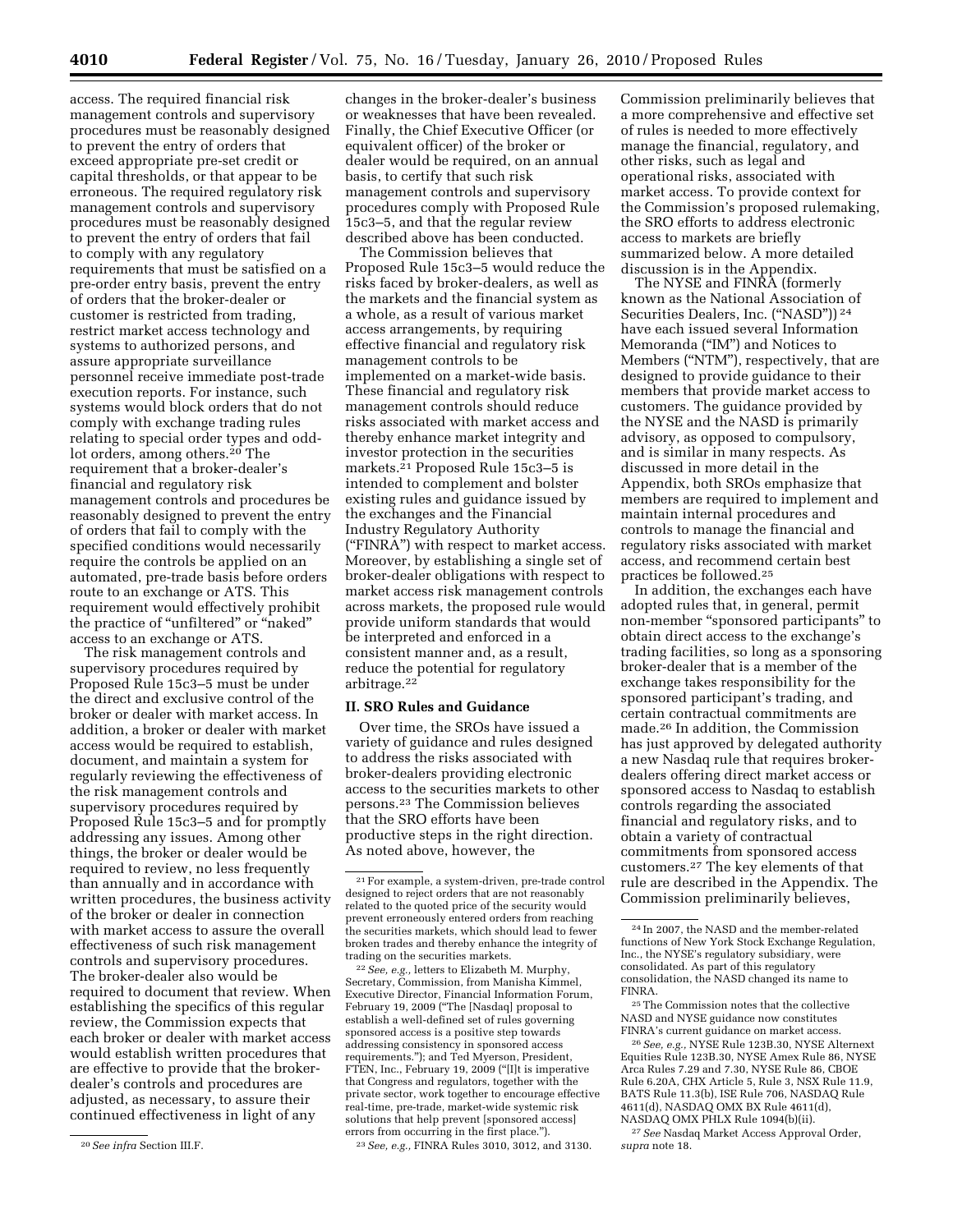however, that a more comprehensive and effective set of rules is needed to help assure that effective risk controls on market access are established and implemented by broker-dealers whether trading occurs on Nasdaq or another exchange or ATS. Specifically, the Commission preliminarily believes significant strengthening of the requirements beyond the Nasdaq rule is warranted, in particular to assure that rules are applied on a market-wide basis to effectively prohibit ''naked'' access.

### **III. Proposed Rule 15c3–5**

### *A. Introduction*

As discussed above, SRO rules and interpretations governing market access have, over the years, sought to address the risks associated with broker-dealers providing electronic access to the securities markets. However, the Commission preliminarily believes that more comprehensive and effective standards, applied uniformly at the Commission level, are needed to appropriately manage the financial, regulatory, and other risks, such as legal and operational risks, associated with this activity. These risks—whether they involve the potential breach of a credit or capital limit, the submission of erroneous orders as a result of computer malfunction or human error, the failure to comply with SEC or exchange trading rules, the failure to detect illegal conduct, or otherwise—are present whenever a broker-dealer trades as a member of an exchange or subscriber to an ATS, whether for its own proprietary account or as agent for its customers.

The Commission, however, is particularly concerned about the quality of broker-dealer risk controls in sponsored access arrangements, where the customer order flow does not pass through the broker-dealer's systems prior to entry on an exchange or ATS. The Commission understands that, in some cases, the broker-dealer providing sponsored access may not utilize any pre-trade risk management controls (*i.e.,*  ''unfiltered'' or ''naked'' access), and thus could be unaware of the trading activity occurring under its market identifier and have no mechanism to control it. The Commission also understands that some broker-dealers providing sponsored access may simply rely on assurances from their customers that appropriate risk controls are in place.

Appropriate controls to manage financial and regulatory risk for all forms of market access are essential to assure the integrity of the broker-dealer, the markets, and the financial system. The Commission preliminarily believes that risk management controls and

supervisory procedures that are not applied on a pre-trade basis or that are not under the exclusive control of the broker-dealer are inadequate to effectively address the risks of market access arrangements, and pose a particularly significant vulnerability in the U.S. national market system.

Section 15(c)(3) of the Exchange Act 28 enables the Commission to adopt rules and regulations regarding the financial responsibility and related practices of broker-dealers that the Commission shall prescribe as necessary or appropriate in the public interest or for the protection of investors. Pursuant to this authority, the Commission is proposing Rule 15c3–5—Risk Management Controls for Brokers or Dealers with Market Access—to reduce the risks faced by broker-dealers, as well as the markets and the financial system as a whole, as a result of various market access arrangements, by requiring effective financial and regulatory risk management controls to be implemented on a market-wide basis. These financial and regulatory risk management controls should reduce risks associated with market access and thereby enhance market integrity and investor protection in the securities markets. Proposed Rule 15c3–5 is intended to strengthen the controls with respect to market access and, because it will apply to trading on all exchanges and ATSs, reduce regulatory inconsistency and the potential for regulatory arbitrage. Finally—and importantly—because it would require direct and exclusive control by the broker or dealer of the risk management controls and supervisory procedures, and further require those controls to be implemented on a pre-trade basis, Proposed Rule 15c3–5 would have the effect of eliminating the practice of broker-dealers providing ''unfiltered'' or "naked" access to any exchange or ATS. As a result, the Commission preliminarily believes the proposed rule should substantially mitigate a particularly serious vulnerability of the U.S. securities markets.

### *B. General Description of Proposed Rule*

Proposed Rule 15c3–5 would require a broker or dealer that has market access, or that provides a customer or any other person with access to an exchange or ATS through use of its MPID or otherwise, to establish, document, and maintain a system of risk management controls and supervisory procedures reasonably designed to manage the financial, regulatory, and other risks, such as legal and

operational risks, related to such market access. Specifically, the proposed rule would require that brokers or dealers with access to trading securities on an exchange or ATS, as a result of being a member or subscriber thereof, establish, document, and maintain a system of risk management controls and supervisory procedures that, among other things, are reasonably designed to (1) systematically limit the financial exposure of the broker or dealer that could arise as a result of market access, and (2) ensure compliance with all regulatory requirements that are applicable in connection with market access. The required financial risk management controls and supervisory procedures must be reasonably designed to prevent the entry of orders that exceed appropriate pre-set credit or capital thresholds, or that appear to be erroneous. The proposed regulatory risk management controls and supervisory procedures must also be reasonably designed to prevent the entry of orders unless there has been compliance with all regulatory requirements that must be satisfied on a pre-order entry basis, prevent the entry of orders that the broker-dealer or customer is restricted from trading, restrict market access technology and systems to authorized persons, and assure appropriate surveillance personnel receive immediate post-trade execution reports. Each such broker or dealer would be required to preserve a copy of its supervisory procedures and a written description of its risk management controls as part of its books and records in a manner consistent with Rule 17a 4(e)(7) under the Exchange Act.<sup>29</sup>

The financial and regulatory risk management controls and supervisory procedures required by Proposed Rule 15c3–5 must be under the direct and exclusive control of the broker or dealer with market access. In addition, a broker or dealer with market access would be required to establish, document, and maintain a system for regularly reviewing the effectiveness of the risk management controls and supervisory procedures and for promptly addressing any issues. Among other things, the broker or dealer would be required to review, no less frequently than

<sup>28</sup> 15 U.S.C. 78o(c)(3).

<sup>29</sup>*See* 17 CFR 240.17a–4(e)(7). Pursuant to Rule 17a–4(e)(7), every broker or dealer subject to Rule 17a–3 is required to maintain and preserve in an easily accessible place each compliance, supervisory, and procedures manual, including any updates, modifications, and revisions to the manual, describing the policies and practices of the broker or dealer with respect to compliance with applicable laws and rules, and supervision of the activities of each natural person associated with the broker or dealer until three years after the termination of the use of the manual.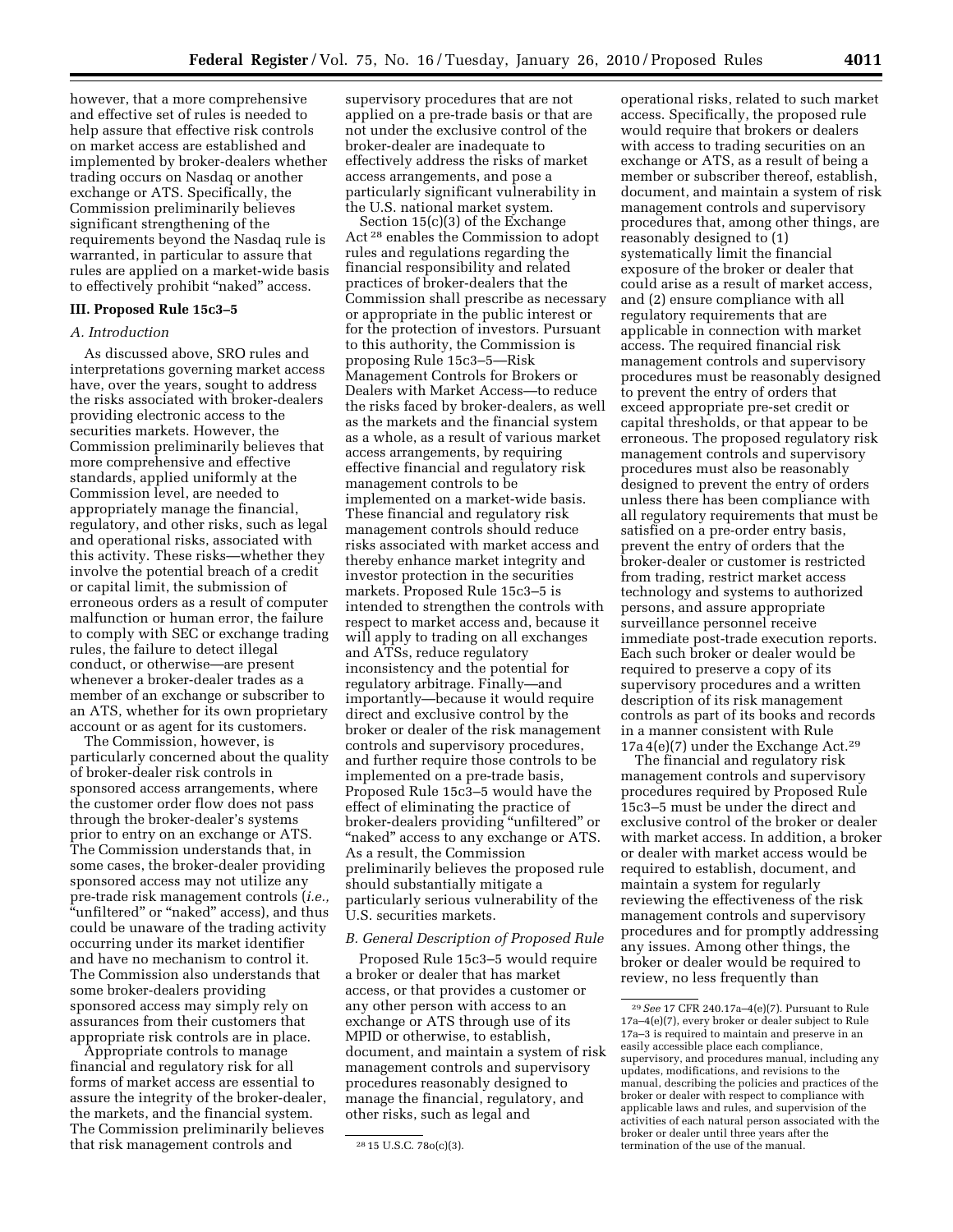annually, the business activity of the broker or dealer in connection with market access to assure the overall effectiveness of such risk management controls and supervisory procedures and document that review. Such review would be required to be conducted in accordance with written procedures and would be required to be documented. The broker or dealer would be required to preserve a copy of such written procedures, and documentation of each such review, as part of its books and records in a manner consistent with Rule 17a–4(e)(7) under the Exchange Act,30 and Rule 17a–4(b) under the Exchange Act, respectively.31

In addition, the Chief Executive Officer (or equivalent officer) of the broker or dealer would be required, on an annual basis, to certify that the risk management controls and supervisory procedures comply with Proposed Rule 15c3–5, and that the regular review described above has been conducted. Such certifications would be required to be preserved by the broker or dealer as part of its books and records in a manner consistent with Rule 17a–4(b) under the Exchange Act.32

Proposed Rule 15c3–5 is divided into the following provisions: (1) Relevant definitions, as set forth in Proposed Rule 15c3–5(a); (2) the general requirement to maintain risk management controls and supervisory procedures in connection with market access, as set forth in Proposed Rule 15c3–5(b); (3) the more specific requirements to maintain certain financial risk management controls and supervisory procedures and regulatory risk management controls and supervisory procedures, as set forth in Proposed Rule 15c3–5(c); (4) the mandate that those controls and supervisory procedures be under the direct and exclusive control of the broker-dealer with market access, as set forth in Proposed Rule 15c3–5(d); and (5) the requirement that the brokerdealer regularly review the effectiveness of the risk management controls and supervisory procedures, as set forth in Proposed Rule 15c3–5(e).

#### *C. Definitions*

For the purpose of Proposed Rule 15c3–5, there are two defined terms: "market access" and "regulatory requirements.'' Under Proposed Rule

31*See* 17 CFR 240.17a–4(b). Pursuant to Rule 17a–4(b), every broker or dealer subject to Rule 17a–3 is required to preserve for a period of not less than three years, the first two years in an easily accessible place, certain records of the broker or dealer.

 $15c3-5(a)(1)$ , the term "market access" is defined as access to trading in securities on an exchange or ATS as a result of being a member or subscriber of the exchange or ATS, respectively. The proposed definition is intentionally broad, so as to include not only direct market access or sponsored access services offered to customers of brokerdealers, but also access to trading for the proprietary account of the broker-dealer and for more traditional agency activities.33 The Commission believes any broker-dealer with such direct access to trading on an exchange or ATS should establish effective risk management controls to protect against breaches of credit or capital limits, erroneous trades, violations of SEC or exchange trading rules, and the like. These risk management controls should reduce risks associated with market access and thereby enhance market integrity and investor protection in the securities markets. While today the more significant vulnerability in brokerdealer risk controls appears to be in the area of "unfiltered" or "naked" access, the Commission believes a broker-dealer with market access should assure the same basic types of controls are in place whenever it uses its special position as a member of an exchange, or subscriber to an ATS, to access those markets. The proposed definition encompasses trading in all securities on an exchange or ATS, including equities, options, exchange-traded funds, and debt securities.

Under Proposed Rule 15c3–5(a)(2), the term "regulatory requirements" is defined as all Federal securities laws, rules and regulations, and rules of SROs, that are applicable in connection with market access. The Commission intends this definition to encompass all of a broker-dealer's regulatory requirements that arise in connection with its access 036trading on an exchange or ATS by virtue of its being a member or subscriber thereof. As discussed below in Section III.F, these regulatory requirements would include, for example, exchange trading rules relating to special order types, trading halts, odd-lot orders, SEC rules under Regulation SHO and Regulation NMS,

as well as applicable margin requirements. The Commission emphasizes that the term "regulatory" requirements'' references existing regulatory requirements applicable to broker-dealers in connection with market access, and is not intended to substantively expand upon them.34

### *D. General Requirement To Maintain Risk Controls*

As noted above, the Commission believes the financial and regulatory risk management controls described in the proposed rule should apply broadly to all forms of market access by brokerdealers that are exchange members or ATS subscribers, including sponsored access, direct market access, and more traditional agency brokerage arrangements with customers, as well as proprietary trading.35 Accordingly, the proposed term ''market access'' includes all such activities, and the proposed required risk management controls and supervisory procedures set forth in Proposed Rule 15c3–5 must encompass them. In many cases, particularly with respect to proprietary trading and more traditional agency brokerage activities, the proposed rule may be substantially satisfied by existing risk management controls and supervisory procedures already implemented by broker-dealers. In other cases, particularly with respect to sponsored access arrangements, the proposed rule is designed to assure that broker-dealer controls and procedures are appropriately strengthened on a market-wide basis to meet that standard. Among other things, Proposed Rule 15c3–5 would require that certain risk management controls be applied on an automated, pre-trade basis. Therefore, Proposed Rule 15c3–5 would effectively prohibit broker-dealers from providing 'unfiltered" or "naked" access to any exchange or ATS. By requiring all forms of market access by broker-dealers that are exchange members or ATS subscribers to meet standards for financial and regulatory risk management controls, Proposed Rule 15c3–5 should reduce risks and thereby enhance market integrity and investor protection.

Proposed Rule 15c3–5(b) provides that a broker or dealer with market access, or that provides a customer or any other person with access to an exchange or ATS through use of its MPID or otherwise, shall establish, document, and maintain a system of risk

<sup>30</sup> *Id.* 

<sup>32</sup> *Id.* 

<sup>33</sup>The Commission estimates that 1,295 brokers or dealers would have market access as defined under the proposed rule. Of these 1,295 brokers or dealers, the Commission estimates that at year-end 2008 there were 1,095 brokers-dealers that were members of an exchange. This estimate is based on broker-dealer responses to FOCUS report filings with the Commission. The Commission estimates that the remaining 200 broker-dealers were subscribers to an ATS but were not members of an exchange. This estimate is based on a sampling of subscriber information contained in Exhibit A to Form ATS–R filed with the Commission.

 $^{\rm 34}\rm{The}$  specific content of the "regulatory requirements'' would, of course, adjust over time as laws, rules and regulations are modified.

<sup>35</sup>Proposed Rule 15c3–5 would not apply to nonbroker-dealers, including non-broker-dealers that are subscribers of an ATS.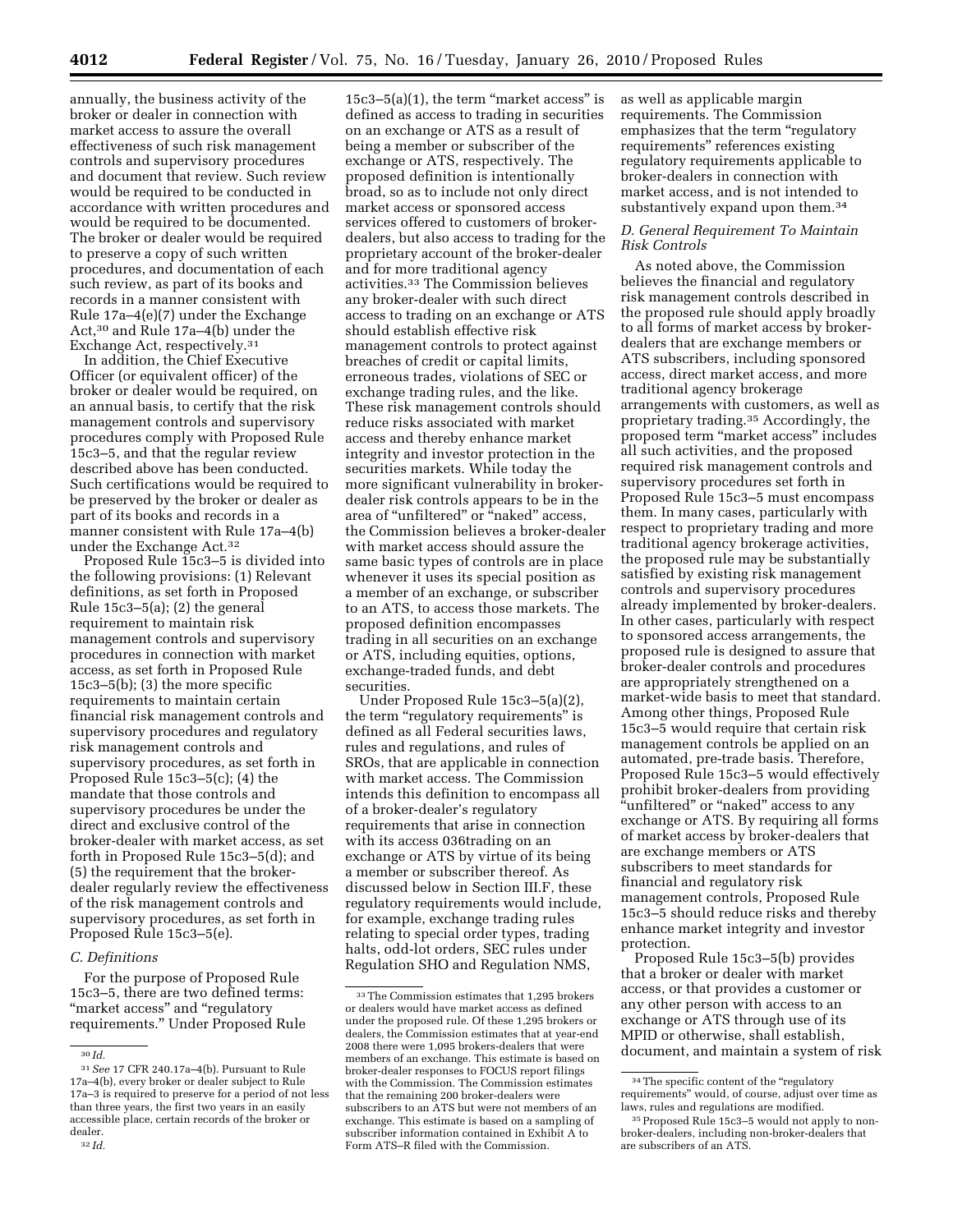management controls and supervisory procedures reasonably designed to manage the financial, regulatory, and other risks, such as legal and operational risks, of this business activity. This provision sets forth the general requirement that any brokerdealer with access to trading on an exchange or ATS, by virtue of its special status as a member or subscriber thereof, must establish risk management controls and supervisory procedures reasonably designed to manage the financial, regulatory, and other risks, such as legal and operational risks, of this business activity. The proposed rule allows flexibility for the details of the controls and procedures to vary from broker-dealer to broker-dealer, depending on the nature of the business and customer base, so long as they are reasonably designed to achieve the goals articulated in the proposed rule. The controls and procedures would be required to be documented in writing, and the broker or dealer would be required to preserve a copy of its supervisory procedures and a written description of its risk management controls as part of its books and records in a manner consistent with Rule 17a– 4(e)(7) under the Exchange Act.36

## *E. Financial Risk Management Controls and Supervisory Procedures*

Under Proposed Rule 15c3–5(c), a broker-dealer's risk management controls and supervisory procedures are required to include certain elements. Proposed Rule 15c3–5(c)(1) requires that the risk management controls and supervisory procedures be reasonably designed to systematically limit the financial exposure of the broker-dealer that could arise as a result of market access. The Commission believes that, in today's fast electronic markets, effective controls against financial exposure should be required to be systematized and automated and should be required to be applied on a pre-trade basis. These pre-trade controls should protect investors by blocking orders that do not comply with such controls from being routed to a securities market. In addition, the risk management controls and supervisory procedures must be reasonably designed to limit the brokerdealer's financial exposure. As noted above, this standard allows flexibility for the details of the controls and procedures to vary from broker-dealer to broker-dealer, depending on the nature of the business and customer base, so long as they are reasonably designed to achieve the goals articulated in the proposed rule. In many cases,

particularly with respect to proprietary trading and more traditional agency brokerage activities, the proposed rule may be substantially satisfied by existing financial risk management controls and supervisory procedures already implemented by broker-dealers. However, the Commission believes that the proposed rule would assure a consistent standard applies to all broker-dealers providing any type of market access and, importantly, will address the serious gap that exists with those broker-dealers that today offer ''unfiltered'' access.

Under Proposed Rule 15c3–5(c)(1)(i), the broker-dealer's controls and procedures must be reasonably designed to prevent the entry of orders that exceed appropriate pre-set credit or capital thresholds in the aggregate for each customer and the broker or dealer, and where appropriate more finelytuned by sector, security, or otherwise, by rejecting orders if such orders exceed the applicable credit or capital thresholds. Under this provision, a broker or dealer would be required to set appropriate credit thresholds for each customer for which it provides market access and appropriate capital thresholds for proprietary trading by the broker-dealer itself. Such controls and procedures should help ensure that market participants do not exceed their allowable credit or capital thresholds. In designing its risk management controls and supervisory procedures, the brokerdealer would be required to set an aggregate exposure threshold for each account and, where appropriate, at more granular levels such as by sector or security. The broker-dealer must establish the credit threshold for each customer. The Commission expects broker-dealers would make such determinations based on appropriate due diligence as to the customer's business, financial condition, trading patterns, and other matters, and document that decision. In addition, the Commission expects the broker-dealer would monitor on an ongoing basis whether the credit thresholds remain appropriate, and promptly make adjustments to them, and its controls and procedures, as warranted.

In addition, because the proposed controls and procedures must prevent the entry of orders that exceed the applicable credit or capital thresholds by rejecting them, the broker-dealer's controls must be applied on an automated, pre-trade basis, before orders are routed to the exchange or ATS. Furthermore, because rejection must occur if such orders would exceed the applicable credit or capital thresholds, the broker-dealer must assess

compliance with the applicable threshold on the basis of exposure from orders entered on an exchange or ATS, rather than waiting for executions to make that determination. The Commission believes that, because financial exposure through rapid order entry can be incurred very quickly in today's fast electronic markets, controls should measure compliance with appropriate credit or capital thresholds on the basis of orders entered rather than executions obtained. Brokerdealers also should consider establishing "early warning" credit or capital thresholds to alert them and their customers when the firm limits are being approached, so there is an opportunity to adjust trading behavior.

Under Proposed Rule 15c3–5(c)(1)(ii), the broker-dealer's controls and procedures must be reasonably designed to prevent the entry of erroneous orders, by rejecting orders that exceed appropriate price or size parameters, on an order-by-order basis or over a short period of time, or that indicate duplicative orders. Given the prevalence today of high-speed automated trading algorithms and other technology, and the fact that malfunctions periodically occur with those systems,<sup>37</sup> the Commission believes that broker-dealer risk management controls should be reasonably designed to detect malfunctions and prevent orders from erroneously being entered as a result, and that identifying and blocking erroneously entered orders on an orderby-order basis or over a short period of time would accomplish this. These controls also should be reasonably designed to prevent orders from being entered erroneously as a result of manual errors (*e.g.,* erroneously entering a buy order of 2,000 shares at \$2.00 as a buy order of 2 shares at \$2,000.00). For example, a system-driven, pre-trade control reasonably designed to reject orders that are not reasonably related to the quoted price of the security would prevent erroneously-entered orders from reaching the market. As with the risk controls and procedures applying preset credit or capital thresholds, the broker-dealer also would be required to monitor on a regular basis whether its systematic controls and procedures are effective in preventing the entry of erroneous orders, and promptly make adjustments to them as warranted.

The Commission emphasizes that the financial risk management controls and supervisory procedures described above

<sup>36</sup>*See* 17 CFR 240.17a–4(e)(7).

<sup>37</sup>*See, e.g.,* Google Trading Incident, *supra* note 14. *See also* SWS Trading Incident, *supra* note 15; Mizuho Trading Incident, *supra* note 16; and Rambus Trading Incident, *supra* note 17.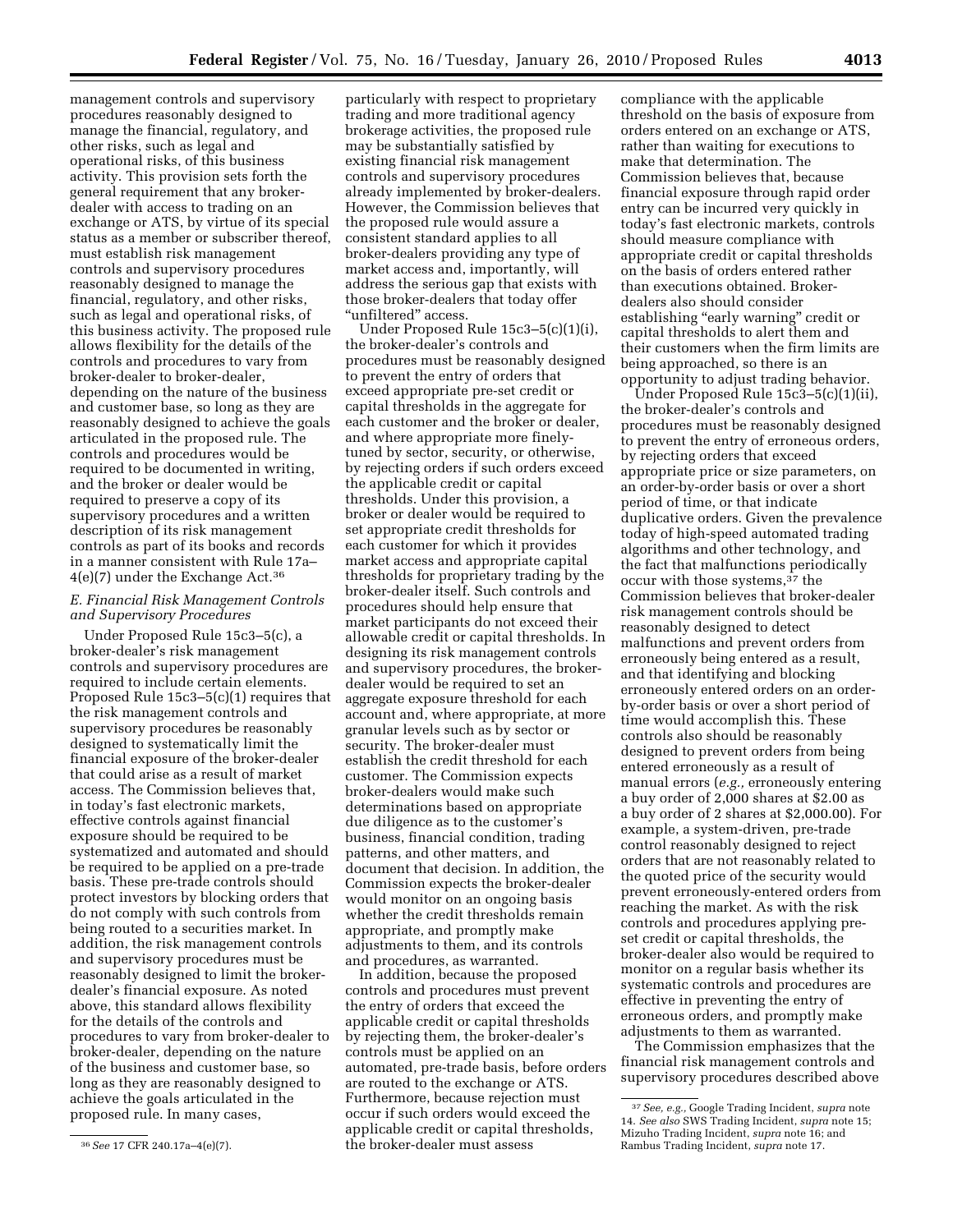should not be viewed as a comprehensive list of the financial risk management controls and supervisory procedures that should be utilized by broker-dealers. Instead, the proposed rule simply is intended to set forth standards for the types of financial risk management controls and supervisory procedures that a broker-dealer with market access should implement. A broker-dealer may very well find it necessary to establish and implement financial risk management controls and supervisory procedures beyond those specifically described in the proposed rule based on its specific circumstances.

### *F. Regulatory Risk Management Controls and Supervisory Procedures*

Under Proposed Rule 15c3–5(c)(2), a broker-dealer's risk management controls and supervisory procedures must be reasonably designed to ensure compliance with all regulatory requirements that are applicable in connection with market access. As noted above, the Commission intends these controls and procedures to encompass existing regulatory requirements applicable to brokerdealers in connection with market access, and not to substantively expand upon them.38 As with the risk management controls and procedures for financial exposure, this provision would allow flexibility for the details of the regulatory risk management controls and procedures to vary from brokerdealer to broker-dealer, depending on the nature of the business and customer base, so long as they are reasonably designed to achieve the goals articulated in the proposed rule. In many cases, particularly with respect to proprietary trading and more traditional agency brokerage activities, the proposed rule should reinforce existing regulatory risk management controls already implemented by broker-dealers. However, the Commission believes that the proposed rule would assure a consistent standard applies to all broker-dealers providing any type of market access and, importantly, will address the serious gap that exists with those broker-dealers that today offer "unfiltered" access.

Under Proposed Rule 15c3–5(c)(2)(i), the broker-dealer's controls and procedures must be reasonably designed to prevent the entry of orders unless there has been compliance with all regulatory requirements that must be satisfied on a pre-order entry basis. Proposed Rule 15c3–5(c)(2)(ii) also

would require the broker-dealer's controls and procedures to prevent the entry of orders for securities that the broker-dealer, customer, or other person, as applicable, is restricted from trading.

By requiring the regulatory risk management controls and procedures to be reasonably designed to prevent the entry of orders that fail to comply with regulatory requirements that apply on a pre-order entry basis, the proposed rule would have the effect of requiring the broker-dealer's controls be applied on an automated, pre-trade basis, before orders route to the exchange or ATS. These pre-trade, system-driven controls would therefore prevent orders from being sent to the securities markets, if such orders fail to meet certain conditions. The pre-trade controls must, for example, be reasonably designed to assure compliance with exchange trading rules relating to special order types, trading halts, odd-lot orders, SEC rules under Regulation SHO and Regulation NMS, as well as applicable margin requirements. They also must be reasonably designed to prevent the broker-dealer or customer or other person from entering orders for securities it is restricted from trading. For example, if the broker-dealer is restricted from trading options because it is not qualified to trade options, its regulatory risk management controls must automatically prevent it from entering orders in options, either for its own account or as agent for a customer. In addition, if a broker-dealer is obligated to restrict a customer from trading in a particular security, then the broker-dealer's controls must automatically prevent orders in such security from being submitted to an exchange or ATS for the account of that customer.

Under Proposed Rule 15c3– 5(c)(2)(iii), the broker-dealer's controls and procedures also must be reasonably designed to restrict access to trading systems and technology that provide market access to persons and accounts pre-approved and authorized by the broker-dealer. The Commission believes that effective security procedures such as these are necessary for controlling the risks associated with market access. The Commission expects that elements of these controls and procedures would include: (1) An effective process for vetting and approving persons at the broker-dealer or customer, as applicable, who will be permitted to use the trading systems or other technology; (2) maintaining such trading systems or technology in a physically secure manner; and (3) restricting access to such trading systems or technology

through effective passwords or other mechanisms that validate identity. Among other things, effective security procedures help assure that only authorized, appropriately-trained personnel have access to a brokerdealer's trading systems, thereby minimizing the risk that order entry errors or other inappropriate or malicious trading activity might occur.

Finally, Proposed Rule 15c3– 5(c)(2)(iv) would require the brokerdealer's controls and procedures to assure that appropriate surveillance personnel receive immediate post-trade execution reports that result from market access. Among other things, the Commission expects that broker-dealers would be able to identify the applicable customer associated with each such execution report. The Commission believes that immediate reports of executions would provide surveillance personnel with important information about potential regulatory violations, and better enable them to investigate, report, or halt suspicious or manipulative trading activity. In addition, these immediate execution reports should provide the broker-dealer with more definitive data regarding the financial exposure faced by it at a given point in time. This should provide a valuable supplement to the systematic pre-trade risk controls and other supervisory procedures required by the proposed rule.

## *G. Direct and Exclusive Broker-Dealer Control Over Financial and Regulatory Risk Management Controls and Supervisory Procedures*

Proposed Rule 15c3–5(d) would require the financial and regulatory risk management controls and supervisory procedures described above to be under the direct and exclusive control of the broker-dealer that is subject to paragraph (b) of the proposed rule. This provision is designed to eliminate the practice, which the Commission understands exists today under current SRO rules, whereby the broker-dealer providing market access relies on its customer, a third party service provider, or others, to establish and maintain the applicable risk controls. The Commission believes the risks presented by market access—and in particular "naked" or "unfiltered" access—are too great to permit a broker-dealer to delegate the power to control those risks to the customer or to a third party, either of whom may be an unregulated entity. In addition, because the brokerdealer providing market access assumes the immediate financial risks of all orders, the Commission believes that such broker-dealer should have direct

<sup>&</sup>lt;sup>38</sup>The specific content of the "regulatory requirements'' will, of course, adjust over time as laws, rules and regulations are modified.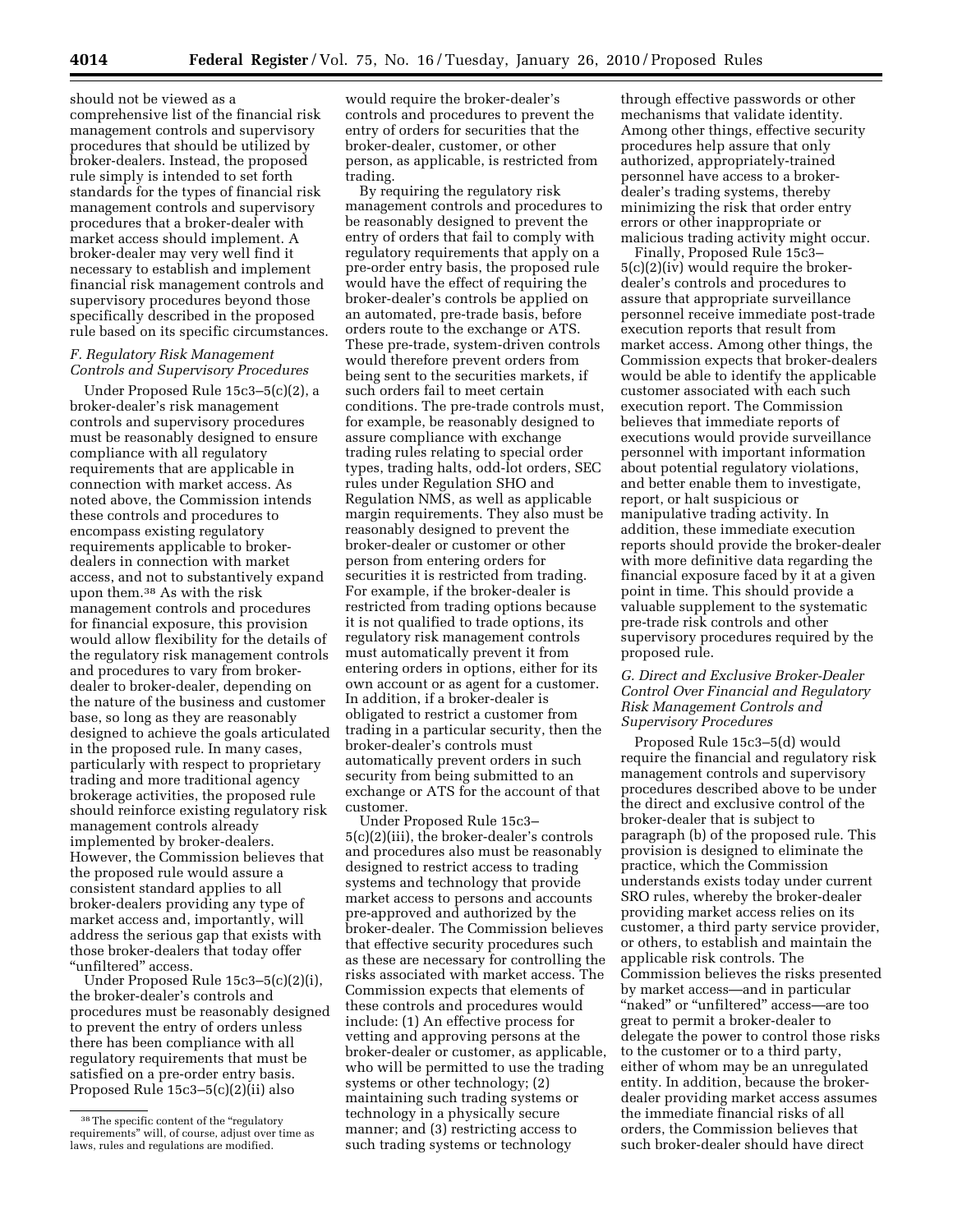and exclusive control of the risk management controls and supervisory procedures even if the market access is provided to another broker-dealer.

Under the proposal, appropriate broker-dealer personnel should be able to directly monitor the operation of the financial and regulatory risk management controls in real-time.39 Broker-dealers would have the flexibility to seek out risk management technology developed by third parties, but the Commission expects that the third parties would be independent of customers provided with market access. The broker-dealer would also be expected to perform appropriate due diligence to help assure controls are effective and otherwise consistent with the provisions of the proposed rule. The Commission understands that such technology allows the broker or dealer to exclusively manage such controls.40 The broker-dealer also could allow a third party that is independent of customers to supplement its own monitoring of the operation of its controls. In addition, the broker-dealer could permit third parties to perform routine maintenance or implement technology upgrades on its risk management controls, so long as the broker-dealer conducts appropriate due diligence regarding any changes to such controls and their implementation. Of course, in all circumstances, the brokerdealer would remain fully responsible for the effectiveness of the risk management controls.

The Commission preliminarily believes it is important for appropriate broker-dealer personnel to have the direct and exclusive obligation to assure the effectiveness of, and the direct and exclusive ability to make appropriate adjustments to, the financial and regulatory risk management controls. This would allow the broker-dealer to more effectively make, for example, intra-day adjustments to risk management controls to appropriately manage a customer's credit limit. The Commission expects that, by requiring the financial and regulatory risk management controls and supervisory procedures be under the direct and exclusive control of the broker or dealer, any changes would be made only by appropriate broker-dealer personnel. Accordingly, the proposed rule should help assure the integrity of the controls and that the broker-dealer takes responsibility for them. Accordingly,

the broker-dealer could not delegate the oversight of its controls to a third party, or allow any third party to adjust them. The broker-dealer, as the member of the exchange or subscriber of the ATS, is responsible for all trading that occurs under its MPID or other market identifier.41 If the broker-dealer does not effectively control the risks associated with that activity, it jeopardizes not only its own financial viability, but also the stability of the markets and, potentially, the financial system. The Commission believes this responsibility is too great to allow the requisite risk management controls to be controlled by a third party, and in particular the customer which, in effect, would be policing itself. The Commission notes that this risk exists even if the third party is another broker-dealer, as the broker-dealer providing the market access is liable intra-day, at a minimum, for the financial risks incurred as a result of trading under its MPID or other identifier and, in any event, is uniquely positioned to prevent erroneous trades and comply with exchange rules and other regulatory requirements.

## *H. Regular Review of Risk Management Controls and Supervisory Procedures*

Under Proposed Rule 15c3–5(e), a broker-dealer that is subject to paragraph (b) of the proposed rule would be required to establish, document, and maintain a system for regularly reviewing the effectiveness of its risk management controls and supervisory procedures required by paragraphs (b) and (c) of the proposed rule and for promptly addressing any issues. Among other things, the broker or dealer would be required to review, no less frequently than annually, the business activity of the broker or dealer in connection with market access to assure the overall effectiveness of such risk management controls and supervisory procedures. The brokerdealer would be required to conduct the review in accordance with written procedures and document each such review. When establishing the specifics of this regular review, the Commission expects that each broker or dealer with market access would establish written procedures that are reasonably designed to assure that the broker-dealer's controls and procedures are adjusted, as necessary, to help assure their continued effectiveness in light of any changes in the broker-dealer's business or weaknesses that have been revealed. The broker or dealer would be required to preserve a copy of such written procedures, and documentation of each

such review, as part of its books and records in a manner consistent with Rule 17a–4(e)(7) under the Exchange Act, and Rule 17a–4(b) under the Exchange Act, respectively.

Finally, the Chief Executive Officer (or equivalent officer) of the broker or dealer would be required, on an annual basis, to certify that such risk management controls and supervisory procedures comply with Proposed Rule 15c3–5 and that the broker or dealer conducted the regular review. Such certifications would be required to be preserved by the broker or dealer as part of its books and records in a manner consistent with Rule 17a-4(b) under the Exchange Act.

Proposed Rule 15c3-5(e) is intended to assure that a broker-dealer that is subject to paragraph (b) of the proposed rule implements supervisory review mechanisms to support the effectiveness of its risk management controls and supervisory procedures on an ongoing basis. Because of the potential risks associated with market access, and the dynamic nature of both the securities markets and the businesses of individual broker-dealers, the Commission believes it is critical that broker-dealers with market access charge their most senior management with the responsibility to review and certify the efficacy of its controls and procedures at regular intervals. The Commission also believes that the requirements under Proposed Rule 15c3–5(e) should serve to bolster brokerdealer compliance programs, and promote meaningful and purposeful interaction between business and compliance personnel.

#### **IV. Request for Comments**

The Commission seeks comment on all aspects of the proposed rule. Does the proposed rule serve to appropriately and adequately mitigate the financial and regulatory risks associated with market access? If not, how should the Commission change the proposed rule to address these risks? Should the Commission address other risks in its proposed rule? Should these risks be addressed with additional specific controls in the rule text? Are there other feasible alternatives that the Commission should consider in order to achieve the goals of the proposed rule? Would the proposed rule affect trading volume? If so, what impact would the proposed rule have on trading volume? Would the proposed rule affect market quality? If so, what impact would the proposed rule have on market quality? Would the proposed rule impact trading volume or market quality differently in equities, options, fixed-income or other

<sup>39</sup>*See, e.g.,* NASD NTM–05–48, Members' Responsibilities When Outsourcing Activities to Third-Party Service Providers.

<sup>40</sup>The Commission's understanding is based on discussions with various industry participants. 41*See supra* note 6.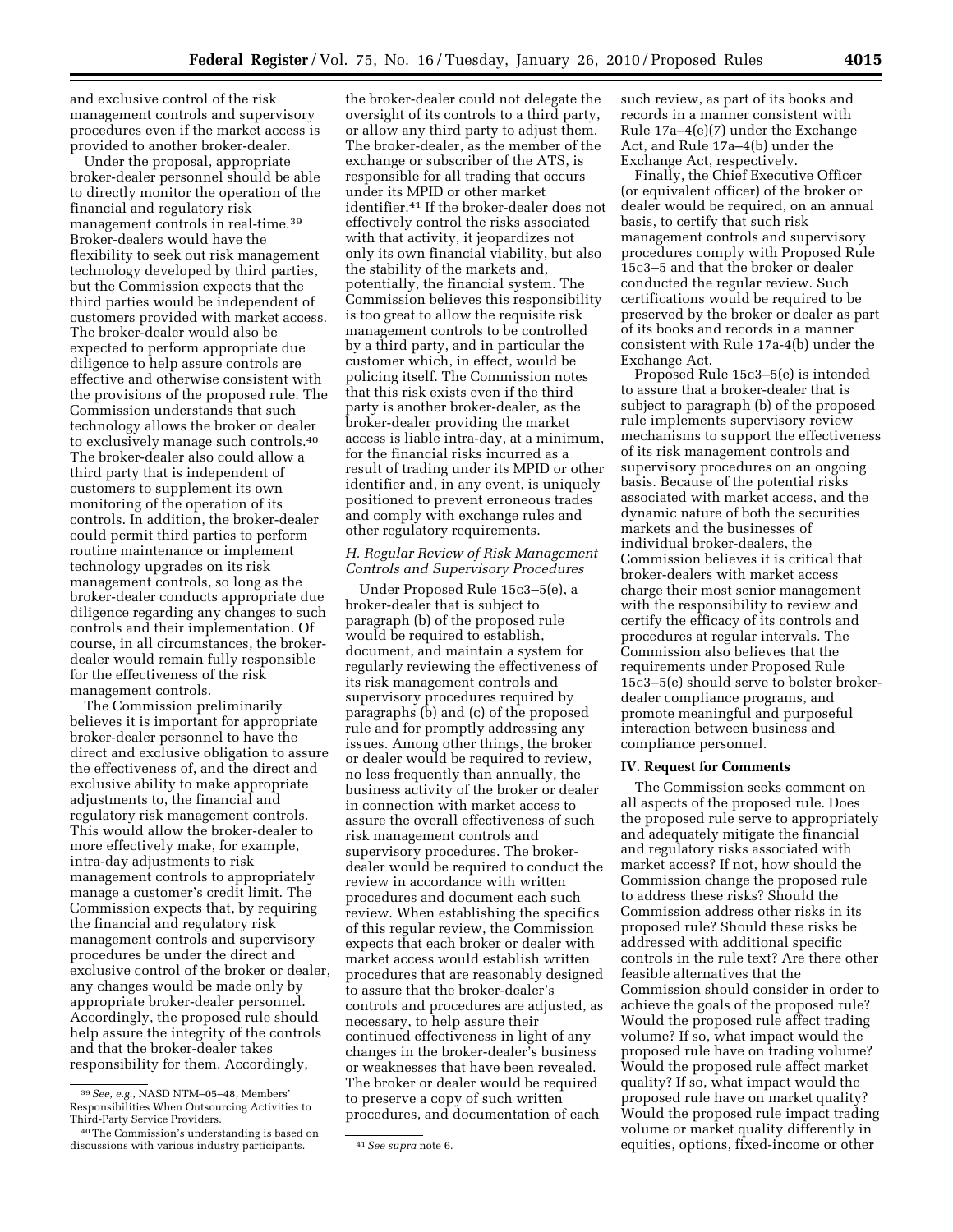securities? Please explain response and provide any appropriate data.

Under the proposed rule, market access means access to trading in securities on an exchange or ATS as a result of being a member or subscriber of the exchange or ATS, respectively. The proposed rule would apply equally to brokers or dealers with market access, whether they are proprietary traders, conduct traditional brokerage services, or provide direct market access or sponsored access. Should the proposed rule apply to all types of market access similarly? Should market access arrangements be treated differently under the proposed rule depending on the type of market participants that are party to the arrangement?

The proposed rule would require a broker or dealer with market access, or that provides a customer or any other person with access to an exchange or ATS through use of its market participant identifier or otherwise, to establish, document, and maintain a system of risk management controls and supervisory procedures reasonably designed to manage the financial, regulatory, and other risks related to market access. Generally, are there access arrangements that warrant different requirements? If so, please state which ones and why. If a broker or dealer provides another broker or dealer with market access, should such an arrangement be treated differently under the proposed rule? In this situation, should the proposed rule permit an allocation of responsibilities for implementing the appropriate financial and regulatory risk management controls between those brokers or dealers? If so, to what extent, and on what basis? Should the Commission require broker-dealers that provide other persons with sponsored access to an exchange or ATS to have separate identifiers for each such person? Are there any circumstances in which a broker-dealer ought not to be responsible for trading conducted by other persons under its MPID or otherwise? Should an ATS in its capacity as broker-dealer be required to implement appropriate risk management controls and supervisory procedures reasonably designed to manage the financial, regulatory, and other risks, such as legal and operational risks, associated with nonbroker-dealer subscriber's access to its ATS?

The proposed rule encompasses trading in all securities on an exchange or ATS. Should the proposed rule apply equally to trading in all securities? For example, should the Commission consider alternatives to the proposed

rule in which trading in debt securities, equities, and options are treated differently? If so, to what extent and on what basis?

Under the proposed rule, brokers or dealers would be required to implement controls that are reasonably designed to prevent the entry of orders that are not in compliance with financial controls and regulatory requirements and thereby effectively prohibit the practice of broker-dealers allowing for ''unfiltered'' or ''naked'' access to an exchange or ATS. What are the benefits and costs to the securities markets associated with ''unfiltered'' or ''naked'' access to an exchange or ATS? Specifically, what impact would effectively prohibiting ''unfiltered'' or "naked" access have on broker-dealers providing such access? What impact would it have on the markets? What impact would it have on customers that use such access? What percentage of volume is directed to the exchanges through "unfiltered" or "naked" access? Should the Commission consider alternatives to a prohibition on ''naked'' access? Would the proposed rule affect the way market participants use market access arrangements?

Are pre-trade controls the preferred method for adequately mitigating all the risks associated with market access? Should the method for managing risk be particular to the specific risk? Are there acceptable alternative modeling techniques that a broker-dealer may use to manage its financial and regulatory risks that would be functionally similar to the methods required by the rule? Please explain response and provide any appropriate data.

Would the proposed rule affect the speed or efficiency of trading? Would market participants be required to change their business models or practices in ways not contemplated by this release if the Commission were to adopt the proposed rule? Would the proposed rule potentially impact competition among, or innovation by, market participants? If so, in what way? Which market participants would be impacted? Would such changes be beneficial or detrimental? Are there other internal or external costs not identified by the Commission that could result from the proposed rule? Which market participants are the most common or active users of sponsored access, generally, and ''unfiltered'' access, in particular? How many small broker-dealers have or use sponsored access arrangements?

The proposed rule would require broker-dealers with market access to implement risk management controls and supervisory procedures that prevent the entry of orders that, among other things, exceed appropriate pre-set credit or capital thresholds in the aggregate for each customer and the broker or dealer, exceed appropriate price or size parameters on an order-by-order basis or over a short period of time, are indicative of duplicative orders, are not in compliance with a regulatory requirement that must be satisfied on a pre-order entry basis, or that is for a security that a broker or dealer, customer, or other person is restricted from trading. Should the Commission include additional financial and regulatory risk management controls in the proposed rule? If so, what additional financial and regulatory risk management controls should be included? Would the additional standards apply to all brokers or dealers, or to a subset? Conversely, if there are too many financial and regulatory standards, which ones are unnecessary? Would these standards be unnecessary for all parties, or should they still apply in certain specific cases? Should the Commission specify more precise details regarding the financial and regulatory risk management controls? Should the proposed rule specify financial and regulatory risk management controls that would apply after an order has been entered on exchange or ATS?

The proposed rule would require broker-dealers to establish an appropriate credit threshold for each customer. The Commission expects that broker-dealers would establish such threshold based on appropriate due diligence as to the customer's business, financial condition, trading patterns, and other matters, and document that decision. Should the criteria for determining the appropriate threshold be explicitly listed in the proposed rule? Are there specific factors broker-dealers should consider in conducting due diligence? Should the proposed rule require broker-dealers to establish ''early warning'' credit or capital thresholds to alert them and their customers when the firm limits are being approached, so there is an opportunity to adjust trading behavior? Should the proposed rule require a broker-dealer to establish an aggregate credit threshold for all of its customers?

Should the Commission provide additional guidance on the short period of time in the prevention of entering erroneous orders requirement? Is there a common understanding among market participants regarding the timeframe used to prevent the entry of erroneous orders?

The proposed rule would require broker-dealers with market access to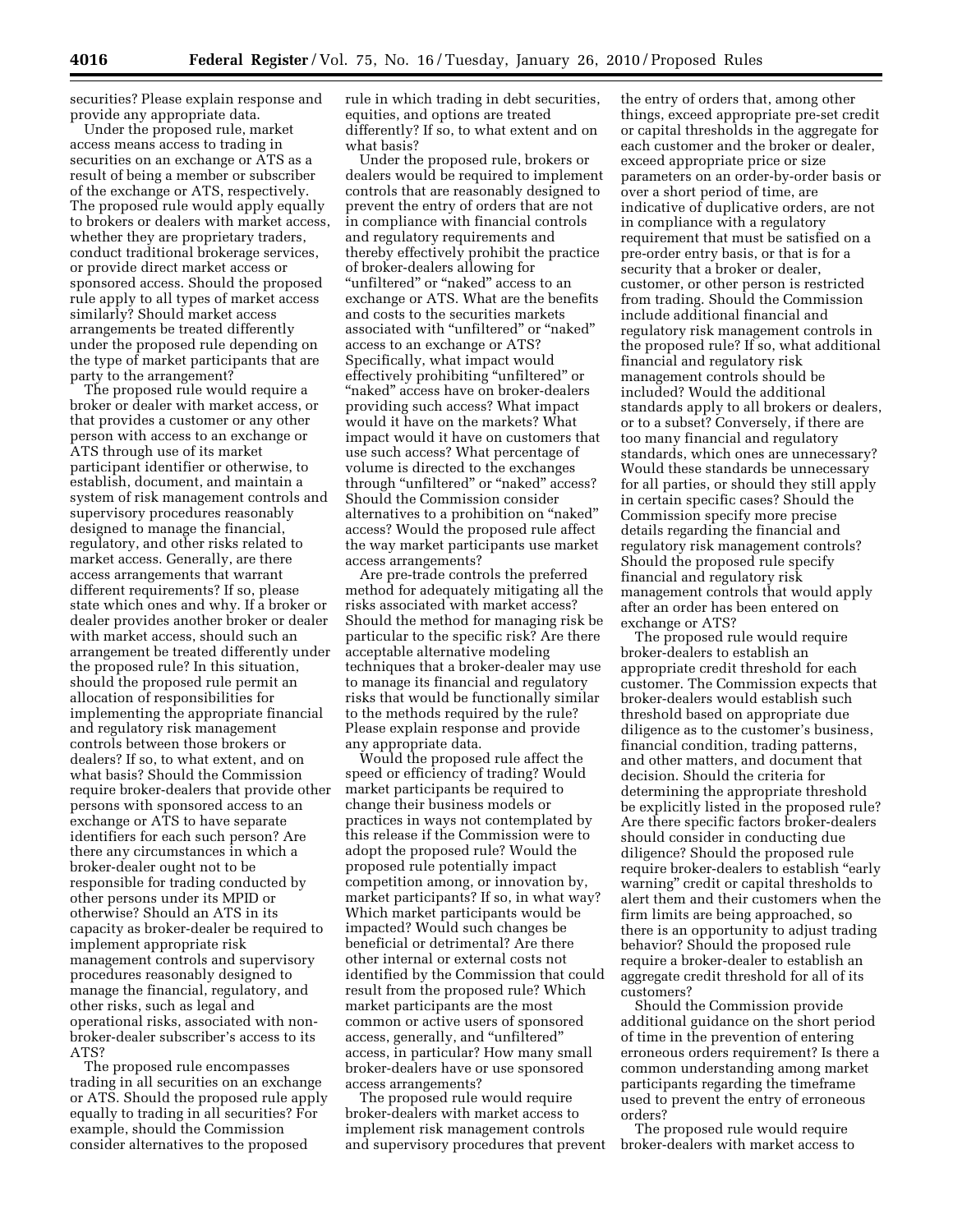implement risk management controls and supervisory procedures that are reasonably designed to restrict access to trading systems and technology that provide market access to permit access only to persons and accounts preapproved and authorized by the brokerdealer. Could the goal of this provision, the preservation of system and market integrity, be achieved in another way? If so, how?

The proposed rule would require broker-dealers with market access to implement risk management controls and supervisory procedures that are reasonably designed to assure that appropriate surveillance personnel receive immediate post-trade execution reports that result from market access. Should the Commission expand on or clarify the requirement that risk management controls and supervisory procedures be reasonably designed to assure that appropriate surveillance personnel receive immediate post-trade execution reports that result from market access? Is there a common understanding among market participants as to what constitutes immediate post-trade execution reports?

The Commission seeks comment on whether broker-dealers could effectively comply with the proposed rule—in particular, the requirement that the financial and regulatory risk management controls and supervisory procedures be under the direct and exclusive control of the broker-dealer with market access—by using risk management technology developed by third parties. Are there any circumstances where a broker or dealer would not be able to comply with the proposed rule using risk management technology developed by third parties? Are there additional considerations that the Commission should evaluate if a broker-dealer outsources the development of its risk management system and supervisory procedures?

The proposed rule would require the broker-dealer to periodically review its risk management controls and supervisory procedures. Among other things, the broker-dealer would be required to review in accordance with written procedures, and document that review, no less frequently than annually, its business activity in connection with market access to assure the overall effectiveness of such risk management controls and supervisory procedures. Should this review be conducted more or less frequently? In addition, the Chief Executive Officer (or equivalent officer) of the broker-dealer would be required, on an annual basis, to certify that such risk management controls and supervisory procedures

comply with paragraphs (b) and (c) and that the regular review was conducted. Should the certification be conducted more or less frequently? The proposed rule would require a broker or dealer to preserve a copy of its supervisory procedures, a written description of its risk management controls, and written supervisory procedures for its regular review as part of its books and records in a manner consistent with Rule 17a– 4(e)(7). Is this proposed record retention requirement clear? The proposed rule would require documentation of each regular review and Chief Executive Officer certifications be preserved by the broker or dealer as part of its books and records in a manner consistent with Rule 17a–4(b). Is this proposed record retention requirement clear?

The Commission strongly encourages commenters to respond within the designated comment period. It intends to act quickly in reviewing the comments and assessing further action.

#### **V. Paperwork Reduction Act**

Certain provisions of Proposed Rule 15c3–5 contain ''collection of information'' requirements within the meaning of the Paperwork Reduction Act of 1995 ("PRA").<sup>42</sup> In accordance with 44 U.S.C. 3507 and 5 CFR 1320.11, the Commission has submitted the provisions to the Office of Management and Budget (''OMB'') for review. The title for the proposed new collection of information requirement is ''Rule 15c3– 5, Market Access.'' An agency may not conduct or sponsor, and a person is not required to respond to, a collection of information unless it displays a currently valid control number.

#### *A. Summary of Collection of Information*

Proposed Rule 15c3–5 would require a broker or dealer with market access, or that provides a customer or any other person with access to an exchange or ATS through use of its MPID or otherwise, to establish, document, and maintain a system of risk management controls and supervisory procedures to assist it in managing the financial, regulatory, and other risks, such as legal and operational risks, of this business activity. The system of risk management controls and supervisory procedures, among other things, shall be reasonably designed to (1) systematically limit the financial exposure of the broker or dealer that could arise as a result of market access, and (2) ensure compliance with all regulatory requirements that are applicable in connection with market access. The

financial risk management controls and supervisory procedures must be reasonably designed to prevent the entry of orders that exceed appropriate pre-set credit or capital thresholds, or that appear to be erroneous. As a practical matter, the proposed rule would require a respondent to set appropriate credit thresholds for each customer for which it provides market access and appropriate capital thresholds for proprietary trading by the broker-dealer itself. The regulatory risk management controls and supervisory procedures must be reasonably designed to prevent the entry of orders that do not comply with regulatory requirements that must be satisfied on a pre-order entry basis, prevent the entry of orders that the broker-dealer or customer is restricted from trading, restrict market access technology and systems to authorized persons, and assure appropriate surveillance personnel receive immediate post-trade execution reports. Each such broker or dealer would be required to preserve a copy of its supervisory procedures and a written description of its risk management controls as part of its books and records in a manner consistent with Rule 17a– 4(e)(7) under the Exchange Act.43

In addition, the proposed rule would require a broker or dealer with market access, or that provides a customer or any other person with access to an exchange or ATS through use of its MPID or otherwise, to establish, document, and maintain a system for regularly reviewing the effectiveness of the risk management controls and supervisory procedures required under the proposed rule and for promptly addressing any issues. Among other things, the broker or dealer would be required to review, no less frequently than annually, the business activity of the broker or dealer in connection with market access to assure the overall effectiveness of such risk management controls and supervisory procedures and document that review. Such review would be required to be conducted in accordance with written procedures and would be required to be documented. The broker or dealer would be required to preserve a copy of such written procedures, and documentation of each such review, as part of its books and records in a manner consistent with Rule 17a–4(e)(7) under the Exchange Act,44 and Rule 17a–4(b) under the Exchange Act, respectively.45

In addition, the Chief Executive Officer (or equivalent officer) of the

<sup>42</sup> 44 U.S.C. 3501 *et seq.* 

<sup>43</sup>*See supra* note 29.

<sup>44</sup> *Id.* 

<sup>45</sup>*See supra* note 31.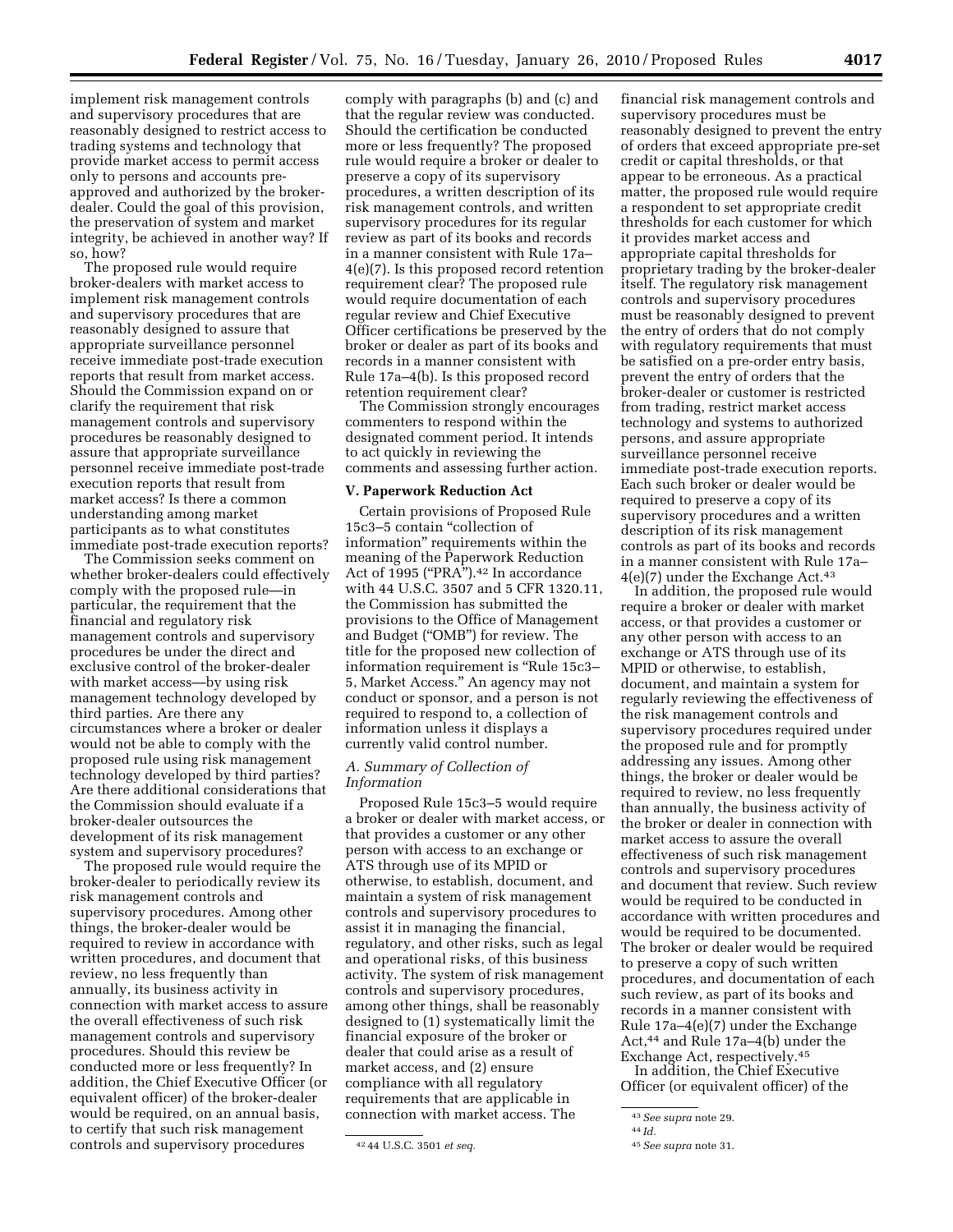broker or dealer, on an annual basis, would be required to certify that such risk management controls and supervisory procedures comply with the proposed rule, that the broker or dealer conducted such review, and such certifications shall be preserved by the broker or dealer as part of its books and records in a manner consistent with Rule 17a–4(b) under the Exchange Act.<sup>46</sup>

## *B. Proposed Use of Information*

The proposed requirement that a broker or dealer with market access, or that provides a customer or any other person with access to an exchange or ATS through use of its MPID or otherwise, establish, document, and maintain a system of risk management controls and supervisory procedures that, among other things, shall be reasonably designed to (1) systematically limit the financial exposure of the broker or dealer that could arise as a result of market access, and (2) ensure compliance with all regulatory requirements that are applicable in connection with market access, would serve to ensure that such brokers or dealers have sufficiently effective controls and procedures in place to appropriately manage the risks associated with market access. The proposed requirement to preserve a copy of its supervisory procedures and a written description of its risk management controls as part of its books and records in a manner consistent with Rule 17a–4(e)(7) under the Exchange Act would help assure that appropriate written records were made, and would be used by the Commission staff and SRO staff during an examination of the broker or dealer for compliance with the proposed rule.

The proposed requirement to maintain a system for regularly reviewing the effectiveness of the risk management controls and supervisory procedures required under the proposed rule would serve to ensure that the risk management controls and supervisory procedures remain effective. A brokerdealer would use these risk management controls and supervisory procedures to fulfill its obligations under the proposed rule, as well as to evaluate and ensure its financial integrity more generally. The Commission and SROs would use this information in their exams of the broker or dealer, as well as for regulatory purposes. The proposed requirement that a broker or dealer preserve a copy of written procedures, and documentation of each such regular review, as part of its books and records

in a manner consistent with Rule 17a– 4(e)(7) under the Exchange Act, and Rule 17a–4(b) under the Exchange Act, respectively, would help assure that the regular review was in fact completed, and would be used by the Commission staff and SRO staff during an examination of the broker or dealer for compliance with the proposed rule. The proposed requirement that the Chief Executive Officer (or equivalent officer) of the broker or dealer, on an annual basis, certify that such risk management controls and supervisory procedures comply with proposed Rule 15c3–5, that the annual review was conducted, and that such certifications be preserved by the broker or dealer as part of its books and records in a manner consistent with Rule 17a–4(b) under the Exchange Act would help ensure that senior management review the efficacy of its controls and procedures at regular intervals and that such review is documented. This certification would be used internally by the broker or dealer as evidence that it complied with the proposed rule and possibly for internal compliance audit purposes. The certification also would be used by Commission staff and SRO staff during an examination of the broker or dealer for compliance with the proposed rule or more generally with regard to evaluation of a broker or dealer's risk management control procedures and

controls. The proposed rule would require a broker or dealer with market access to assure that appropriate surveillance personnel receive immediate post-trade execution reports that result from market access. The broker or dealer would use these post-trade execution reports in reviewing for potential regulatory violations. In addition, these reports would better enable the broker or dealer to investigate, report, or halt suspicious or manipulative trading activity. In addition, the Commission and SROs may review these reports when examining the broker or dealer.

## *C. Respondents*

46 *Id.* 47*See supra* note 23. dealers are subscribers to ATSs but are The proposed ''collection of information'' contained in Proposed Rule 15c3–5 would apply to approximately 1,295 brokers and dealers that have market access or provide a customer or any other person with market access. Of these 1,295 brokers and dealers, the Commission estimates that there are 1,095 brokers or dealers that are members of an exchange. This estimate is based on broker-dealer responses to FOCUS report filings with the Commission. The Commission estimates that the remaining 200 broker-

not exchange members. This estimate is based on a sampling of subscriber information contained in Exhibit A to Form ATS–R filed with the Commission. The Commission requests comment on the accuracy of these estimated figures.

### *D. Total Initial and Annual Reporting and Recordkeeping Burdens*

As discussed above, brokers and dealers are currently subject to a variety of SRO guidance and rules related to market access. Currently, most brokers or dealers, when accessing an exchange or ATS in the ordinary course of their business, already have risk management controls and supervisory procedures in place, although these controls and procedures will differ based on each broker or dealer's unique business model.47 For the purposes of the PRA, the Commission must consider the burden on respondents to bring their risk management controls and supervisory procedures into compliance with the proposed rule. The Commission notes that among brokers or dealers with market access, there is currently no uniform standard for risk management controls and supervisory procedures. The extent to which a respondent would be burdened by the proposed collection of information under the proposed rule would depend significantly on the financial and regulatory risk management controls that already exist in the respondent's system as well as the respondent's business model. In many cases, particularly with respect to proprietary trading, more traditional agency brokerage activities, and direct market access, the proposed rule may be substantially satisfied by a respondent's pre-existing financial and regulatory risk management controls and current supervisory procedures. These brokers or dealers likely would only require limited updates to their systems to meet the requisite risk management controls specified in the proposed rule.

The Commission believes that the majority of respondents has order management systems with pre-trade financial and regulatory controls, although the use and range of those controls may vary among firms. As noted above, certain pre-trade controls, such as pre-set trading limits or filters to prevent erroneous trades may already be in place within a respondent's risk management system. Similarly, the extent to which receipt of immediate post-trade execution reports creates a burden on respondents would depend on whether a respondent already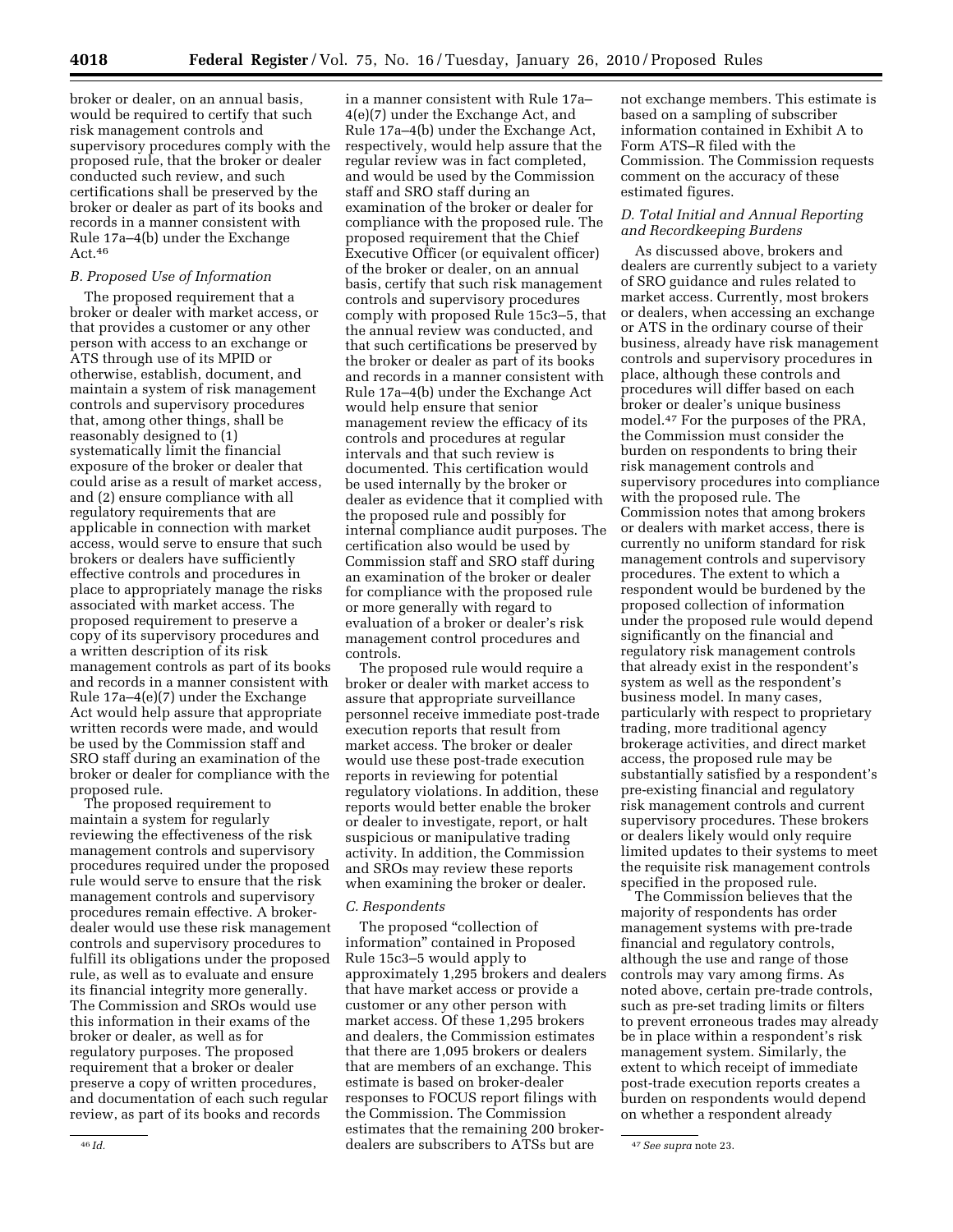receives such reports on an immediate, post-trade basis or on an end-of-day basis. For broker-dealers that rely largely on "unfiltered" or "naked" access, the proposed rule could require the development or significant upgrade of a new risk management system, which would be a significantly larger burden on a potential respondent. Therefore, the burden imposed by the proposed rule would differ vastly depending on a broker-dealer's current risk management system and business model.

Proposed Rule 15c3–5 would also require a respondent to update its review and compliance procedures to comply with the proposed rule's requirement to regularly review its risk management controls and supervisory procedures, including a certification annually by the Chief Executive Officer (or equivalent officer). The Commission notes that a respondent should currently have written compliance procedures reasonably designed to review its business activity.48 Proposed Rule 15c3–5 would initially require a respondent to update its written compliance procedures to document the method in which the respondent plans to comply with the proposed rule.

#### 1. Technology Development and Maintenance

The Commission estimates that the initial burden for a potential respondent to comply with the proposed requirement to establish, document, and maintain a system for regularly reviewing the effectiveness of the risk management controls and supervisory procedures, on average, would be 150 hours if performed in-house,<sup>49</sup> or

49This estimate is based on discussions with various industry participants. Specifically, the modification and upgrading of hardware and software for a pre-existing risk control management system, with few substantial changes required, would take approximately two weeks, while the development of a risk control management system from scratch would take approximately three months.

Based on discussions with industry participants, the Commission estimates that a dedicated team of 1.5 people would be required for the system development. The team may include one or more programmer analysts, senior programmers, or senior systems analysts. Each team member would work approximately 20 days per month, or 8 hours  $\times$  20 days = 160 hours per month. Therefore, the total number of hours per month for one system development team would be 240 hours.

A two-week project to modify and upgrade a preexisting risk control management system would require 240 hours/month  $\times$  0.5 months = 120 hours, while a three-month project to develop a risk control management system from scratch would require 240 hours/month  $\times$  3 months = 720 hours. Based on discussions with industry participants, the Commission estimates that 95% of all respondents would require modifications and

approximately \$35,000 if outsourced.50 This figure is based on the estimated number of hours for initial internal development and implementation by a respondent to program its system to add the controls needed to comply with the requirements of the proposed rule, expand system capacity, if necessary, and establish the ability to receive immediate post-trade execution reports. Based on discussion with various industry participants, the Commission expects that brokers or dealers with market access currently have the means to receive post-trade executions reports, at a minimum, on an end-of-day basis.

If the broker-dealer decides to forego internal technology development and instead opts to purchase technology from a third-party technology provider or service bureau, the technology costs would also depend on the risk management controls that are already in place, as well as the business model of the broker or dealer. Based on discussions with various industry participants, the Commission understands that technology for risk management controls is generally purchased on a monthly basis. Based on discussions with various industry participants, the Commission's staff estimates that the cost to purchase technology from a third-party technology provider or service bureau would be approximately \$3,000 per month for a single connection to a trading venue, plus an additional \$1,000 per month for each additional connection to that exchange. For a conservative estimate of the annual outsourcing cost, the Commission notes that for two connections to each of two different trading venues, the annual cost would be \$96,000.51 The potential range of costs would vary considerably, depending upon the business model of the broker-dealer.

On an ongoing basis, a respondent would have to maintain its risk management system by monitoring its

 $51 12$  months  $\times$  \$4,000 (estimated monthly cost for two connections to a trading venue)  $\times$  2 trading venues = \$96,000. This estimate is based on discussions with various industry participants. For purposes of this estimate, "connection" is defined as up to 1000 messages per second inbound, regardless of the connection's actual capacity.

For the conservative estimate above, the Commission chose two connections to a trading venue, the number required to accommodate 1,500 to 2,000 messages per second. The estimated number of messages per second is based on discussions with various industry participants.

effectiveness and updating its systems to address any issues detected. In addition, a respondent would be required to preserve a copy of its written description of its risk management controls as part of its books and records in a manner consistent with Rule 17a– 4(e)(7) under the Exchange Act. The Commission estimates that the ongoing annualized burden for a potential respondent to maintain its risk management system would be approximately 115 burden hours if performed in-house,52 or approximately \$26,800 if outsourced.<sup>53</sup> The Commission believes the ongoing burden of complying with the proposed rule's collection of information would include, among other things, updating systems to address any issues detected, updating risk management controls to reflect any change in its business model, and documenting and preserving its written description of its risk management controls.

For hardware and software expenses, the Commission estimates that the average initial cost would be approximately \$16,000 per brokerdealer,54 while the average ongoing cost would be approximately \$20,500 per broker-dealer.55

54 Industry sources estimate that to build a risk control management system from scratch, hardware would cost \$44,500 and software would cost \$58,000, while to upgrade a pre-existing risk control management system, hardware would cost \$5,000 and software would cost \$6,517. Based on discussions with industry participants, the Commission estimates that 95% of all respondents would require modifications and upgrades only, and 5% would require development of a system from scratch. Therefore, the total average hardware and software cost for an initial internal development project would be approximately (0.95  $\times$  \$11,517) + (0.05  $\times$  \$102,500) = \$16,066, or \$16,000.

55 Industry sources estimate that for ongoing maintenance, hardware would cost \$8,900 on average and software would cost \$11,600 on average. The total average hardware and software cost for ongoing maintenance would be \$8,900 +  $$11,600 = $20,500.$ 

<sup>48</sup> *Id.* 

upgrades only, and 5% would require development of a system from scratch. Therefore, the total average number of burden hours for an initial internal development project would be approximately  $(0.95 \times 120 \text{ hours}) + (0.05 \times 720$  $hours$ ) = 150 hours.

<sup>50</sup>*See infra* note 61.

 $^{52}\rm\, Based$  on discussions with industry participants, the Commission estimates that a dedicated team of 1.5 people would be used for the ongoing maintenance of all technology systems. The team may include one or more programmer analysts, senior programmers, or senior systems analysts. In-house system staff size varies depending on, among other things, the business model of the broker or dealer. Each staff member would work 160 hours per month, or 12 months  $\times$ 160 hours = 1,920 hours per year. A team of 1.5 people therefore would work 1,920 hours  $\times\,1.5$ people = 2,880 hours per year. Based on discussions with industry participants, the Commission estimates that 4% of the team's total work time would be used for ongoing risk management maintenance. Accordingly, the total number of burden hours for this task, per year, is  $0.04 \times 2,880$ hours = 115.2 hours.

<sup>53</sup>*See infra* note 62.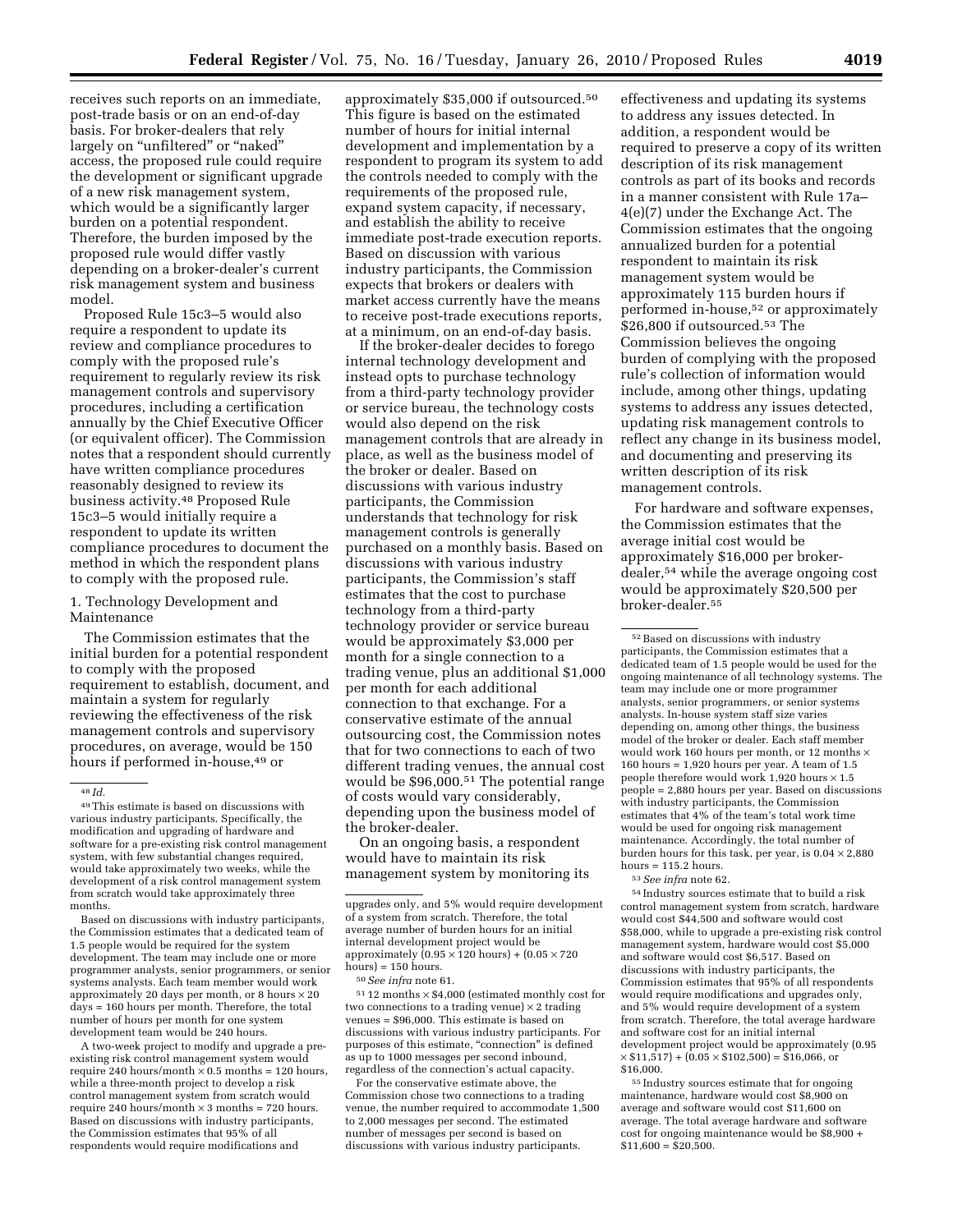#### 2. Legal and Compliance

The Commission provides a separate set of estimates for legal and compliance obligations. The Commission preliminarily believes that the majority of broker-dealers should already have compliance policies and supervisory procedures in place.56 Accordingly, the Commission believes that the initial burden to comply with the proposed compliance requirements should not be substantial. Based on discussions with various industry participants and the Commission's prior experience with broker-dealers, the Commission estimates that the initial legal and compliance burden on average for a potential respondent to comply with the proposed requirement to establish, document, and maintain compliance policies and supervisory procedures would be approximately 35 hours. Specifically, the setting of credit and capital thresholds for each customer would require approximately 10 hours,57 and the modification or establishment of applicable compliance policies and procedures would require approximately 25 hours,58 which includes establishing written procedures for reviewing the overall effectiveness of the risk management controls and supervisory procedures.

On an ongoing basis, a respondent would have to maintain and review its risk management controls and supervisory procedures to assure their effectiveness as well as to address any deficiencies found. The broker or dealer would have to review, no less frequently than annually, its business activity in connection with market access to assure the overall effectiveness of the risk management controls and supervisory procedures and would be required to make changes to address any problems or deficiencies found through this review. Such review would be required to be conducted in accordance with written procedures and would be required to be documented. The broker or dealer would be required to preserve a copy of such written procedures, and documentation of each such review, as part of its books and records in a manner consistent with Rule 17a–4(e)(7) under the Exchange Act, and Rule 17a–4(b) under the Exchange Act, respectively. On an annual basis, the

Chief Executive Officer (or equivalent officer) of the broker or dealer would be required to certify that such risk management controls and supervisory procedures comply with the proposed rule, that the broker or dealer conducted such review, and that such certifications are preserved by the broker or dealer as part of its books and records in a manner consistent with Rule 17a–4(b) under the Exchange Act. The ongoing burden of complying with the proposed rule's collection of information would include documentation for compliance with its risk management controls and supervisory procedures, modification to procedures to address any deficiencies in such controls or procedures, and the required preservation of such records.

Based on discussions with industry participants and the Commission's prior experience with broker-dealers, the Commission estimates that a brokerdealer's implementation of an annual review, modification of its risk management controls and supervisory procedures to address any deficiencies, and preservation of such records would require 45 hours per year. Specifically, compliance attorneys who review, document, and update written compliance policies and procedures would require an estimated 20 hours per year; a compliance manager who reviews, documents, and updates written compliance policies and procedures is expected to require 20 hours per year; and the Chief Executive Officer, who certifies the policies and procedures, is expected to require another 5 hours per year.

Based on discussions with industry participants and the Commission's prior experience with broker-dealers, the Commission believes that the ongoing legal and compliance obligations under the proposed rule would be handled internally because compliance with these obligations is consistent with the type of work that a broker-dealer typically handles internally. The Commission does not believe that a broker-dealer would have any recurring external costs associated with legal and compliance obligations.

#### 3. Total Burden

Under the proposed rule, the total initial burden for all respondents would be approximately 239,575 hours ([150 hours (for technology) + 35 hours (for legal and compliance)]  $\times$  1,295 brokers and dealers = 239,575 hours) and the total ongoing annual burden would be approximately 207,200 hours ([115 hours (for technology) + 45 hours (for legal and compliance)]  $\times$  1,295 brokers and dealers = 207,200 hours). For hardware and software expenses, the

total initial cost for all respondents would be \$20,720,000 (\$16,000 per broker-dealer × 1,295 brokers and dealers =  $$20,720,000$  and the total ongoing cost for all respondents would be \$26,547,500 (\$20,500 per brokerdealer  $\times$  1,295 brokers and dealers = \$26,547,500). The estimates of the initial and annual burdens are based on discussions with potential respondents.

The Commission seeks comment on the reporting and recordkeeping collection of information burdens associated with the proposed rule. In particular:

1. How many broker-dealers would incur collection of information burdens if the proposed rule were adopted by the Commission?

2. What are the burdens, both initial and annual, that a broker-dealer would incur for programming, expanding systems capacity, establishing compliance programs, and maintaining post-trade reporting if the Commission were to adopt the proposed rule? Would there be additional burdens associated with the collection of information under this proposed rule?

3. How much work would it take for brokers or dealers with existing risk management control systems and supervisory procedures to comply with the proposed rule? Would brokers or dealers generally perform the work internally or outsource the work? What would be the hardware and software costs for brokers or dealers that complete the work internally? What about those that outsource the work?

## *E. General Information About Collection of Information*

The collection of information would be mandatory. The collection of information would not be required to be made public but would not be confidential.

#### *F. Request for Comment*

Pursuant to 44 U.S.C. 3505(c)(2)(B), the Commission solicits comment to:

1. Evaluate whether the proposed collection of information is necessary for the performance of the functions of the agency, including whether the information shall have practical utility;

2. Evaluate the accuracy of the agency's estimate of the burden of the proposed collection of information;

3. Enhance the quality, utility, and clarity of the information to be collected; and

4. Minimize the burden of collection of information on those who are to respond, including through the use of automated collection techniques or other forms of information technology.

<sup>56</sup>*See supra* note 23.

<sup>57</sup>The Commission estimates that one compliance attorney and one compliance manager would each require 5 hours, for a total initial burden of 10 hours.

<sup>58</sup>The Commission estimates that one compliance attorney and one compliance manager would each require 10 hours, and one Chief Executive Officer would require 5 hours, for a total initial burden of 25 hours.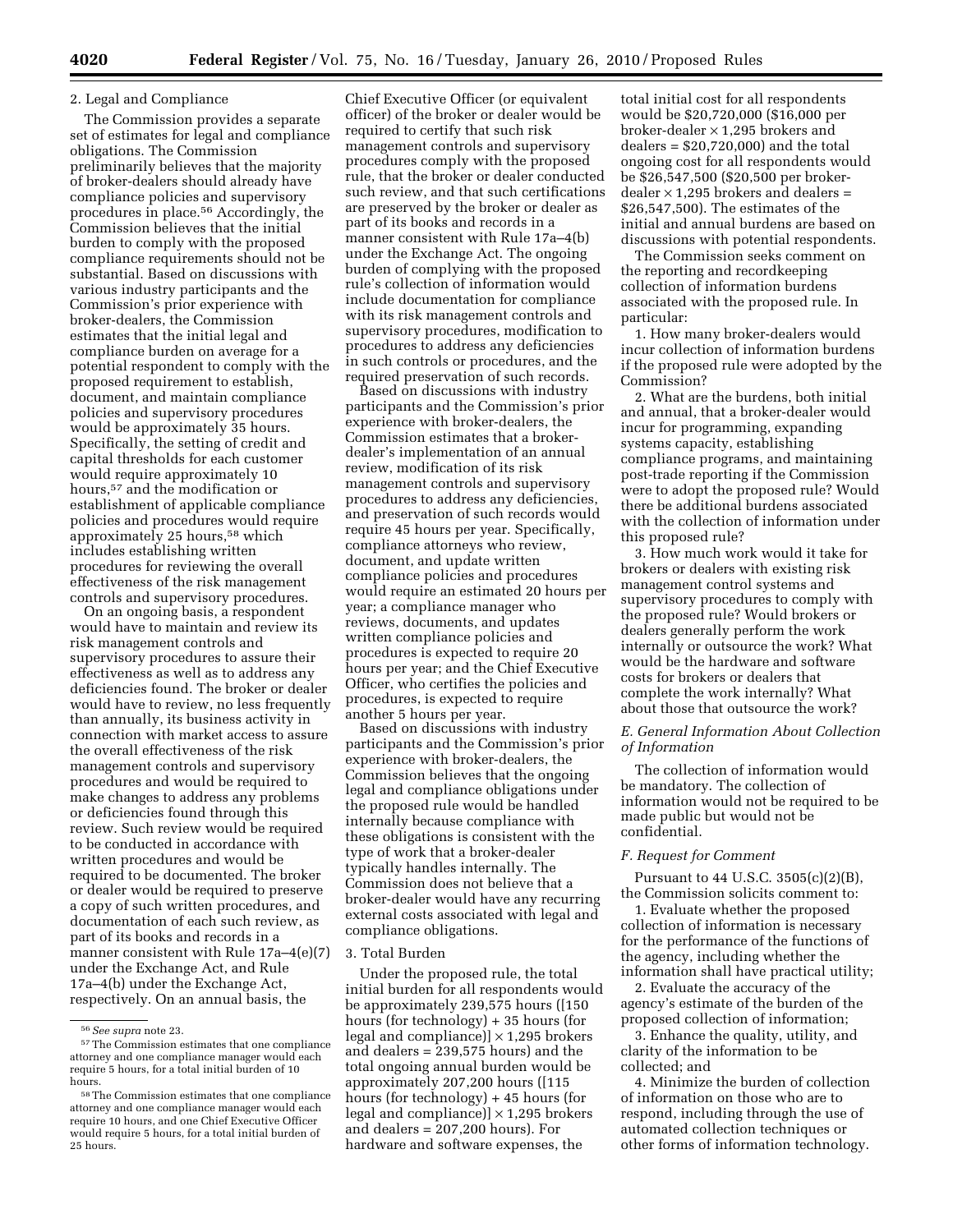Persons wishing to submit comments on the collection of information requirements should direct them to the Office of Management and Budget, Attention: Desk Officer for the Securities and Exchange Commission, Office of Information and Regulatory Affairs, Room 3208, New Executive Office Building, Washington, DC 20503; and should send a copy to Elizabeth M. Murphy, Secretary, Securities and Exchange Commission, 100 F Street, NE., Washington, DC 20549–1090 with reference to File No. S7–03–10. OMB is required to make a decision concerning the collection of information between 30 and 60 days after publication, so a comment to OMB is best assured of having its full effect if OMB receives it within 30 days of publication. The Commission has submitted the proposed collection of information to OMB for approval. Requests for the materials submitted to OMB by the Commission with regard to this collection of information should be in writing, refer to File No. S7–03–10, and be submitted to the Securities and Exchange Commission, Office of Investor Education and Advocacy, 100 F Street, NE., Washington, DC 20549– 0213.

## **VI. Consideration of Costs and Benefits**

The Commission is sensitive to the costs and benefits of the proposed rule and requests comment on the costs and benefits of the proposed Rule 15c3–5 discussed above. The Commission encourages commenters to identify, discuss, analyze, and supply relevant data regarding any such costs or benefits.

#### *A. Benefits*

Proposed Rule 15c3–5 should benefit investors, brokers-dealers, their counterparties, and the national market system as a whole by reducing the risks faced by broker-dealers and other market participants as a result of various market access arrangements by requiring financial and regulatory risk management controls to be implemented on a uniform, market-wide basis. The proposed financial and regulatory risk management controls should reduce risks to broker-dealers and markets, as well as systemic risk associated with market access and enhance market integrity and investor protection in the securities markets by effectively prohibiting the practice of ''unfiltered'' or ''naked'' access to an exchange or ATS. The proposed rule would establish a uniform standard for a broker or dealer with market access with respect to risk management controls and procedures which should

reduce the potential for regulatory arbitrage and lead to consistent interpretation and enforcement of applicable regulatory requirements across markets.

One of the benefits of the proposed rule should be the reduction of systemic risk associated with market access through the elimination of ''unfiltered'' or ''naked'' access. As discussed above, due in large part to technological advancements, the U.S. markets have experienced a rise in the use and reliance of ''sponsored access'' arrangements where customers place orders that are routed to markets with little or no substantive intermediation by a broker or dealer. The risk of unmonitored trading is heightened with the increased prominence of high-speed, high-volume, automated algorithmic trading, where orders can be routed for execution in milliseconds. If a brokerdealer does not implement strong systematic controls, the broker or dealer may be unaware of customer trading activity that is occurring under its MPID or otherwise. In the ''unfiltered'' or ''naked'' access context, as well as with all market access generally, the Commission is concerned that order entry errors could suddenly and significantly make a broker or dealer and other market participants financially vulnerable within mere minutes or seconds. Real examples of such potential catastrophic events have already occurred. For instance, as discussed earlier, on September 30, 2008, trading in Google became extremely volatile toward the end of the day trading, dropping 93% in value at one point, due to an influx of erroneous orders onto an exchange from a single market participant which resulted in the cancellation of numerous trades.59

Without systematic risk protection, erroneous trades, whether resulting from manual errors or a faulty automated, high-speed algorithm, could potentially expose a broker or dealer to enormous financial burdens and disrupt the markets. Because the impact of such errors may be most profound in the ''unfiltered'' access context, but are not unique to it, it is clearly in a broker or dealer's financial interest, and the interest of the U.S. markets as whole, to be shielded from such a scenario regardless of the form of market access. The mitigation of significant systemic risks should help ensure the integrity of the U.S. markets and provide the investing public with greater confidence

that intentional, bona fide transactions are being executed across the national market system. Proposed Rule 15c3–5 should promote confidence as well as participation in the market by enhancing the fair and efficient operation of the U.S. securities markets.

The national market system is currently exposed to risk that can result from unmonitored order flow, as a recent report has estimated that "naked" access accounts for 38 percent of the daily volume for equities traded in the U.S. markets.60 The Commission is aware that a certain segment of the broker-dealer community has declined to incorporate "naked" access arrangements into their business models because of the inherent risks of the practice. In the absence of a Commission rule that would prohibit such market access, these brokers or dealers could be compelled by competitive and economic pressures to offer ''naked'' access to their customers and thereby significantly increase a systemic vulnerability of the national market system.

Finally, the Commission believes that in many cases broker or dealers whose business activities include proprietary trading, traditional agency brokerage activities, and direct market access, would find that their current risk management controls and supervisory procedures may substantially satisfy the requirements of the proposed rule, and require minimal material modifications. Such broker or dealers would experience the market-wide benefits of the proposal with limited additional costs related to their own compliance.

The Commission seeks comment on the anticipated benefits of the proposed rule, including the following: Would the proposed rule provide market benefits that the Commission has not discussed? Would the proposed rule help level the playing field for broker-dealer competition? Would the proposed rule serve to reduce systemic risks to the US markets? Would the proposed rule serve to promote trading volumes? Would the proposed rule enhance market integrity, promote investor protection, and protect the public interest?

### *B. Costs*

### 1. Technology Development and Maintenance

Broker-dealers with market access may comply with the proposed rule in several ways. Specifically, a brokerdealer may choose to internally develop risk management controls from scratch, or upgrade its existing systems; each of

<sup>59</sup>*See* Google Trading Incident, *supra* note 14. *See also* SWS Trading Incident, *supra* note 15; Mizuho Trading Incident, *supra* note 16; and Rambus Trading Incident, *supra* note 17. 60*See supra* note 10.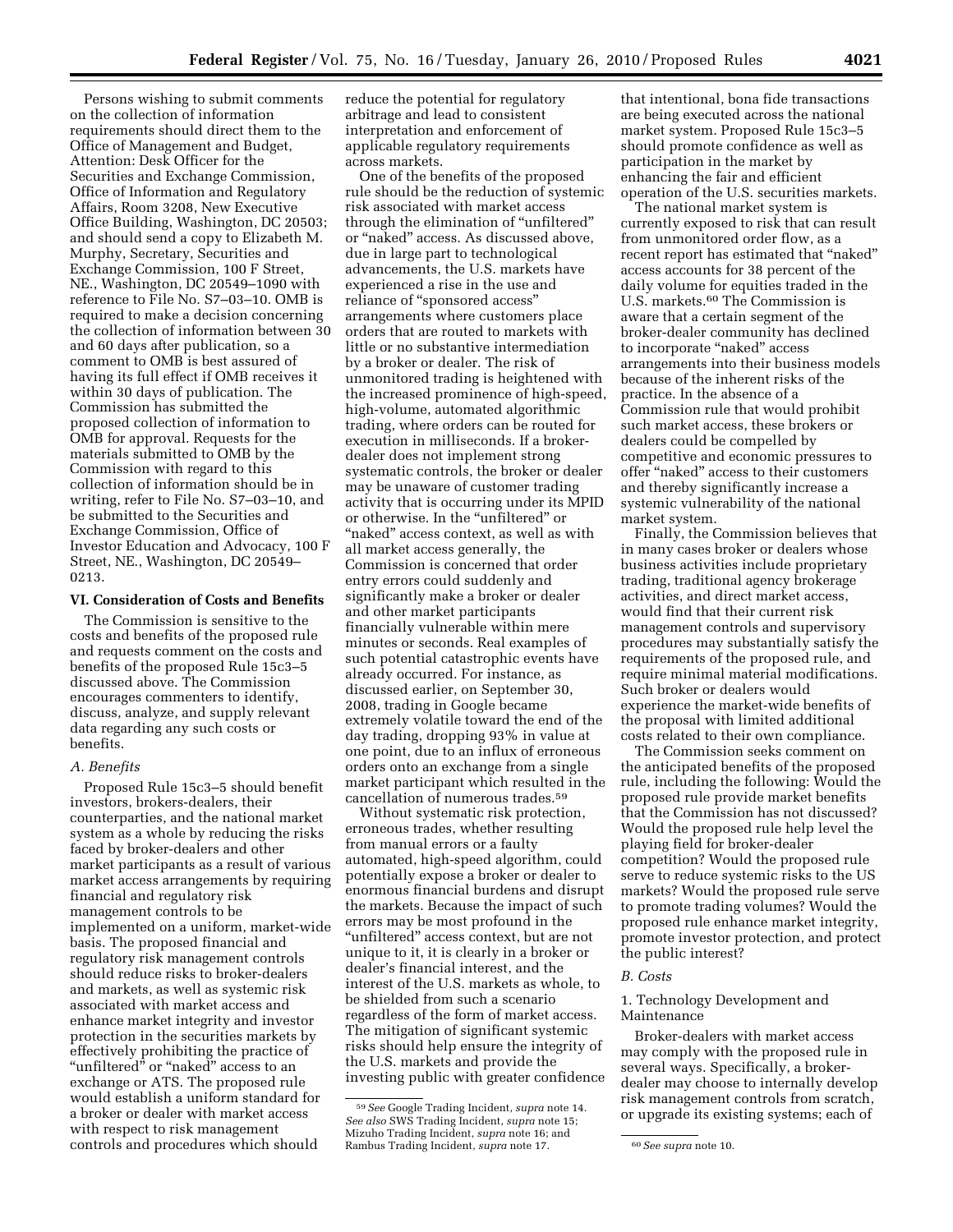these approaches has potential costs that are divided into initial costs and annual ongoing costs. Alternatively, a broker-dealer may choose to purchase a risk management solution from an outside vendor. As stated above, it is likely many broker-dealers with market access would be able to substantially satisfy the proposed rule with their current risk management controls and supervisory procedures, requiring few material changes. However, for others, the costs of upgrading and introducing the required systems would vary considerably based on their current controls and procedures, as well as their particular business models. For instance, the needs of a broker-dealer would vary based on its current systems and controls in place, the comprehensiveness of its controls and procedures, the sophistication of its client base, the types of trading strategies that it utilizes, the number of trading venues it connects to, the number of connections that it has to each trading market, and the volume and speed of its trading activity.

Commission staff's discussions with industry participants found that brokerdealers who must develop or substantially upgrade existing systems could face several months of work requiring considerable time and effort. For example, the Commission conservatively estimates that developing a system from scratch could take approximately three months, while upgrading a pre-existing risk control management system could take approximately two weeks. Overall, Commission staff estimates that the initial cost for an internal development team to develop or substantially upgrade an existing risk control system would be \$51,000 per broker-dealer,<sup>61</sup>

The \$193, \$292, and \$244 per hour estimates for a programmer analyst, senior programmer, and senior systems analyst, respectively is from SIFMA's Office Salaries in the Securities Industry 2008, modified by Commission staff to account for an 1,800-hour work-year and multiplied by 5.35 to

or \$66.0 million for 1,295 brokerdealers. The Commission further estimates that the total annual ongoing cost to maintain an in-house risk control management system is \$47,300 per broker-dealer, or \$61.3 million for 1,295 broker-dealers.62

We note that the potential range of costs would vary considerably, depending upon the needs of the brokerdealer. For example, if 65 brokerdealers—*i.e.,* 5% of the 1,295 brokerdealers affected under the rule—were to build risk control management systems from scratch, the total initial technology cost would be approximately \$17.6 million. A team of 1.5 people, working full-time for 3 months, would work an estimated total of 720 burden hours on the project. The resulting personnel cost to build such a risk control management system would be approximately \$167,904 per broker-dealer, or \$10,913,760 for 65 broker-dealers. The hardware and software cost to build a risk control management system from

The Commission estimates that the average initial hardware and software cost is \$16,000 per brokerdealer. Industry sources estimate that to build a risk control management system from scratch, hardware would cost \$44,500 and software would cost \$58,000, while to upgrade a pre-existing risk control management system, hardware would cost \$5,000 and software would cost \$6,517. Based on discussions with industry participants, the Commission estimates that 95% of all respondents would require modifications and upgrades only, and 5% would require development of a system from scratch. Therefore, the total average hardware and software cost for an initial internal development project would be approximately (0.95  $\times$  \$11,517) + (0.05  $\times$  \$102,500) = \$16,066, or \$16,000.

62*See supra* note 52. The Commission estimates that the average annual ongoing cost of \$47,300 per broker-dealer consists of \$26,800 for technology personnel and \$20,500 for hardware and software. The Commission estimates that the programmer analyst would work 40% of the total hours required for ongoing maintenance, or 115 hours  $\times$  0.40 = 46 hours; the senior programmer would work 20% of the total hours, or 115 hours  $\times$  0.20 = 23 hours; and the senior systems analyst would work 40% of the total hours, or 115 hours  $\times$  0.40 = 46 hours. The total ongoing maintenance cost for staff is estimated to be  $46$  hours  $\times$  \$193 (hourly wage for a programmer analyst) + 23 hours  $\times$  \$292 (hourly wage for a senior programmer) + 46 hours  $\times$  \$244 (hourly wage for a senior systems analyst) = \$26,818, or \$26,800.

The \$193, \$292, and \$244 per hour estimates for a programmer analyst, senior programmer, and senior systems analyst, respectively is from SIFMA's Office Salaries in the Securities Industry 2008, modified by Commission staff to account for an 1,800-hour work-year and multiplied by 5.35 to account for bonuses, firm size, employee benefits and overhead.

The Commission estimates that the average annual ongoing hardware and software cost is \$20,500 per broker-dealer. Industry sources estimate that for ongoing maintenance, hardware would cost \$8,900 on average and software would cost \$11,600 on average. The total average hardware and software cost for ongoing maintenance would be  $$8,900 + $11,600 = $20,500$ .

scratch would be \$102,500 per brokerdealer, or \$6,662,500 for 65 brokerdealers. The combined personnel, hardware, and software cost would be \$17.6 million.

By contrast, if the remaining 1,230 broker-dealers were to upgrade and modify their pre-existing risk control management systems, the total initial technology cost for those 1,230 brokerdealers would be approximately \$48.6 million. A team of 1.5 people, working full-time for 2 weeks, would work an estimated total of 120 burden hours on the project. The resulting staff cost to upgrade and modify a pre-existing risk control management system would be approximately \$27,984 per brokerdealer, or \$34.4 million for 1,230 brokerdealers. The hardware and software cost to upgrade and modify a risk control management system would be \$11,517 per broker-dealer, or \$14.2 million for 1,230 broker-dealers. The combined personnel, hardware, and software cost would be \$48.6 million. The Commission welcomes comments on these estimates.

Rather than developing or upgrading systems, broker-dealers may choose to purchase a risk management solution from a third-party vendor. Potential costs of contracting with such a vendor were obtained from industry participants. Here again, the potential range of costs would vary considerably, depending upon the needs of the brokerdealer. For instance, the needs of a broker-dealer would vary based on its current systems and controls in place, the comprehensiveness of its controls and procedures, the sophistication of its client base, the types of trading strategies that it utilizes, the number of trading venues it connects to, the number of connections that it has to each trading market, and the volume and speed of its trading activity. As discussed previously, a broker-dealer is estimated to pay as much as approximately \$4,000 per month per trading venue for a startup contract depending on its particular needs. The Commission conservatively estimates \$8,000 per month (*i.e.,* connection to two trading venues), or \$96,000 annually, for a startup contract.63 For instance, the Commission estimates that if 65 broker-dealers choose to purchase systems from a third-party vendor as an alternative to building a risk control management system from scratch,<sup>64</sup> the cost to the industry for initial startup

<sup>61</sup>*See supra* note 49. The Commission estimates that the average initial cost of \$51,000 per brokerdealer consists of \$35,000 for technology personnel and \$16,000 for hardware and software. As stated in the PRA section, industry sources estimate that the average system development team consists of one or more programmer analysts, senior programmers, and senior systems analysts. The Commission estimates that the programmer analyst would work 40% of the total hours required for initial development, or 150 hours  $\times$  0.40 = 60 hours; the senior programmer would work 20% of the total hours, or  $150$  hours  $\times$  0.20 = 30 hours; and the senior systems analyst would work 40% of the total hours, or 150 hours  $\times$  0.40 = 60 hours. The total initial development cost for staff is estimated to be 60 hours  $\times$  \$193 (hourly wage for a programmer analyst) + 30 hours  $\times$  \$292 (hourly wage for a senior programmer) + 60 hours  $\times$  \$244 (hourly wage for a senior systems analyst) =  $$34,980$ , or  $$35,000$ .

account for bonuses, firm size, employee benefits and overhead.

<sup>&</sup>lt;sup>63</sup> See supra Section V.D.1.<br><sup>64</sup> As stated previously, the Commission estimates that 5% of all broker-dealers will require development of a system from scratch. *See supra*  note 49. The Commission believes that a total of 65 broker-dealers is a reasonable estimate here.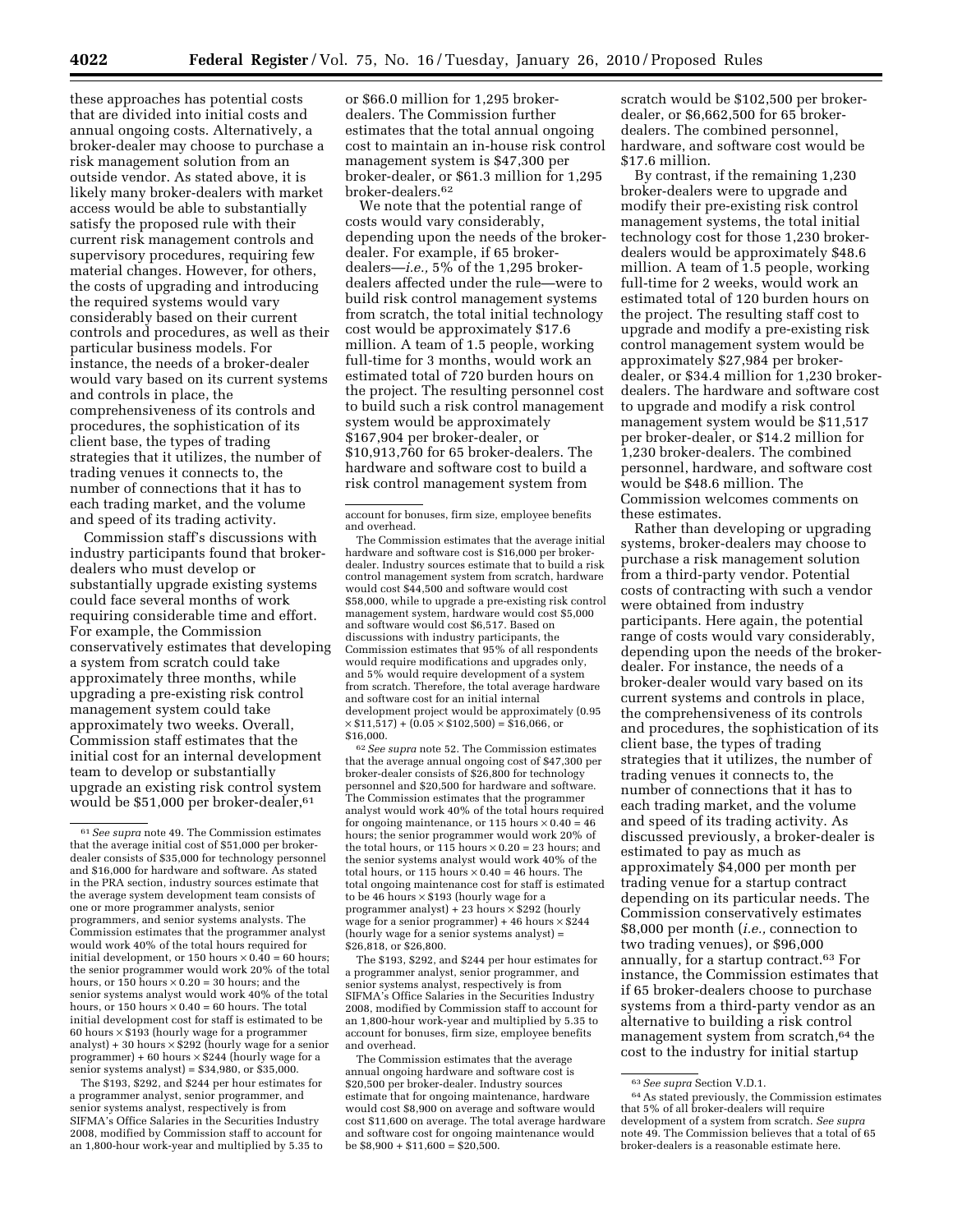contracts could be approximately \$6,240,000.65 The Commission preliminarily believes that the annual ongoing cost would be significantly less than the initial startup cost; however, to be conservative, we estimate that the annual ongoing cost for 65 brokerdealers would be the same as the startup estimate of \$6,240,000 per year. The Commission welcomes comments on the reasonableness of these estimates.

#### 2. Legal and Compliance

Like today, a broker or dealer would be obligated to comply with all applicable regulatory requirements such as exchange trading rules relating to special order types, trading halts, oddlot orders, SEC rules under Regulation SHO and Regulation NMS, and applicable margin requirements. Accordingly, the Commission believes that the overall cost increase associated with developing and maintaining compliance policies and procedures is not expected to be significant because the proposed rule may be substantially satisfied by existing risk management controls and supervisory procedures already implemented by brokers-dealer that conduct proprietary trading, traditional brokerage activities, direct market access, and sponsored access. Therefore, many of the financial and regulatory risk management controls specified in the proposed rule—such as prevention of trading restricted products, or setting of trade limits should already be in place and should not require significant additional expenditure of resources.

The Commission estimates that the initial cost for a broker or dealer to comply with the proposed requirement to establish, document, and maintain compliance policies and supervisory procedures would be approximately \$28,200 per broker-dealer, or \$36.5 million for 1,295 broker-dealers. Specifically, the costs for setting credit and capital thresholds would be approximately \$2,640; 66 and the modification or establishment of applicable compliance policies and

procedures would be approximately \$25,555 per broker-dealer.<sup>67</sup>

The Commission further estimates that the costs of the annual review, modification of applicable compliance policies and supervisory procedures, and preservation of such records would be approximately \$30,800 per brokerdealer, or \$39.9 million for 1,295 brokerdealers. Specifically, compliance attorneys who review, document, and update written compliance policies and procedures would cost an estimated \$5,400 per year; 68 a compliance manager who reviews, documents, and updates written compliance policies and procedures is expected to cost \$5,160; 69 and the Chief Executive Officer, who certifies the policies and procedures, would cost \$20,275.70

The Commission believes that the ongoing legal and compliance obligations under the proposed rule

The \$270 and \$258 per hour estimates for a compliance attorney and compliance manager, respectively, is from SIFMA's Office Salaries in the Securities Industry 2008, modified by Commission staff to account for an 1,800-hour work-year and multiplied by 5.35 to account for bonuses, firm size, employee benefits and overhead. The \$4,055 per hour figure for a broker-dealer Chief Executive Officer comes from the median of June 2008 Large Bank Executive Compensation data from TheCorporateLibrary.com, divided by 1800 hours per work-year. We invite comments on whether large bank Chief Executive Officer total compensation is an appropriate proxy for brokerdealer Chief Executive Officer total compensation.

68 20 hours (total annual ongoing compliance hourly burden for a compliance attorney)  $\times$  \$270 (hourly wage for a compliance attorney) = \$5,400. The \$270 per hour estimate for a compliance attorney is from SIFMA's Office Salaries in the Securities Industry 2008, modified by Commission staff to account for an 1,800-hour work-year and multiplied by 5.35 to account for bonuses, firm size, employee benefits and overhead.

69 20 hours (total annual ongoing compliance hourly burden for a compliance manager)  $\times$  \$258 (hourly wage for a compliance manager) = \$5,160. The \$258 per hour estimate for a compliance manager is from SIFMA's Office Salaries in the Securities Industry 2008, modified by Commission staff to account for an 1,800-hour work-year and multiplied by 5.35 to account for bonuses, firm size, employee benefits and overhead.

70 5 hours (total annual ongoing compliance hourly burden for a Chief Executive Officer) × \$4,055 (hourly wage for a Chief Executive Officer) = \$20,275. The \$4,055 per hour figure for a brokerdealer Chief Executive Officer comes from the median of June 2008 Large Bank Executive Compensation data from TheCorporateLibrary.com, divided by 1800 hours per work-year. We invite comments on whether large bank Chief Executive Officer total compensation is an appropriate proxy for broker-dealer Chief Executive Officer total compensation.

would be handled internally because compliance with these obligations is consistent with the type of work that a broker-dealer typically handles internally. The Commission does not believe that a broker-dealer would likely have any recurring external costs associated with legal and compliance obligations.

### 3. Total Cost

The Commission believes that this proposed rule would have its greatest impact on broker-dealers that provide "naked" access, and that the majority of broker-dealers with market access are likely to be able to substantially satisfy the requirements of the proposed rule change with much of their current existing risk management controls and supervisory procedures. However, for broker-dealers that would need to develop or substantially upgrade their systems the cost would vary considerably.

We note that the potential range of costs would vary considerably, depending upon the needs of the brokerdealer and its current risk management controls and supervisory procedures. For example, the Commission estimates that if 65 broker-dealers build risk management systems from scratch and modify their compliance procedures accordingly, the total initial cost could be approximately as much as \$19.4 million. The cost to build the risk control management systems would be \$17.6 million for 65 broker-dealers,<sup>71</sup> while the cost to initially develop or modify compliance procedures for the same would be approximately \$28,200 per broker-dealer,72 or \$1,833,000 for 65 broker-dealers. The total initial cost to build systems from scratch is thus estimated to be approximately \$19.4 million.

By contrast, the Commission estimates that if the remaining 1,230 broker-dealers would upgrade their preexisting risk control management systems and modify their compliance procedures accordingly, the total initial cost would be approximately as much as \$83.3 million. The cost to upgrade the risk control management systems would be \$48.6 million for 1,230 brokerdealers,73 while the cost to initially develop or modify compliance procedures for the same would be approximately \$28,200 per brokerdealer,74 or \$34.7 million for 1,230 broker-dealers. The total initial cost is

 $^{65}$  65 broker-dealers  $\times$  \$96,000 (annual cost for a startup contract with a third-party technology provider or service bureau) = \$6,240,000.

<sup>66</sup>The Commission estimates that one compliance attorney and one compliance manager would each require 5 hours, for a total initial burden of 10 hours. *See supra* Section V.B.2. The total initial cost for staff is estimated to be 5 hours  $\times$  \$270 (hourly wage for a compliance attorney) + 5 hours  $\times$  \$258 (hourly wage for a compliance manager) = \$2,640.

The \$270 and \$258 per hour estimates for a compliance attorney and compliance manager, respectively, is from SIFMA's Office Salaries in the Securities Industry 2008, modified by Commission staff to account for an 1,800-hour work-year and multiplied by 5.35 to account for bonuses, firm size, employee benefits and overhead.

<sup>67</sup>The Commission estimates that one compliance attorney and one compliance manager would each require 10 hours, while the Chief Executive Officer would require 5 hours, for a total initial burden of 25 hours. *See supra* Section V.B.2. The total initial cost for staff is estimated to be 10 hours  $\times$  \$270 (hourly wage for a compliance attorney) + 10 hours  $\times$  \$258 (hourly wage for a compliance manager) + 5 hours × \$4,055 (hourly wage for a Chief Executive  $Officer = $25.555$ .

<sup>71</sup>*See supra* Section VI.B.1.

<sup>72</sup>*See supra* Section VI.B.2.

<sup>73</sup>*See supra* Section VI.B.1.

<sup>74</sup>*See supra* Section VI.B.2.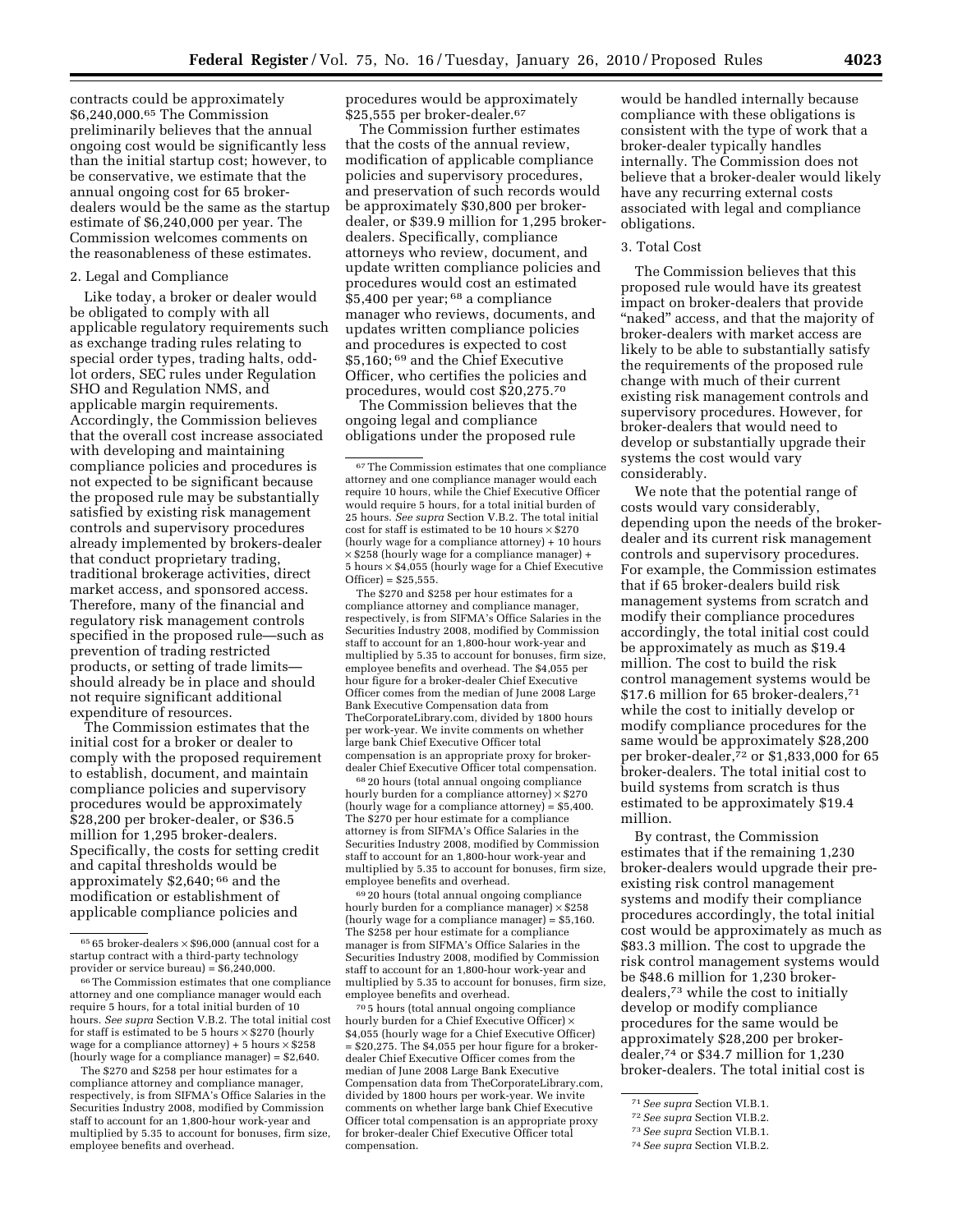thus estimated to be approximately \$83.3 million.

The total annual initial cost for 1,295 broker-dealers is estimated to be approximately \$102.6 million.75

The total annual ongoing cost for 1,295 broker-dealers to maintain a risk management control system and annual review and modification of applicable compliance policies and procedures could be approximately as much as \$101.1 million. The annual technology cost to maintain a risk management control system would be approximately \$47,300 per broker-dealer,76 or \$61.3 million for 1,295 broker-dealers, while the cost for annual review and modification of applicable compliance policies and procedures would be approximately \$30,800 per brokerdealer,77 or \$39.9 million for 1,295 broker-dealers. The total annual ongoing cost is estimated to be approximately \$101.1 million.

The estimates of the initial and annual burdens are based on discussions with industry participants. The Commission welcomes comments on these estimates.

Based on discussions with industry participants, the Commission is aware that, if the Commission were to adopt the proposed rule, there is a potential for latency, ranging approximately from 200 to 500 microseconds, for orders that currently route to exchanges or ATSs via "naked" access arrangements. The Commission however preliminarily believes that the potential costs associated with the elimination of ''unfiltered'' access, including the potential for latency, are justified by the overall benefit to the U.S. markets. We solicit comment on the Commission's view. Would the controls imposed by the rule substantially increase latency? To what extent would broker-dealers have greater incentives to reduce any such latency? Would broker-dealers incur additional costs in reducing any such latency? What would be the costs to market participants of any additional latency? Can these costs be quantified?

The Commission is also aware that some broker-dealers may benefit from offering sponsored access because they receive volume discounts offered by exchanges and other market centers due to the trades entered under the brokerdealer's MPID or otherwise. How much would the proposed rules affect the volume discounts enjoyed by brokerdealers? Would this effect differ across

broker-dealers? What characteristics impact a broker-dealer's reliance on sponsored access for these volume discounts? How would any effect alter a broker-dealer's business? Can any such costs be quantified?

The Commission seeks comment on any other potential costs to brokers or dealers that may result from the proposed rule. While the Commission does not anticipate that there would be significant adverse consequences to a broker or dealer's business, activities, or financial condition as a result of the proposed rule, it seeks commenters' views regarding the possibility of any such impact. For instance, would the proposed rule impact a broker or dealer's ability to attract or retain its market access customers? Could a broker or dealer lose order flow, because its customer might seek other arrangements in order to access the securities markets, such as becoming a member of a particular exchange or becoming a broker or dealer? The Commission requests for commenters to quantify those costs, where possible.

The Commission preliminarily believes that any additional burden or costs on brokers and dealers who provide market access as a result of the proposed amendments would be justified by the improved market security to brokers, dealers, market participants, the self-regulatory organizations, and the public generally, all of which contribute to investor protection and market integrity. To assist the Commission in evaluating the costs that could result from the proposed rule, the Commission requests comments on the potential costs identified in this proposal, as well as any other costs that could result from the proposed rule. In particular, comments are requested on whether there are costs to any entity not identified above. Commenters should provide analysis and data to support their views on the costs. In particular, the Commission requests comment on the costs of the proposed rule on brokers, dealers, market participants, self-regulatory organizations, as well as any costs on others, including the investor public.

The Commission also requests comment on the following: Would the proposed rule impair the ability of market participants that currently rely on ''unfiltered'' access to compete? Would the proposed rule have any unintended, negative consequences for the U.S. markets? Would the proposed rule decrease the propensity of market participants that currently rely on ''unfiltered'' access to provide liquidity to the U.S. markets? Would the

proposed rule stifle or impact certain trading strategies that may add value to the market? Would the proposed rule limit price discovery mechanisms?

## **VII. Consideration of Burden on Competition, and Promotion of Efficiency, Competition and Capital Formation**

Section 3(f) of the Exchange Act 78 requires the Commission, whenever it engages in rulemaking and is required to consider or determine whether an action is necessary or appropriate in the public interest, to consider, in addition to the protection of investors, whether the action would promote efficiency, competition, and capital formation. In addition, Section 23(a)(2) of the Exchange Act 79 requires the Commission, when making rules under the Exchange Act, to consider the impact of such rules on competition. Section 23(a)(2) also prohibits the Commission from adopting any rule that would impose a burden on competition not necessary or appropriate in furtherance of the purposes of the Exchange Act.

#### *A. Competition*

We consider in turn the impacts of Proposed Rule 15c3–5 on the market center and broker-dealer industries. Information provided by market centers and broker-dealers in their registrations and filings with us and with FINRA informs our views on the structure of the markets in these industries. We begin our consideration of potential competitive impacts with observations of the current structure of these markets.

The broker-dealer industry, including market makers, is a highly competitive industry, with most trading activity concentrated among several dozen large participants and with thousands of small participants competing for niche or regional segments of the market.

There are approximately 5,178 registered broker-dealers, of which 890 are small broker-dealers.80 The Commission estimates that 1,295 brokers or dealers would have market access as defined under the proposed rule.81 Of these 1,295 brokers or dealers, the Commission estimates that approximately 21 of those were small broker-dealers. To limit costs and make business more viable, small broker-

<sup>75</sup> \$19.4 million (initial cost for 65 broker-dealers building a system from scratch) + \$83.3 million (initial cost for 1,230 broker-dealers upgrading preexisting systems) = approximately  $$102.6$  million.

<sup>76</sup>*See supra* note 62.

<sup>77</sup>*See supra* notes 68, 69, and 70.

<sup>78</sup> 15 U.S.C. 78c(f).

<sup>79</sup> 15 U.S.C. 78w(a)(2).

<sup>80</sup>These numbers are based on the Commission's staff review of 2007 and 2008 FOCUS Report filings reflecting registered broker-dealers, and discussions with SRO staff. The number does not include broker-dealers that are delinquent on FOCUS Report filings.

<sup>81</sup>*See supra* note 33.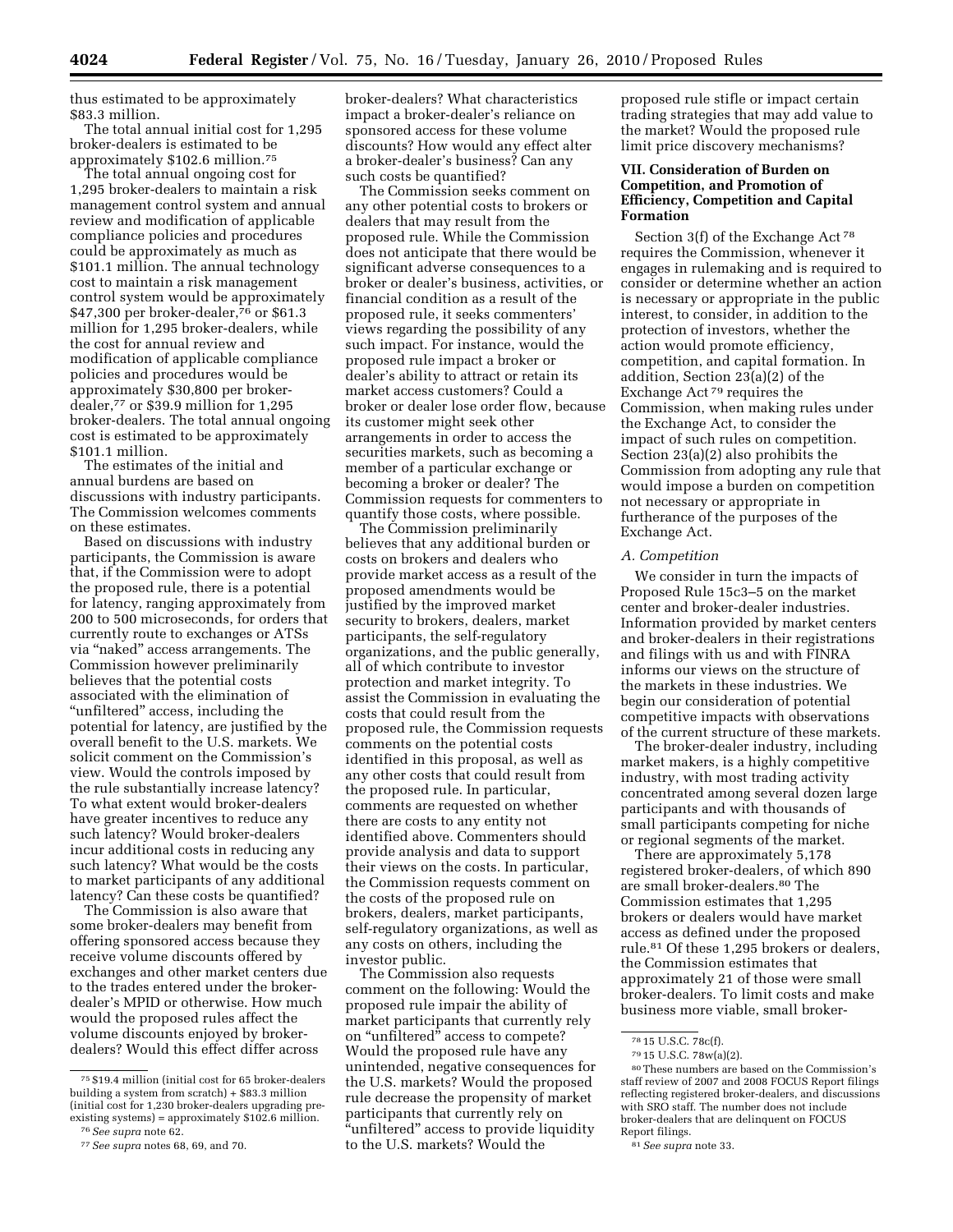dealers often contract with larger broker-dealers to handle certain functions, such as clearing and execution, or to update their technology. Larger broker-dealers typically enjoy economies of scale over small brokerdealers and compete with each other to service the small broker-dealers, who are both their competitors and their customers.

Proposed Rule 15c3–5 is intended to address a broker-dealer's obligations generally with respect to market access risk management controls across markets, to prohibit the practice of "unfiltered" or "naked" access to an exchange or an ATS where customer order flow does not pass through the broker-dealer's systems or filters prior or to entry on an exchange or ATS, and to provide uniform standards that would be interpreted and enforced in a consistent manner. Such proposed requirements may promote competition by establishing a level playing field for broker-dealers in market access, in that each broker or dealer would be subject to the same requirements in providing access.

The proposed rule would require brokers or dealers that offer market access, including those providing sponsored or direct market access to customers, to implement appropriate risk management controls and supervisory procedures to manage the financial and regulatory risks of this business activity. As noted above, we expect there to be costs of implementing and monitoring these systems. However, we do not believe that these costs will create or increase any burdens of entry into the broker-dealer industry.

The Commission seeks comment on whether or how the proposed rule would affect the competitive landscape in the broker-dealer industry and on whether or how the proposed rule might create new barriers to entry or increase existing barriers to entry in the brokerdealer industry.

The costs to implement appropriate risk management controls and supervisory procedures to manage the financial and regulatory risks may disproportionately impact small- or medium-sized broker-dealers. In particular, the costs of instituting such controls and procedures could be a larger portion of revenues for small- and medium-sized broker-dealers than for larger broker dealers. In addition, to the extent that the cost of obtaining sponsored access increases, the increases could be a larger portion of the revenues of small and medium-sized broker-dealers. This could impair the ability of small- and medium-sized broker-dealers to compete for order

routing business with larger firms, limiting choice and incentives for innovation in the broker dealers industry. However, the effect on smaller broker-dealers could be mitigated, to some extent, by purchasing a risk management solution from a third-party vendor.

We do not believe that the proposed rule will alter the competitive landscape in the competition between large brokerdealers and small and medium brokerdealers. However, we request comment on the following questions:

How common is it for smaller brokerdealers to offer sponsored access or direct market access? If smaller brokerdealers provide this service, would costs of implementing and complying with the proposed rule be particularly burdensome for them? Could the proposed rule impair the ability of small- and medium-sized broker-dealers to compete for order routing business with larger firms, limiting choice and incentives for innovation in the brokerdealer industry, because it would not be cost effective for them to implement the required risk management controls and supervisory procedures?

How common is it for smaller brokerdealers to be the sponsored participants for larger broker-dealers? If this is common, would the rule affect the ability of these smaller broker-dealers to access markets? If so, in what ways and to what extent? How would any such effects impact the securities markets more generally? If it is common for smaller broker-dealers to offer or purchase market access, would the rule adversely affect the ability of smaller broker-dealers to compete or the level of service that they can provide to their customers?

Would the Proposed Rule 15c3–5 create vertical integration in the industry, by inducing large customers (non-members) to acquire and integrate with broker-dealers? Would this potential outcome have an impact on competition in the industry?

What are the types of customers who use sponsored access or direct market access? Would this rule affect the competitive landscape for any of these customer types? Would the rule affect the competitive landscape for any other market participants, including market makers?

In addition, the Commission is mindful of a potential race-to-thebottom issue in which broker-dealers competing for sponsored access or direct market access clients with low prices will skimp on spending for risk controls. Will the proposed rule help to halt or encourage such a "race to the bottom''?

The trading industry is a highly competitive one, characterized by ease of entry. In fact, the intensity of competition across trading platforms in this industry has increased dramatically in the past decade as a result of market reforms and technological advances. This increase in competition has resulted in substantial decreases in market concentration, effective competition for the securities exchanges, a proliferation of trading platforms competing for order flow, and significant decreases in trading fees. The low barriers to entry for equity trading venues are shown by new entities, primarily ATSs, continuing to enter the market. Currently, there are approximately 50 registered ATSs that trade equity securities. In addition, the Commission within the past few years has approved applications by two entities—BATS and Nasdaq—to become registered as national securities exchanges for trading equities, and approved proposed rule changes by two existing exchanges—ISE and CBOE—to add equity trading facilities to their existing options business. We believe that competition among trading centers has been facilitated by Rule 611 of Regulation NMS,82 which encourages quote-based competition between trading centers; Rule 605 of Regulation NMS,83 which empowers investors and broker-dealers to compare execution quality statistics across trading centers; and Rule 606 of Regulation NMS, 84 which enables customers to monitor order routing practices.

Market centers compete with each other in several ways. National exchanges compete to list securities; market centers compete to attract order flow to facilitate executions; and market centers compete to offer access to their markets to members or subscribers. In this last area of competition, one could argue that the ability to access a market through sponsored access or direct market access could substitute for becoming a member or subscriber. Of course, there are both benefits and responsibilities in being a member or subscriber that do not accrue directly to someone using sponsored access or direct market access. Nonetheless, to the extent that these forms of market access are substitutes for membership, an increase in the costs of sponsored access or direct market access may make a potential member more likely to decide to become a member or subscriber. At the same time, market centers may reduce the cost of access to members or

<sup>82</sup> 17 CFR 242.611.

<sup>83</sup> 17 CFR 242.605.

<sup>84</sup> 17 CFR 242.606.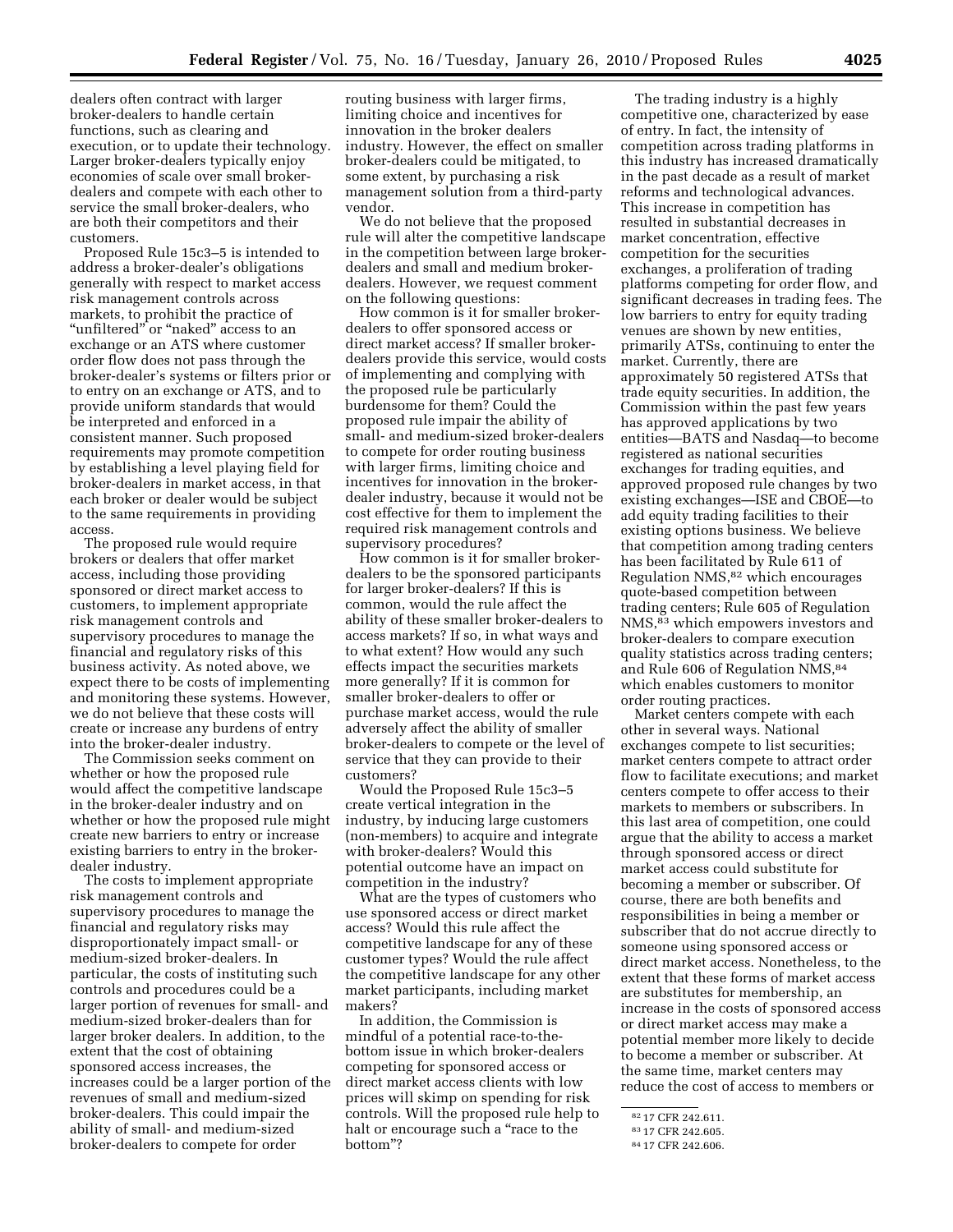subscribers in order to attract trading flow to their venue.

We request comment on the following questions: Would the Proposed Rule 15c3–5 modify the competition among market centers and broker-dealers to obtain members or offer sponsored access? What are the benefits of being a member or subscriber to a market center that would not be available to someone with sponsored access or direct market access? Would the proposed rule increase or decrease the propensity of broker-dealers and others to become members or subscribers? Would the proposed rule increase or decrease the propensity of non-broker-dealer market participants to register to become broker-dealers? How would the proposed rule affect overall access to markets? Would the proposed rule affect any other type of competition between market centers?

### *B. Capital Formation*

The Commission believes that the proposed rule would have a minimal impact on the promotion of capital formation. We request comment on the following questions: By requiring financial and regulatory controls to be implemented on a market-wide basis to reduce the risks faced by broker-dealers, and by prohibiting "unfiltered" or ''naked'' access, would Proposed Rule 15c3–5 promote capital formation? If so, to what extent? Would the proposed rule promote investor protection, which could, in turn, make investors more willing to invest and promote capital formation? Are there any other impacts of the proposed rule on capital formation? To the extent that the proposed requirements impact trading strategies or other behavior, how might that impact capital formation?

#### *C. Efficiency*

By proposing to address broker-dealer obligations with respect to market access risk controls across markets, and by having the effect of prohibiting "unfiltered" or "naked" access, the proposed rule would provide uniform standards that would be interpreted and enforced in a consistent manner. Proposed Rule 15c3–5 would help to facilitate and maintain stability in the markets and help ensure that they function efficiently.

In recent years, the development and growth of automated electronic trading has allowed ever increasing volumes of securities transactions across the multitude of trading centers that constitute the U.S. national market system. The Commission believes that the risk management controls and procedures that brokers and dealers

would be required to include as part of their compliance systems should prevent erroneous and unintended trades from occurring and thereby contribute to overall market efficiency.

While the Commission has consistently sought to encourage innovations that enhance the efficiency and quality of the markets, it also must assure that the regulatory framework keeps pace with market developments so that emerging risks are effectively addressed. The Commission believes that safer transactions—and the anticipated increased confidence in the markets—should promote greater efficiency in the long run. The Commission is aware of concerns that pre-trade controls potentially could slow down the speed of order routing and the incorporation of information into prices, but the Commission notes that such concerns should be balanced against the Commission's goals, as mandated by the Exchange Act, including to promote the integrity of the markets and investor protection. We request comment on the following questions:

How would Proposed Rule 15c3–5 affect price efficiency? Would pre-trade reviews limit unlawful or erroneous trading? To what extent would limits on erroneous trading improve price efficiency? To what extent would the pre-trade reviews reveal other trading that could affect price efficiency? To what extent would the controls imposed by the rule create latency that can slow the incorporation of information into prices? To what extent would brokerdealers have greater incentives to reduce any such latency?

#### **VIII. Consideration of Impact on the Economy**

For purposes of the Small Business Regulatory Enforcement Fairness Act of 1996, or ''SBREFA,'' 85 the Commission must advise OMB as to whether the proposed regulation constitutes a ''major'' rule. Under SBREFA, a rule is considered "major" where, if adopted, it results or is likely to result in: (1) An annual effect on the economy of \$100 million or more (either in the form of an increase or a decrease); (2) a major increase in costs or prices for consumers or individual industries; or (3) significant adverse effect on competition, investment or innovation. If a rule is "major," its effectiveness will generally be delayed for 60 days pending Congressional review.

The Commission requests comment on the potential impact of the proposed rule on the economy on an annual basis, on the costs or prices for consumers or individual industries, and on competition, investment or innovation. Commenters are requested to provide empirical data and other factual support for their view to the extent possible.

### **IX. Initial Regulatory Flexibility Analysis**

The Commission has prepared the following Initial Regulatory Flexibility Analysis (''IRFA''), in accordance with the provisions of the Regulatory Flexibility Act ("RFA"),<sup>86</sup> regarding proposed new Rule 15c3–5 under the Securities Exchange Act of 1934.

#### *A. Reasons for the Proposed Action*

Over the past decade, the proliferation of sophisticated, high-speed trading technology has changed the way brokerdealers trade for their accounts and as an agent for their customers. Current SRO rules and interpretations governing electronic access to markets have sought to address the risks of this activity. However, the Commission preliminarily believes that more comprehensive standards that apply consistently across the markets are needed to effectively manage the financial, regulatory, and other risks, such as legal and operational risks, associated with market access.

The Commission notes that these risks are present whenever a broker-dealer trades as a member of an exchange or subscriber to an ATS, whether for its own proprietary account or as agent for its customers, including traditional agency brokerage and through direct market access or sponsored access arrangements. For this reason, proposed new Rule 15c3–5 is drafted broadly to cover all forms of access to trading on an exchange or ATS provided directly by a broker-dealer. The Commission believes a broker-dealer with market access should assure the same basic types of controls are in place whenever it uses its special position as a member of an exchange, or subscriber to an ATS, to access those markets. The Commission, however, is particularly concerned about the quality of brokerdealer risk controls in sponsored access arrangements, where the customer order flow does not pass through the brokerdealer's systems prior to entry on an exchange or ATS.

#### *B. Objectives*

Proposed Rule 15c3–5 would apply to any broker or dealer that has access to

<sup>85</sup>Pub. L. 104–121, Title II, 110 Stat. 857 (1996) (codified in various sections of 5 U.S.C., 15 U.S.C. and as a note to 5 U.S.C. 601).  $865$  U.S.C. 603(a).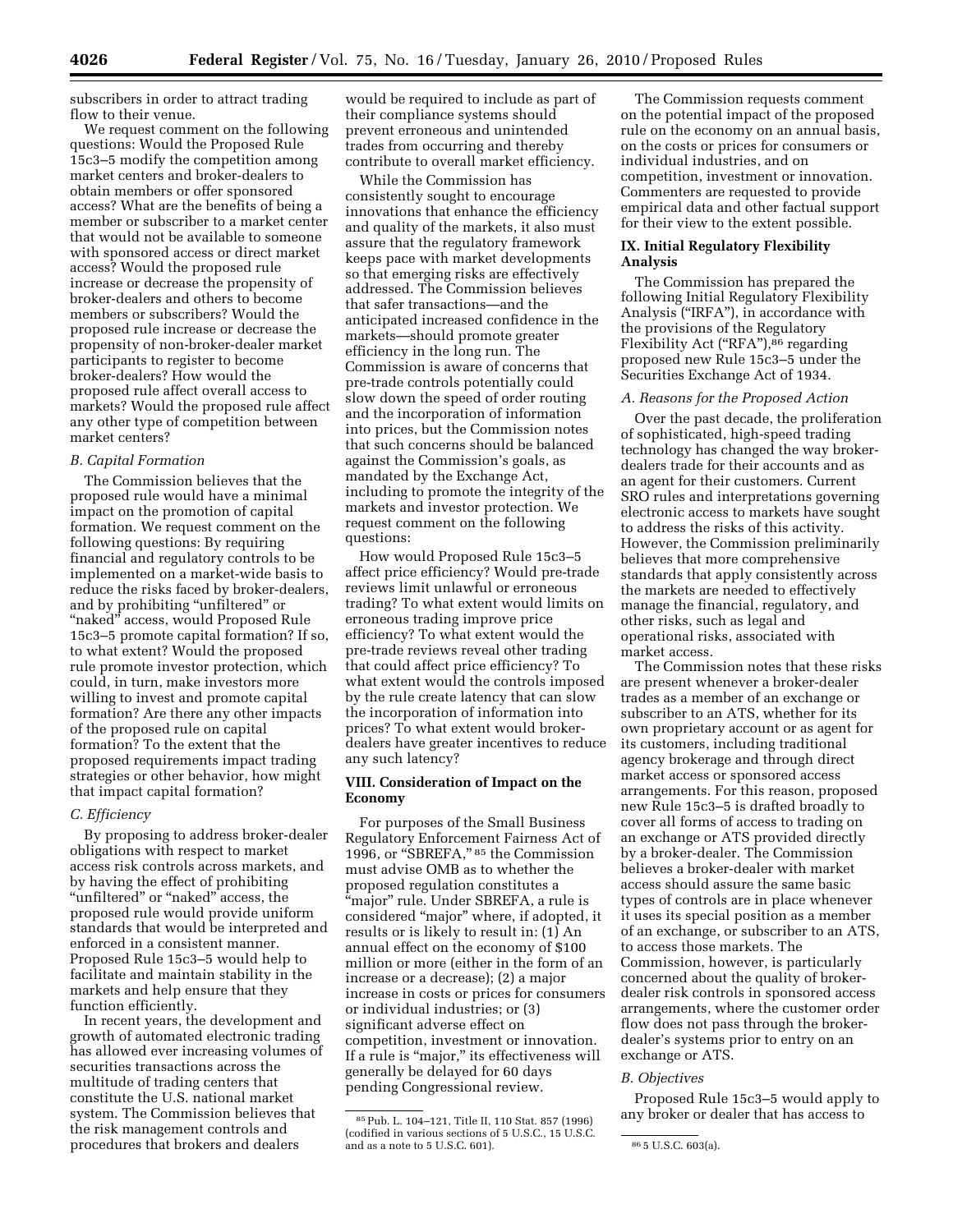trading in securities on an exchange or ATS as a result of being a member or subscriber of the exchange or ATS, respectively. As noted above, the proposed rule would include not only direct market access or sponsored access services offered to customers of brokerdealers, but also access to trading for the proprietary account of the broker-dealer and for more traditional agency activities. The Commission believes that any broker-dealer with market access should establish effective risk management controls to protect against breaches of credit or capital limits, erroneous trades, violations of SEC or exchange trading rules, and the like.

Proposed Rule 15c3–5 would require a broker or dealer with market access, or that provides a customer or any other person with access to an exchange or ATS through use of its MPID or otherwise, to establish, document, and maintain a system of risk management controls and supervisory procedures reasonably designed to manage the financial, regulatory, and other risks related to market access. The proposed rule would apply to trading in all securities on an exchange or ATS, including equities, options, exchangetraded funds, and debt securities. Specifically, the proposed rule would require that brokers or dealers with access to trading securities on an exchange or ATS, as a result of being a member or subscriber thereof, establish, document, and maintain a system of risk management controls and supervisory procedures that, among other things, are reasonably designed to (1) systematically limit the financial exposure of the broker or dealer that could arise as a result of market access, and (2) ensure compliance with all regulatory requirements that are applicable in connection with market access.

The required financial risk management controls would be required to be reasonably designed to prevent the entry of orders that exceed appropriate pre-set credit or capital thresholds, or that appear to be erroneous. The required regulatory risk management controls and supervisory procedures would also be required to be reasonably designed to prevent the entry of orders that fail to comply with any regulatory requirements that must be satisfied on a pre-order entry basis, prevent the entry of orders that the broker-dealer or customer is restricted from trading, restrict market access technology and systems to authorized persons, and assure appropriate surveillance personnel receive immediate post-trade execution reports. For example, such systems would block orders that do not

comply with exchange trading rules relating to special order types and oddlot orders, among others.

The proposed requirement that a broker-dealer's financial and regulatory risk management controls and procedures be reasonably designed to prevent the entry of orders that fail to comply with the specified conditions would necessarily require the controls be applied on an automated, pre-trade basis before orders route to an exchange or ATS, thereby effectively prohibiting the practice of ''unfiltered'' or ''naked'' access to an exchange or ATS.

The risk management controls and supervisory procedures required by proposed Rule 15c3–5 must be under the direct and exclusive control of the broker or dealer with market access. This provision is designed to eliminate the practice, which the Commission understands exists today under current SRO rules, whereby the broker-dealer providing market access relies on its customer, a third party service provider, or others, to establish and maintain the applicable risk controls. The Commission believes the risks presented by market access—and in particular "naked" access—are too great to permit a broker-dealer to delegate the power to control those risks to the customer or to a third party, either of whom may be an unregulated entity.

#### *C. Legal Basis*

Pursuant to the Exchange Act and particularly, Sections 2, 3(b), 11A, 15, 17(a) and (b), and 23(a) thereof, 15 U.S.C. 78b, 78c(b), 78k–1, 78o, 78q(a) and (b), and 78w(a), the Commission is proposing new Rule 15c3–5.

### *D. Small Entities Subject to the Rule*

For purposes of Commission rulemaking in connection with the RFA, a broker-dealer is a small business if its total capital (net worth plus subordinated liabilities) on the last day of its most recent fiscal year was \$500,000 or less, and is not affiliated with any entity that is not a "small business.'' 87 The Commission staff estimates that at year-end 2008 there were 1,095 broker or dealers which were members of an exchange, and 21 of those were classified as ''small businesses.'' 88 In addition, the Commission estimates that there were 200 brokers or dealers that were subscribers to ATSs but not members of an exchange.89 The Commission estimates that, of those 200 brokers or

dealers, only a small number would be classified as ''small businesses.''

Currently, most small brokers or dealers, when accessing an exchange or ATS in the ordinary course of their business, should already have risk management controls and supervisory procedures in place. The extent to which such small brokers or dealers would be affected economically under the proposed rule would depend significantly on the financial and regulatory risk management controls that already exist in the broker or dealer's system, as well as the nature of the broker or dealer's business. In many cases, the proposed rule may be substantially satisfied by a small brokerdealer's pre-existing financial and regulatory risk management controls and current supervisory procedures. Further, staff discussions with various industry participants indicated that very few, if any, small broker-dealers with market access provide other persons with "unfiltered" access, which may require more significant systems upgrades to comply with the proposed rule. Therefore, these brokers or dealers should only require limited updates to their systems to meet the requisite risk management controls and other requirements in the proposed rule. The proposed rule also would impact small brokers or dealers that utilize risk management technology provided by a vendor or some other third party; however, the proposed requirement to directly monitor the operation of the financial and regulatory risk management controls should not impose a significant cost or burden because the Commission understands that such technology allows the broker or dealer to exclusively manage such controls.90

#### *E. Reporting, Recordkeeping, and Other Compliance Requirements*

The proposed rule would require brokers or dealers to establish, document, and maintain certain risk management controls and supervisory procedures as well as regularly review such controls and procedures, and document the review, and remediate issues discovered to assure overall effectiveness of such controls and procedures. Each such broker or dealer would be required to preserve a copy of its supervisory procedures and a written description of its risk management controls as part of its books and records in a manner consistent with Rule 17a– 4(e)(7) under the Exchange Act. Such regular review would be required to be conducted in accordance with written

<sup>87</sup> 17 CFR 240.0–10(c).

<sup>88</sup>*See supra* note 33.

<sup>89</sup> *Id.* 

<sup>90</sup>The Commission's understanding is based on discussions with various industry participants.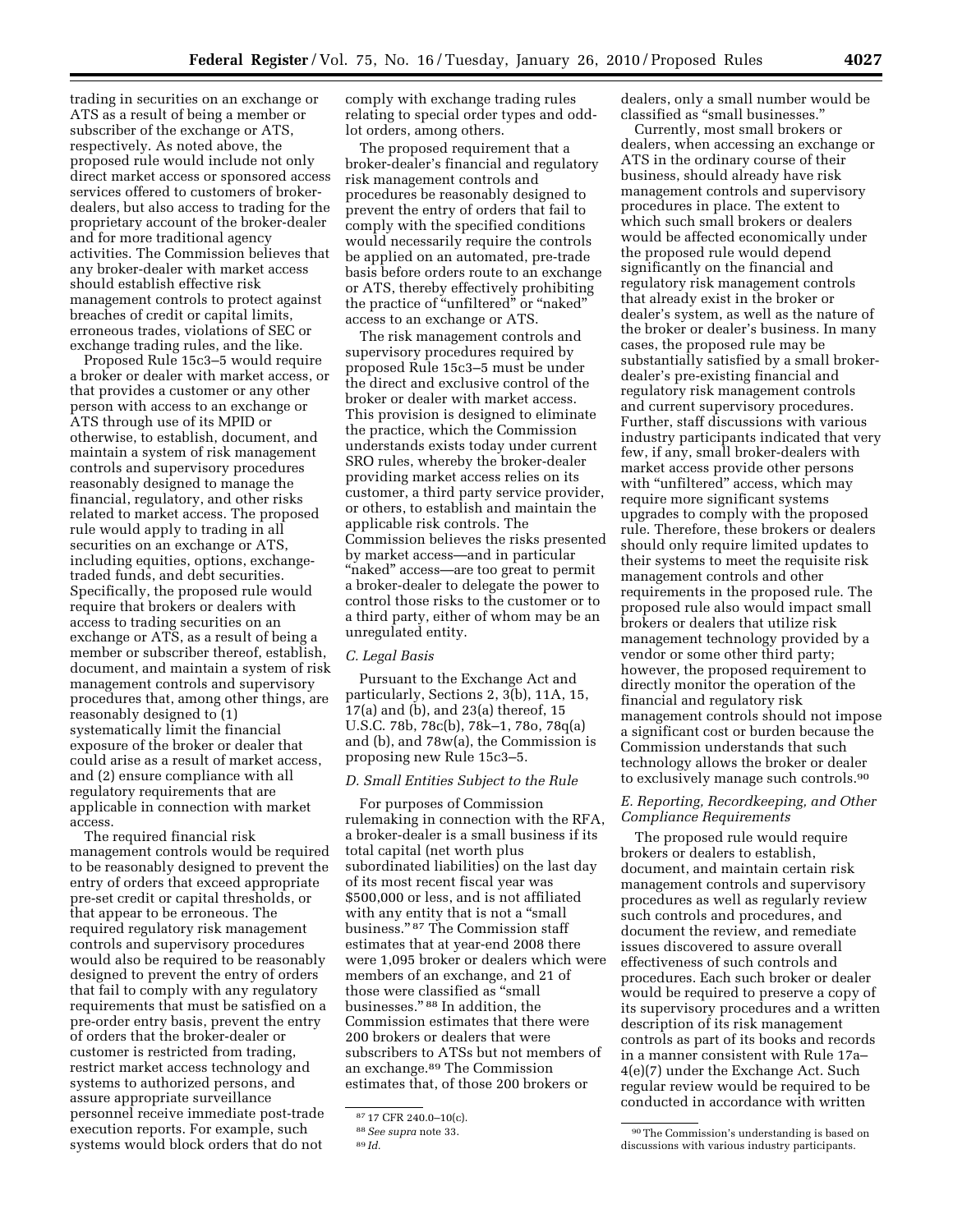procedures and would be required to be documented. The broker or dealer would be required to preserve a copy of such written procedures, and documentation of each such review, as part of its books and records in a manner consistent with Rule 17a–4(e)(7) under the Exchange Act, and Rule 17a– 4(b) under the Exchange Act, respectively.

In addition, the Chief Executive Officer (or equivalent officer) would be required to certify annually that the broker or dealer's risk management controls and supervisory procedures comply with the proposed rule, and that the broker-dealer conducted such review. Such certifications would be required to be preserved by the broker or dealer as part of its books and records in a manner consistent with Rule 17a– 4(b) under the Exchange Act. Most small brokers or dealers currently should already have supervisory procedures and record retention systems in place. The proposed rule would require small brokers or dealers to update their procedures and perform additional internal compliance functions. Based on discussions with industry participants and the Commission's prior experience with broker-dealers, the Commission estimates that implementation of a regular review, modification of applicable compliance policies and procedures, and preservation of such records would require, on average, 45 hours of compliance staff time for brokers or dealers depending on their business model.91 The Commission believes that the business models of small brokers or dealers would necessitate less than the average of 45 hours. We request comments on these estimates.

## *F. Duplicative, Overlapping, or Conflicting Federal Rules*

The Commission believes that there are no Federal rules that duplicate, overlap, or conflict with the proposed rule amendments and the proposed new rule.

## *G. Significant Alternatives*

Pursuant to Section 3(a) of the Regulatory Flexibility Act,92 the Commission must consider certain types of alternatives, including: (1) The establishment of differing compliance or recording requirements or timetables that take into account the resources available to small entities; (2) the clarification, consolidation, or simplification of compliance and reporting requirements under the rule

for small entities; (3) the use of performance rather than design standards; and (4) an exemption from coverage of the rule, or any part of the rule, for small entities.

The Commission considered whether it would be necessary or appropriate to establish different compliance or reporting requirements or timetables; or to clarify, consolidate, or simplify compliance and reporting requirements under the rule for small entities. Because the proposed rule is designed to mitigate, as discussed in detail throughout this release, significant financial and regulatory risks, the Commission preliminarily believes that small entities should be covered by the rule. The proposed rule includes performance standards. The Commission also preliminarily believes that the proposed rule is flexible enough for small brokers and dealers to comply with the proposed rule without the need for the establishment of differing compliance or reporting requirements for small entities, or exempting them from the proposed rule's requirements.

#### *H. Request for Comments*

The Commission encourages written comments on matters discussed in this IRFA. In particular, the Commission seeks comment on the number of small entities that would be affected by the proposed new rule, and whether the effect on small entities would be economically significant. Commenters are asked to describe the nature of any impact on small entities, including broker-dealers or other small businesses or small organizations, and provide empirical data to support their views.

#### **X. Statutory Authority**

Pursuant to the Exchange Act and particularly, Sections 2, 3(b), 11A, 15, 17(a) and (b), and 23(a) thereof, 15 U.S.C. 78b, 78c(b), 78k–1, 78o, 78q(a) and (b), and 78w(a), the Commission proposes a new Rule 15c3–5 under the Exchange Act that would require brokerdealers with market access, or that provide a customer or any other person with market access through use of its market participant identifier or otherwise, to establish appropriate risk management controls and supervisory systems.

#### **XI. Text of Proposed Rule**

#### **List of Subjects in 17 CFR Part 240**

Brokers, Reporting and recordkeeping requirements, Securities.

For the reasons set out in the preamble, 17 CFR Part 240 is proposed to be amended as follows.

#### **PART 240—GENERAL RULES AND REGULATIONS, SECURITIES EXCHANGE ACT OF 1934**

1. The authority citation for Part 240 continues to read in part as follows:

**Authority:** 15 U.S.C. 77c, 77d, 77g, 77j, 77s, 77z–2, 77z–3, 77eee, 77ggg, 77nnn, 77sss, 77ttt, 78c, 78d, 78e, 78f, 78g, 78i, 78j, 78j–1, 78k, 78k–1, 78*l,* 78m, 78n, 78o, 78p, 78q, 78s, 78u–5, 78w, 78x, 78*ll,* 78mm, 80a– 20, 80a–23, 80a–29, 80a–37, 80b–3, 80b–4, 80b–11, and 7201 *et seq.;* and 18 U.S.C. 1350, unless otherwise noted.

\* \* \* \* \*

2. Section 240.15c3–5 is added to read as follows:

#### **§ 240.15c3–5 Risk management controls for brokers or dealers with market access.**

(a) For the purpose of this section: (1) The term *market access* shall mean access to trading in securities on an exchange or alternative trading system as a result of being a member or subscriber of the exchange or alternative trading system, respectively.

(2) The term *regulatory requirements*  shall mean all Federal securities laws, rules and regulations, and rules of selfregulatory organizations, that are applicable in connection with market access.

(b) A broker or dealer with market access, or that provides a customer or any other person with access to an exchange or alternative trading system through use of its market participant identifier or otherwise, shall establish, document, and maintain a system of risk management controls and supervisory procedures reasonably designed to manage the financial, regulatory, and other risks of this business activity. Such broker or dealer shall preserve a copy of its supervisory procedures and a written description of its risk management controls as part of its books and records in a manner consistent with  $§ 240.17a-4(e)(7).$ 

(c) The risk management controls and supervisory procedures required by paragraph (b) of this section shall include the following elements:

(1) *Financial risk management controls and supervisory procedures.*  The risk management controls and supervisory procedures shall be reasonably designed to systematically limit the financial exposure of the broker or dealer that could arise as a result of market access, including being reasonably designed to:

(i) Prevent the entry of orders that exceed appropriate pre-set credit or capital thresholds in the aggregate for each customer and the broker or dealer and, where appropriate, more finelytuned by sector, security, or otherwise

<sup>91</sup>*See supra* Section V.D.2.

<sup>92</sup> 5 U.S.C. 603(c).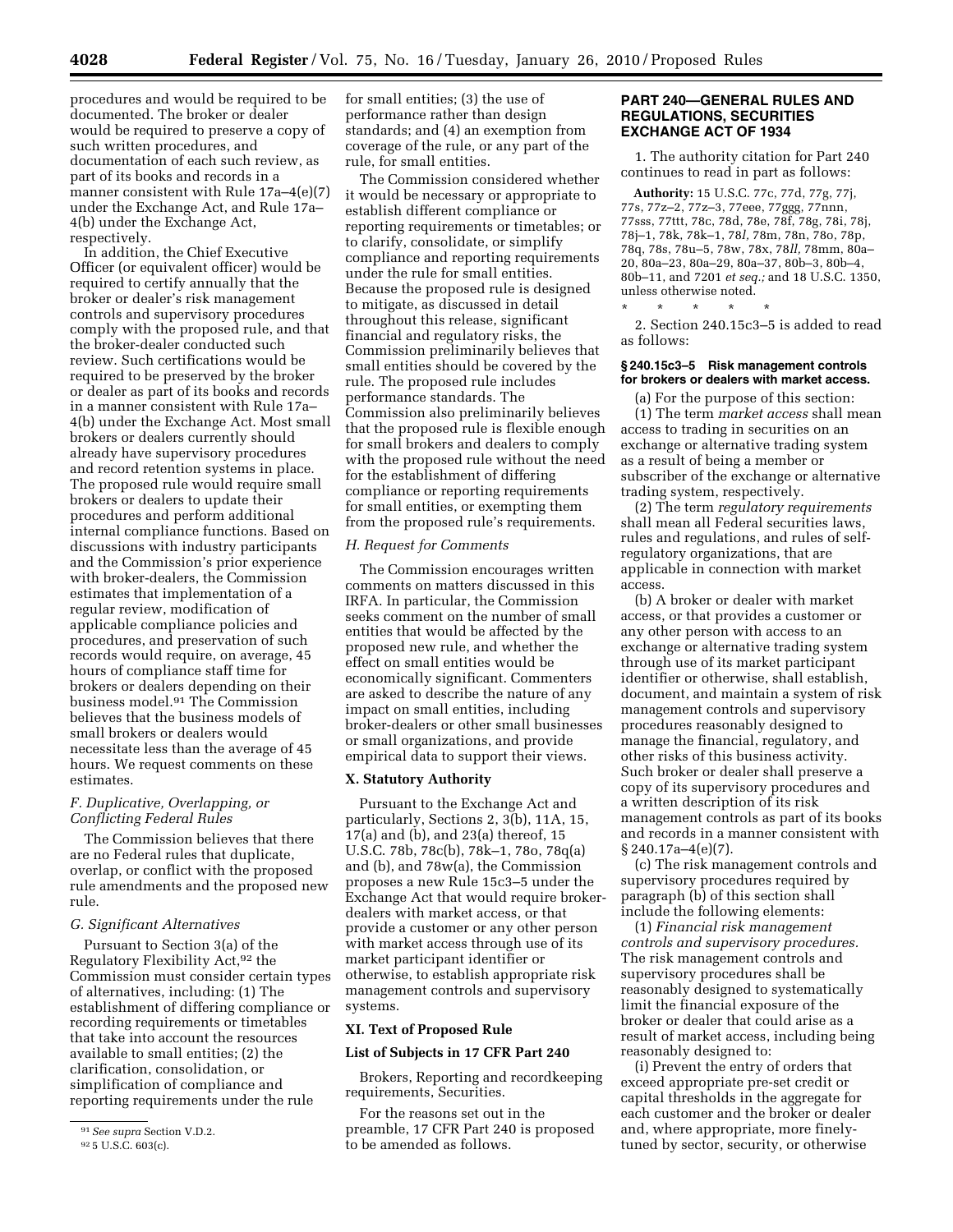by rejecting orders if such orders would exceed the applicable credit or capital thresholds; and

(ii) Prevent the entry of erroneous orders, by rejecting orders that exceed appropriate price or size parameters, on an order-by-order basis or over a short period of time, or that indicate duplicative orders.

(2) *Regulatory risk management controls and supervisory procedures.*  The risk management controls and supervisory procedures shall be reasonably designed to ensure compliance with all regulatory requirements, including being reasonably designed to:

(i) Prevent the entry of orders unless there has been compliance with all regulatory requirements that must be satisfied on a pre-order entry basis;

(ii) Prevent the entry of orders for securities for a broker or dealer, customer, or other person if such person is restricted from trading those securities;

(iii) Restrict access to trading systems and technology that provide market access to permit access only to persons and accounts pre-approved and authorized by the broker or dealer; and

(iv) Assure that appropriate surveillance personnel receive immediate post-trade execution reports that result from market access.

(d) The financial and regulatory risk management controls and supervisory procedures described in paragraph (c) of this section shall be under the direct and exclusive control of the broker or dealer that is subject to paragraph (b) of this section.

(e) A broker or dealer that is subject to paragraph (b) of this section shall establish, document, and maintain a system for regularly reviewing the effectiveness of the risk management controls and supervisory procedures required by paragraphs (b) and (c) of this section and for promptly addressing any issues.

(1) Among other things, the broker or dealer shall review, no less frequently than annually, the business activity of the broker or dealer in connection with market access to assure the overall effectiveness of such risk management controls and supervisory procedures. Such review shall be conducted in accordance with written procedures and shall be documented. The broker or dealer shall preserve a copy of such written procedures, and documentation of each such review, as part of its books and records in a manner consistent with § 240.17a–4(e)(7) and § 240.17a–4(b), respectively.

(2) The Chief Executive Officer (or equivalent officer) of the broker or

dealer shall, on an annual basis, certify that such risk management controls and supervisory procedures comply with paragraphs (b) and (c) of this section, and that the broker or dealer conducted such review, and such certifications shall be preserved by the broker or dealer as part of its books and records in a manner consistent with § 240.17a– 4(b).

By the Commission. Dated: January 19, 2010.

#### **Florence E. Harmon,**

*Deputy Secretary.* 

**Note:** This Appendix to the Preamble will not appear in the Code of Federal Regulation.

#### **Appendix**

## **A. Current SRO Guidance**

The New York Stock Exchange (''NYSE'') and the Financial Industry Regulatory Authority (''FINRA'') (formerly known as the National Association of Securities Dealers, Inc. (''NASD'')) 1 have issued several Information Memoranda (''IM'') and Notices to Members (''NTM''), respectively, that are designed to provide guidance to their members that provide market access to customers. The guidance provided by the NYSE and the NASD is primarily advisory, as opposed to compulsory, and is similar in many respects. As discussed in more detail below, both SROs emphasize the need for members to implement and maintain internal procedures and controls to manage the financial and regulatory risks associated with market access, and recommend certain best practices.2

#### *1. NYSE Guidance*

In 1989, the NYSE first issued an IM to provide guidance for its members that permitted customers to access the NYSE SuperDot System.3 NYSE IM–89–6 stated that it was permissible for members to receive electronic orders directly from their customers and re-transmit those orders to the NYSE's SuperDot system, but that members providing such access must satisfy all regulatory requirements relating to those orders.4

2The Commission notes that the collective NASD and NYSE guidance described below now constitutes FINRA's current guidance on market access.

3*See* NYSE IM–89–6 (January 25, 1989). 4The NYSE specifically referenced NYSE Rule 405 pertaining to Diligence as to Accounts, and NYSE Rule 382, pertaining to Carrying Agreements. The NYSE also stated that a member's ''know your customer'' obligations had to be satisfied either through conventional methods or through automated system parameters. In NYSE IM–89–6, the NYSE required its members to provide a written

In 1992, the NYSE issued NYSE IM–92– 15 5 which stated that members should have written procedures and controls for the monitoring and supervision of electronic orders, including those that limit access to electronic order entry systems to authorized users, validate order accuracy, and check the order against established credit limits. The NYSE indicated that either the customer or the member could establish the necessary controls, but that the member would be ultimately responsible for maintaining and implementing them. Later that year, NYSE IM–92–43,6 was issued and stressed the importance of effective policies and procedures designed to minimize errors associated with electronic order entry.7

In 2002, NYSE IM–02–48 was issued to reemphasize member obligations related to the submission of electronic orders.8 The NYSE noted that electronic order entry systems could lead to increased market volatility and significant exposure to financial risk for members, and thus members were required to have written internal control and supervisory procedures addressing those risks. The NYSE indicated that these should, at a minimum, incorporate controls to: (1) Limit the use of the system to authorized persons; (2) validate

5NYSE IM–92–15 (May 28, 1992). In NYSE IM– 92-15, the NYSE recognized that the "ongoing need to enhance efficiency and to facilitate the swift and orderly processing and execution of orders \* [had] led to the development and increased usage of electronic order routing systems by member organizations.'' However, the NYSE also warned that while technological developments facilitated the handling of a significantly higher order volume, it also increased the prospect of order errors and concerns regarding sufficient internal controls. Accordingly, the NYSE advised that internal control procedures were important elements of any electronic trading system and reaffirmed that members must adhere to certain regulatory requirements and business practices when permitting access to electronic order routing systems.

6NYSE IM–92–43 (December 29, 1992).

7NYSE IM–92–43 emphasized that the member was responsible for assuring that control procedures, whether established by the customer or the member, were reasonably expected to monitor and supervise the entry of orders and minimize the potential for errors. The NYSE also clarified that members should obtain and maintain, as part of their books and records, a copy of their customer's written control procedures pertaining to electronic order entry. If the control procedures were established by the member, the customer should sign an undertaking committing to adhere to them. The NYSE also noted that built-in system checks, such as pre-set size and dollar limits, were an alternative way to satisfy the control requirements. *Id.* 

8NYSE IM–02–48 (November 7, 2002). NYSE noted that there were a number of erroneous orders submitted via electronic order entry systems as a result of human error or defective commercial or proprietary software systems, and that the errors most commonly involved an incorrect quantity of shares being submitted, or the inadvertent release of files containing previously transmitted orders. Moreover, the NYSE emphasized the need for safeguards to prevent the disabling of the systemic controls or the system whether the system was provided by the member, a vendor, the customer or another third party. *Id.* 

<sup>1</sup> In 2007, the NASD and the member-related functions of New York Stock Exchange Regulation, Inc., the NYSE's regulatory subsidiary, were consolidated. As part of this regulatory consolidation, the NASD changed its name to FINRA. For clarity, this release uses the term ''NASD'' to refer to matters that occurred prior to the consolidation and the term ''FINRA'' to refer to matters that occurred after the consolidation.

statement acknowledging their responsibility for electronic customer orders retransmitted to the NYSE. *Id.*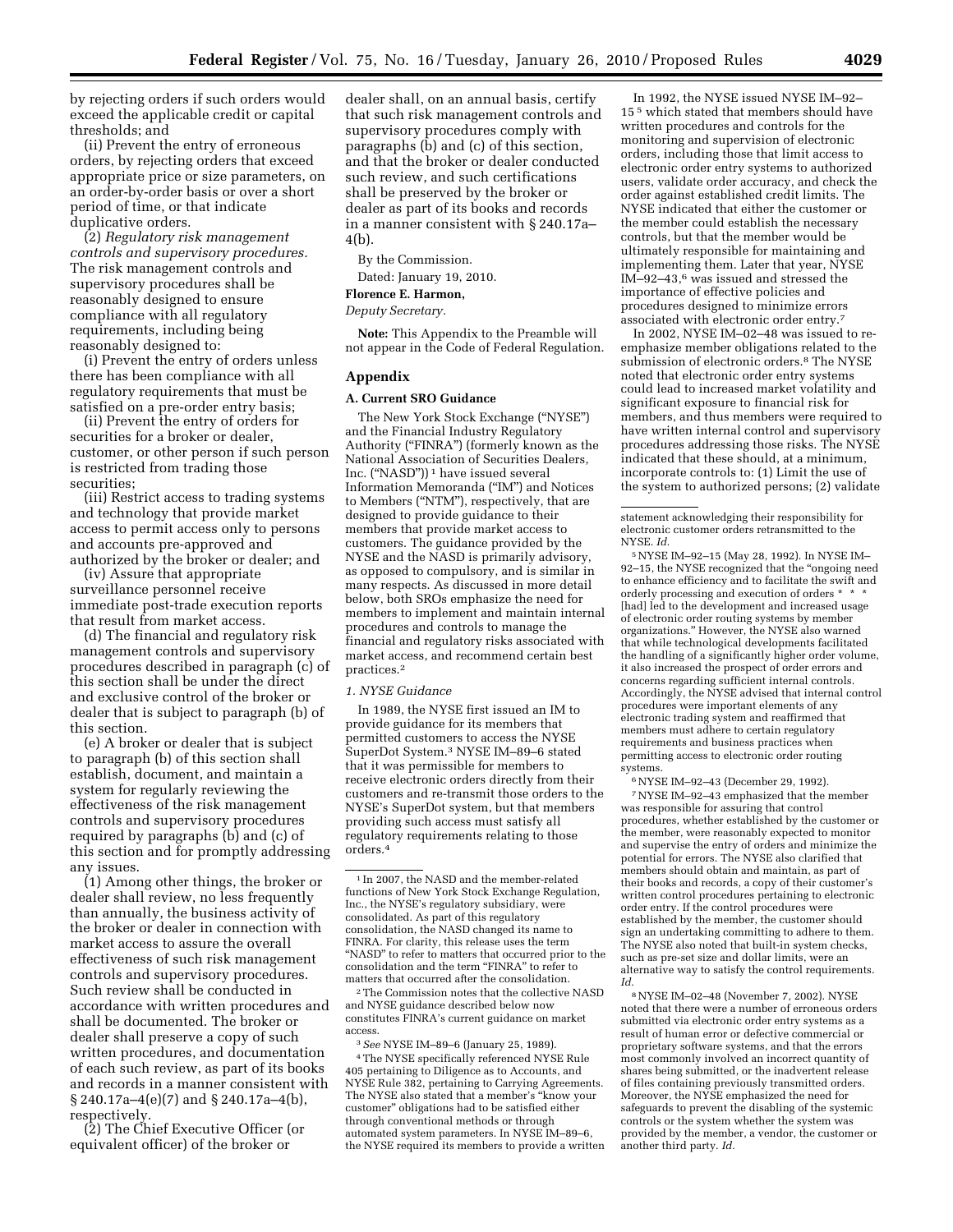order accuracy; (3) establish credit limits or systematically prevent the transmission of orders exceeding preset credit or order size parameters; and  $\vec{A}$  monitor for duplicative orders. If a member used a vendor's order entry system, the NYSE stressed that it was the member's responsibility to ensure that the requisite controls were in place. If relying on the customer's controls, members were reminded that they had to obtain, for books and records purposes, the customer's written control procedures and a written undertaking to provide the member with written notification of any significant changes to such procedures.

#### *2. NASD Guidance*

The NASD offered its initial guidance on market access in 1998, when it issued NASD NTM–98–66<sup>9</sup> to address a variety of issues for NASD members to consider if they chose to allow customers to route orders to Nasdaq through member systems.10 Among other things, the NASD affirmed that members were responsible for honoring all executions that occurred as a result of market access,<sup>11</sup> and should perform appropriate due diligence of customers for which they offer this service.

The NASD also stated that members should have adequate written procedures and controls to effectively monitor and supervise order entry by customers. Specifically, the NASD indicated that members' controls should address: (1) The entry of unauthorized orders; (2) orders that exceed or attempt to exceed pre-set credit or other parameters, such as order size, established by the member; (3) potentially manipulative activity by electronic access customers; (4) potential violations of affirmative determination requirements 12 and short-sale rules. More generally, NASD stated that members should ensure compliance with

10NASD NTM–98–66 elaborated on the NASD's April 1998 Nasdaq interpretive letter regarding nonmember access to SelectNet. In particular, NASD expanded the discussion to address non-member access to Nasdaq's Small Order Execution System (''SOES''). The systems were discussed separately because SOES was an automatic execution facility while SelectNet was an order-delivery facility. *Id.* 

<sup>11</sup> The NASD required its members to provide a letter to Nasdaq acknowledging responsibility for non-member orders submitted through the member's system. *Id.* 

12Formerly, NASD Rule 3370(b)(2)(A) stated, in part, that "[n]o member or person associated with a member shall accept a 'short' sale order for any customer \* \* \* in any security unless the member or person associated with a member makes an affirmative determination that the member will receive delivery of the security from the customer \* \* \* or that the member can borrow the security on behalf of the customer \* \* \* for delivery by settlement date.'' *See* former NASD Rule 3370(b)(2)(A). In 2004, NASD Rule 3370(b) was repealed because it was deemed to overlap with and be duplicative of Rule 203 of Regulation SHO. *See*  Securities Exchange Act Release No. 50822 (December 8, 2004), 69 FR 74554 (December 14, 2004) (Notice of Filing and Immediate Effectiveness of Proposed Rule Change by National Association of Securities Dealers, Inc. Relating to Repeal of Existing NASD Short Sale Rules in Light of SEC Regulation SHO).

SEC and NASD rules, and that ''whenever possible \* \* \* controls should be automated and system driven.'' 13 Finally, the NASD required a signed agreement setting forth the responsibilities of both the member and the non-member customer with respect to the access arrangement.14

In 2004, in response to an increase in order entry errors by non-member customers, NASD issued NTM–04–66 15 to remind members of their responsibility for all orders entered under their MPID, and that reasonable steps should be taken to address order entry errors.16 The NASD advised that a member's supervisory system and written supervisory procedures should be consistent with the NASD's supervision rule, Rule 3010,<sup>17</sup> and related guidance provided in a variety of NTMs.<sup>18</sup> The NASD further noted that members should consider, when developing a supervisory system and written supervisory procedures, controls that: (1) Limit the use of electronic order entry systems to authorized persons; (2) check for order accuracy; (3) prevent orders that exceed preset credit- and order-size parameters from being transmitted to a trading system; and (4) prevent the unwanted generation, cancellation, re-pricing, resizing, duplication, or re-transmission of orders.19 Finally, the NASD reminded members that it would closely examine the supervisory systems and written supervisory procedures of members with respect to the review and detection of potential order-entry errors and, where appropriate, initiate disciplinary action against firms and their supervisory personnel.

#### *B. Exchange Rules*

The exchanges each have adopted rules that, in general, permit non-member "sponsored participants" to obtain direct access to the exchange's trading facilities, so long as a sponsoring broker-dealer that is a member of the exchange takes responsibility for the sponsored participant's trading, and

14Among other things, the agreement informed the customer of its potential liability under Federal securities laws for any illegal trading activity, and of NASD surveillance to detect any illegal trading activity. *Id.* 

15NASD NTM–04–66 (September 2004).

16The NASD noted that order entry errors typically resulted from mistakes in data entry or malfunctioning software. *Id.* 

17NASD Rule 3010 has not yet been consolidated as a FINRA rule; it is currently included in the FINRA Transitional Rulebook.

18*See* NASD NTMs 88–84 (November 1988), 89– 34 (April 1989), 98–96 (December 1998), and 99– 45 (June 1999). A FINRA Information Notice, dated December 8, 2008, clarified that the NASD Rules generally apply to all FINRA member firms.

19NASD further suggested members consider, among other things, safeguards that ensure that the testing or maintenance of a firm's trading system does not result in inadvertent errors. *See supra* note 15.

certain contractual commitments are made.20 The required contractual commitments typically entail agreements by the sponsored participant to: (1) Comply with exchange rules as if it were a member; (2) provide the sponsoring broker-dealer a current list of all authorized traders" who may submit orders to the exchange, and restrict access to the order entry system to those persons; (3) take responsibility for all trading by its authorized traders (and anyone else using their passwords); (4) establish adequate procedures to effectively monitor and control its access to the exchange through its employees, agents, or customers; and (5) pay when due all amounts payable to the exchange, the sponsoring broker-dealer, or others that arise from its access to the exchange's trading facilities.

#### *C. New Nasdaq Rule*

As noted above, to address the increasing risks associated with market access, Commission staff has been urging the securities industry, the exchanges, FINRA and other market participants to enhance exchange and FINRA rules by requiring more robust broker-dealer financial and regulatory risk controls. In December 2008, Nasdaq filed a proposed rule change to require brokerdealers offering direct market access or sponsored access to Nasdaq to establish controls regarding the associated financial and regulatory risks, and to obtain a variety of contractual commitments from sponsored access customers.21 The Commission

20*See, e.g.,* NYSE Rule 123B.30, NYSE Alternext Equities Rule 123B.30, NYSE Amex Rule 86, NYSE Arca Rules 7.29 and 7.30, NYSE Rule 86, CBOE Rule 6.20A, CHX Article 5, Rule 3, NSX Rule 11.9, BATS Rule 11.3(b), ISE Rule 706, NASDAQ Rule 4611(d), NASDAQ OMX BX Rule 4611(d), NASDAQ OMX PHLX Rule 1094(b)(ii).

21*See* Securities Exchange Act Release No. 59275 (January 22, 2009), 74 FR 5193 (January 29, 2009) (File No. SR–NASDAQ–2008–104). After publication the Commission received thirteen comment letters on the proposal. The majority of commenters supported the proposal conceptually, but critiqued certain aspects of it. A few commenters wholly opposed Nasdaq's proposal because they believed Nasdaq's current rule was sufficient. One commenter opposed the current proposal because it lacked rigor. The various comments addressed: (1) The scope of the proposed Nasdaq rule and the definitions contained therein; (2) the required contracts; (3) compliance with financial and regulatory controls, and (4) confidentiality and regulatory propriety. Letters to Elizabeth M. Murphy, Secretary, Commission, from Harvey Cloyd, Chief Executive Officer, Electronic Transaction Clearing, Inc., dated February 5, 2009; John Jacobs, Director of Operations, Lime Brokerage LLC, dated February 17, 2009 (''Lime Letter''); Manisha Kimmel, Executive Director, Financial Information Forum, dated February 19, 2009 (''FIF Letter''); Ted Myerson, President, FTEN, Inc., dated February 19, 2009 ("FTEN Letter"); Michael A. Barth, Executive Vice President, OES Market Group, dated February 23, 2009; Jeff Bell, Executive Vice President, Clearing and Technology Group, Wedbush Morgan Securities, dated February 23, 2009; Stuart J. Kaswell, Executive Vice President & General Counsel, Managed Funds Association, dated February 24, 2009; Ann Vlcek, Managing Director and Associate General Counsel, Securities Industry and Financial Markets Association (''SIFMA''), dated February 26, 2009 (''SIFMA Letter''), Nicole Harner Williams, Vice President, Associate General Counsel, Penson Financial

<sup>9</sup>*See* Securities Exchange Act Release No. 40354 (August 24, 1998), 63 FR 46264 (August 31, 1998) (NASD NTM–98–66).

<sup>13</sup>The NASD also required that members provide a description of the system that permitted a nonmember's access to Nasdaq execution facilities, including details on how orders were received and re-transmitted, the system's security and capacity, the manner that the system connected to Nasdaq, and any internal system protocols designed to fulfill the member's "know your customer" obligations and other regulatory obligations. *See supra* note 10.